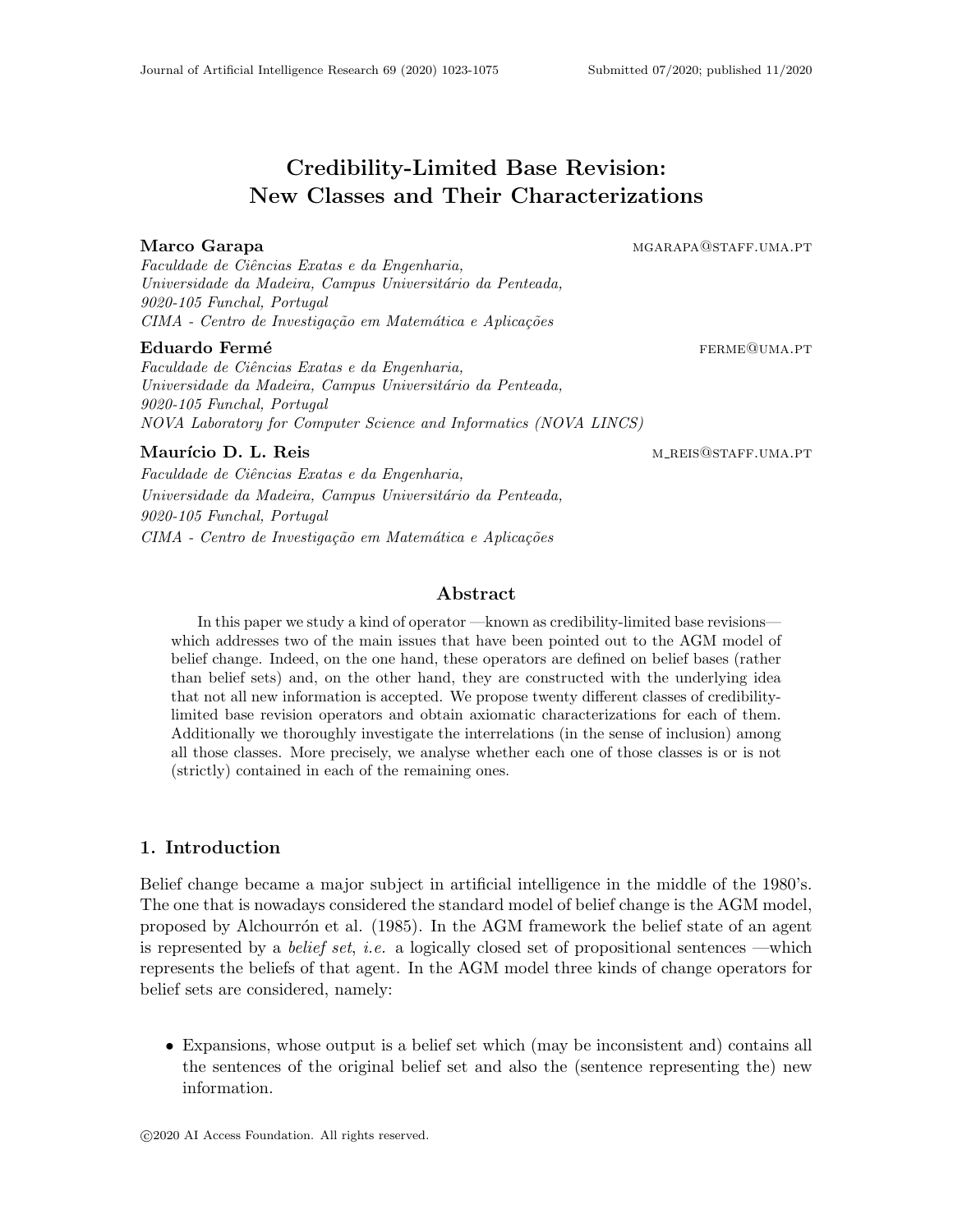- Contractions, whose output is a belief set that is a subset of the original one, which does not contain the sentence received as input, but contains as many as possible of the previous beliefs.
- Revisions,<sup>1</sup> whose output is, whenever possible, a consistent belief set that contains the new belief and as many as possible of the previous beliefs.

The AGM model inspired many researchers to propose extensions and generalizations (for an overview see Fermé & Hansson, 2011; and Fermé & Hansson, 2018), from among which we highlight the following ones:

- (a) Models of belief base change: These are models in which the belief state of an agent is represented by a set of sentences that is not, except as a limiting case, closed under logical consequence. These sets are called *belief bases* and have a fundamental property: they allow to distinguish between explicit beliefs, which are elements of the belief base, and derived beliefs, i.e., elements that are logical consequences of the belief base, but that are not explicitly present in the belief base. Belief bases are more suitable than belief sets for representing the belief states of real cognitive agents since, as it was pointed out by Gärdenfors and Rott (1995), "when we perform revisions or contractions, it seems that we never do it to the belief set itself  $(\ldots)$  but rather on some typically finite base for the belief set". Additionally, because belief sets are often too big, eventually even infinite, they are not adequate for computational implementations of belief change models. The use of belief bases has been largely studied in the literature (Dalal, 1988; Fermé, 1992; Fuhrmann, 1988, 1991; Garapa, 2017; Hansson, 1989, 1991a, 1992b, 1994b; Nebel, 1989; Rott, 2000; Wassermann, 2000).
- (b) Models of non-prioritized belief change: These are models in which the belief change operators considered do not give priority to the new information received (contrary to what is the case regarding the AGM model which fulfils the principle of primacy of new information). For example, the output of a non-prioritized revision may not contain the new belief that has motivated that revision. Analogously, the outcome of a non-prioritized contraction may still contain the sentence by which the contraction is made.

We highlight the following ones from among the operators of the kind mentioned in (a) above:

- Base contraction operators: partial meet base contractions (Hansson, 1992a, 1993, 1991a); kernel contractions and smooth kernel contractions (Hansson, 1994a); and basic  $AGM$ -generated base contractions (Fermé, Krevneris, & Reis, 2008; Fermé, Garapa, & Reis, 2017).
- Base revision operators: *partial meet base revisions* (Hansson, 1991a); *kernel revisions* (Hansson, 1994a; Wassermann, 2000).

<sup>1.</sup> Throughout this article we will often designate a revision operator simply by a revision. This abuse of language is common in the literature. It will always be clear from the context which meaning is intended for the word revision wherever it shall be used.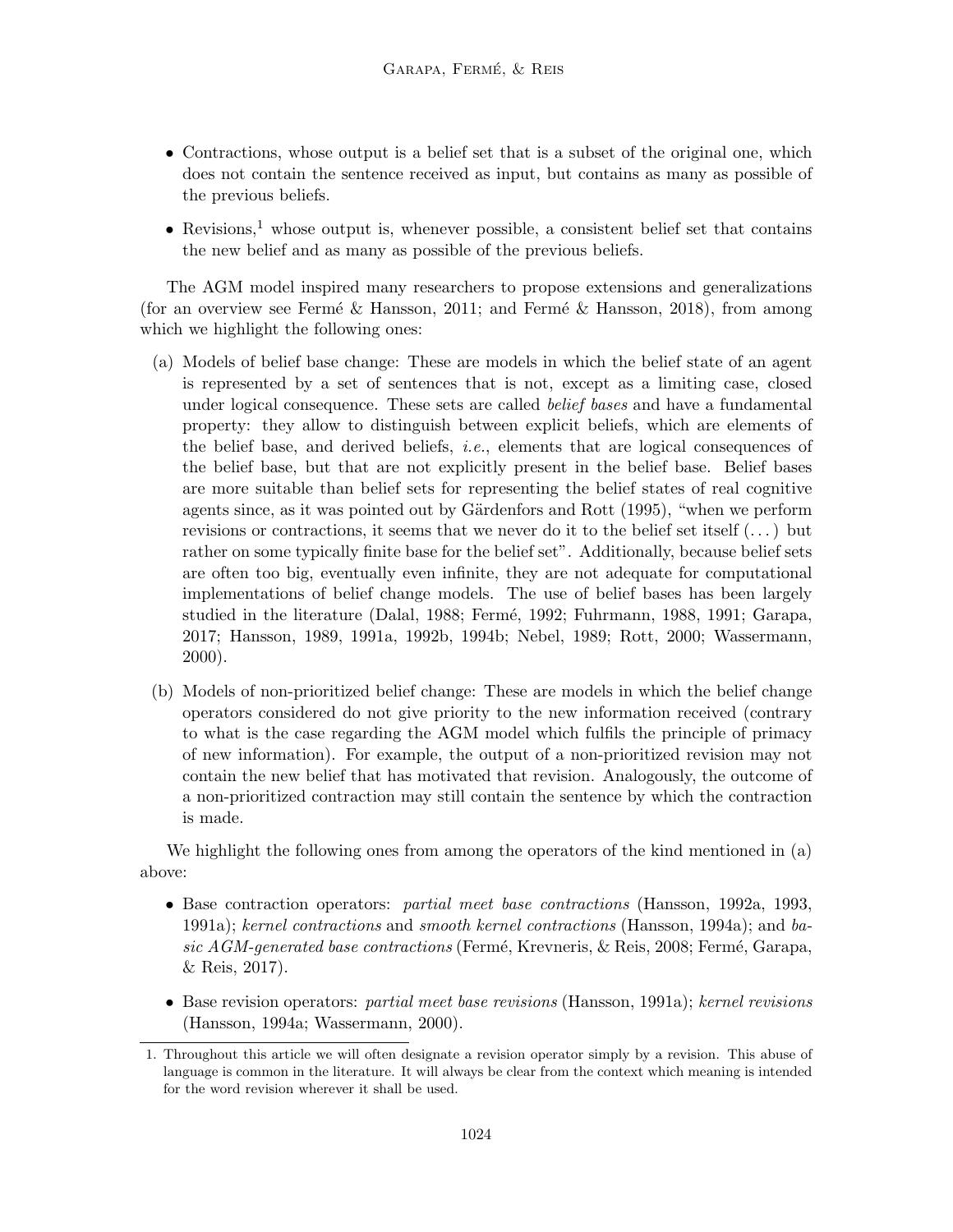Regarding the kind of operators mentioned in (b), we highlight:

- The pioneering work on non-prioritized contraction where Fermé and Hansson (2001) introduced the concept of shielded contraction. These operators are defined by means of an AGM contraction and a set of sentences, designated by set of retractable sentences and denoted by R. If a sentence  $\alpha$  belongs to R, then the outcome of the shielded contraction by it coincides with the outcome of the associated AGM contraction, otherwise the original belief set is left unchanged.
- The credibility-limited revision operators (CL revision for short), introduced by Hansson et al. (2001). Roughly speaking, a CL revision has the following *credibility-based* behaviour: If a sentence  $\alpha$  is credible, then it is added to the set of beliefs of the agent as a consequence of the revision process, otherwise no change is made to the belief set. Hence, a CL revision operator is induced by a (standard) revision operator and a set of sentences —which contains the sentences that are considered credible, called the set of credible sentences. In the above mentioned paper axiomatic characterizations are presented for CL revision operators induced by AGM revisions and by several kinds of sets of credible sentences. More precisely it presents some results exposing the relation between the postulates satisfied by the CL revision operator and the properties satisfied by the underlying set of credible sentences. CL revision can be seen as a modified version of Makinson's (1997) Screened revision. A Screened revision of a belief set K by a given sentence  $\alpha$  gives rise to a new belief set if the input sentence  $\alpha$  is consistent with  $A \cap \mathbf{K}$ , where A is a set of sentences that are considered immune to revision. If the input sentence is inconsistent with  $A \cap K$  then the belief set K is left unchanged when the screened revision is performed. The model of CL revision was extended to cover iterated revision by Booth et al. (2012).

At this point we must mention that there are also several papers that combine the two extensions of the AGM model mentioned above. These are works which present operators of non-prioritized belief change for belief bases. We note that the lack of operators of this kind had already been identified by Hansson (1999a) as one of the unexplored regions in the existing works on non-prioritized belief revision.

Concerning non-prioritized contractions for belief bases, Fermé et al. (2003) have presented a class of shielded contractions on belief bases defined by means of a partial meet contraction and a set of retractable sentences (satisfying a certain set of properties). Later, Garapa et al. (2018b) have proposed and axiomatically characterized other (twenty) classes of shielded base contraction induced by several well-known kinds of base contractions (not only partial meet contractions) and several kinds of sets of retractable sentences (*i.e.* sets satisfying several different, and non-equivalent, sets of properties).

With respect to non-prioritized revisions for belief bases, Fermé et al. (2003) have presented an operator of CL base revision which is induced by a partial meet revision operator and a set of credible sentences satisfying a certain set of properties.<sup>2</sup> Falappa et al. (2012) axiomatically characterized some operators of non-prioritized multiple revision

<sup>2.</sup> In that paper only one class of CL base revisions was considered, which is slightly different from all the classes that will be considered in this paper.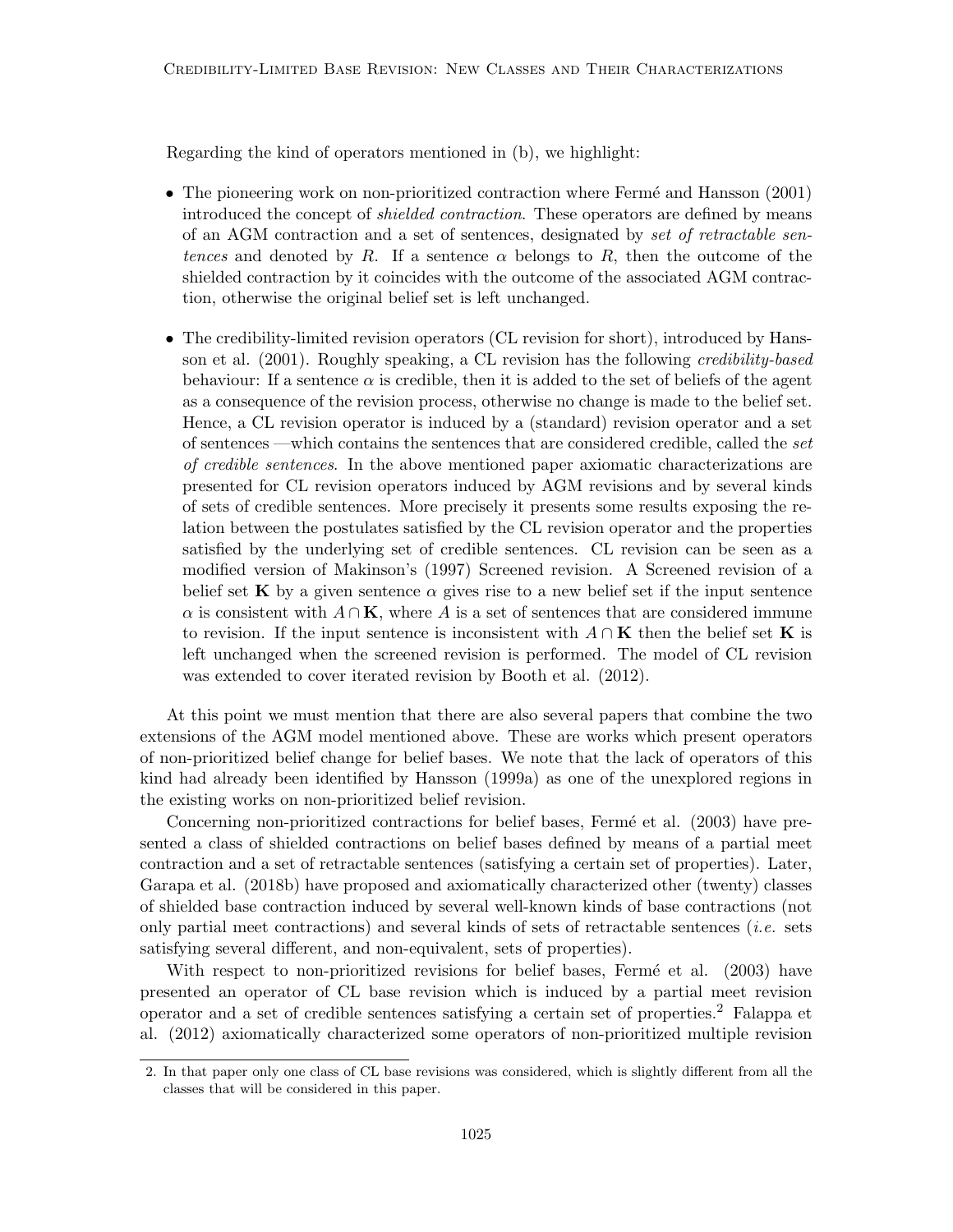for belief bases. These are operators in which the input is a set of sentences instead of a single sentence and where both the initial belief state and the input set are equally treated.

In the present paper we axiomatically characterize two constructive methods of base revision, namely *smooth kernel revisions* and *basic AGM-generated base revisions*. Moreover we will define and thoroughly study twenty classes of CL base revision operators. This paper subsumes and significantly extends the study presented by Garapa et al.  $(2018a)^3$ and can be seen as the revision counterpart of a paper on shielded base contraction written by the same authors (Garapa et al., 2018b). We will consider classes of CL revisions operators induced by several kinds of base revisions, namely, partial meet base revisions, kernel and smooth kernel revisions and basic AGM-generated base revisions; and several kinds of sets of credible sentences, *i.e.*, we consider several different, and non-equivalent, sets of properties for characterizing a set of credible sentences. We axiomatically characterize all the classes of CL base revisions considered and study the interrelations among them, namely by investigating if each of those classes is or is not (strictly) contained in each one of the remaining classes considered.

The idea of credibility-limit is closely related to that of trust. However, these are two different concepts. In the works that address the notion of trust, credibility is related to the source of the information and not to the information itself. There are several proposals in the belief change literature (e.g., Booth & Hunter, 2018; Dragoni, Giorgini, & Baffetti, 1997; Liberatore, 2018; Tamargo, García, Falappa,  $\&$  Simari, 2014) which consider the source and the domain of expertise. On the other hand, in the operators considered in this paper the credibility of the new information is "assessed" independently of its source. For example, if a Spanish person asks what the average temperature was during the past summer in Madrid and receives as answer  $-32^{\circ}\text{C}$  she will reject this information, independently of its source.

There are several contexts in which CL models can be implemented: In databases, where the integrity constraints cannot be revised during an update, in project management when some restrictions (budget, time) cannot be changed when a contingency plan is designed; as well as all kind of information systems where some constraints cannot be updated or modified.

**Example 1.1** When working with databases, it is imperative to detect inconsistent and nonadmissible data and prevent it from being incorporated into the system database. To this end, suitable integrity constraints must be defined. These are used by the system's data validation mechanisms in order to prevent incorrect data from being entered. Integrity constraints are logical conditions that must be satisfied by the input data to be incorporated into the system database. When new input data is received, the database verifies if the integrity constraints are satisfied. If not, the input information is not accepted. For example, a database of people, which includes their birth and death dates (in case that person has already died), should have a rule that for anyone with a death date, that date must be later then their date of birth. If the data entered does not satisfy this rule, then it will not be accepted.

The rest of the paper is organized as follows:

<sup>3.</sup> In that paper only four of these twenty classes have been considered. Furthermore, only proof sketches were presented for those results. In Appendix A. of this paper we present full proofs for them.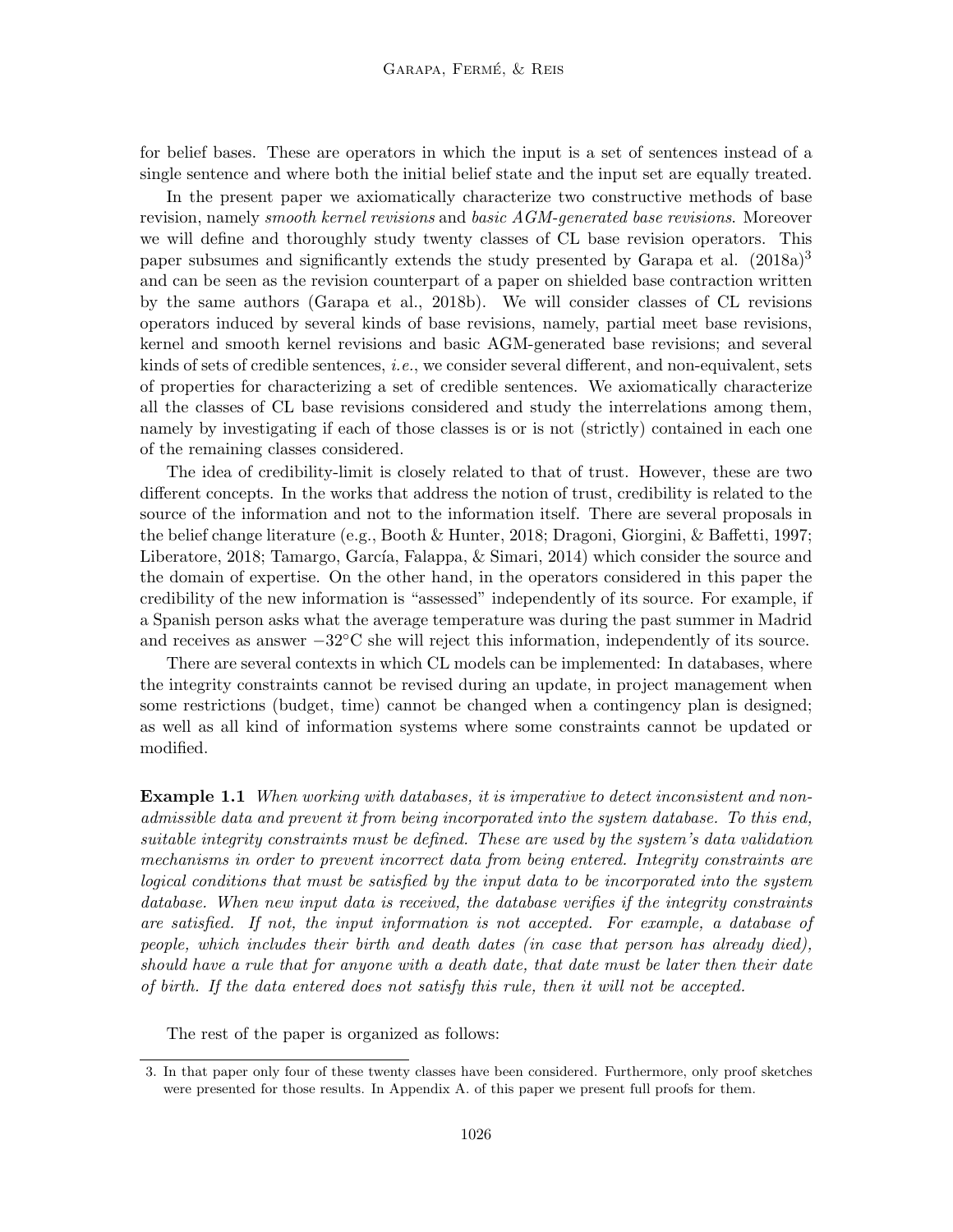In Section 2 we introduce the notations and recall the main background concepts and results that will be needed throughout this article. We also recall the main results concerning CL revision operators on belief sets. In Section 3 we introduce and characterize two constructive methods for belief base revision, whose definitions are inspired in two base contraction constructive methods for belief bases. In Section 4 we present a formal definition of credibility-limited base revision and introduce some new belief base revision postulates and some desirable properties that a set of credible sentences should satisfy. Furthermore, we present several results highlighting the interrelations among the properties satisfied by a credibility-limited base revision operator and the properties satisfied by the (standard) revision and the set of credible sentences which induce that credibility-limited revision. Afterwards, in Section 5 we present axiomatic characterizations for the following classes of credibility-limited base revisions: CL revisions induced by partial meet revisions, CL revisions induced by kernel revisions, CL revisions induced by smooth kernel revisions, and CL revisions induced by basic AGM-generated base revisions. For each one of these four classes, we shall identify five different subclasses—each one associated to a certain list of properties of the set of credible sentences. Then, in Section 6 we analyse the interrelations among (all) the classes of CL revisions considered in terms of the relation of (strict) inclusion. Finally, in Section 7 we summarize the main contributions of the paper and briefly discuss their relevance. In Appendix A. we provide proofs for all the original results presented.

### 2. Background

The following subsection introduces the notation that shall be used throughout the article.

#### 2.1 Formal Preliminaries

We will assume a propositional language  $\mathcal L$  that contains the usual truth functional connectives:  $\neg$  (negation),  $\wedge$  (conjunction),  $\vee$  (disjunction),  $\rightarrow$  (implication) and  $\leftrightarrow$  (equivalence). We shall make use of a consequence operation  $C_n$  that takes sets of sentences to sets of sentences and which satisfies the standard Tarskian properties, namely *inclusion, monotony* and *iteration*. Furthermore we will assume that  $C_n$  satisfies *supraclassicality*, *compactness* and deduction. We will sometimes use  $C_n(\alpha)$  for  $C_n({\{\alpha\}}), A \vdash \alpha$  for  $\alpha \in C_n(A), \vdash \alpha$  for  $\alpha \in C_n(\emptyset)$ ,  $A \not\vdash \alpha$  for  $\alpha \notin C_n(A)$ ,  $\nvdash \alpha$  for  $\alpha \notin C_n(\emptyset)$ . The letters  $\alpha, \beta, \dots$  (except for  $\gamma$  and  $\sigma$ ) will be used to denote sentences of  $\mathcal{L}$ . Lowercase Latin letters such as  $p, q, \ldots$ will be used to denote atomic sentences of  $\mathcal{L}$ .  $A, B, \ldots$  shall denote sets of sentences of  $\mathcal{L}$ .  $\bf{K}$  is reserved to represent a set of sentences that is closed under logical consequence (*i.e.*)  $\mathbf{K} = Cn(\mathbf{K})$  —such a set is called a *belief set* or *theory*. Given a belief set **K** we will use  $\mathbf{K} + \alpha$  to denote  $Cn(\mathbf{K} \cup {\alpha})$ . We will use the symbols  $\star, \star, \odot$ , and  $\circledast$  to denote AGM belief set revision, belief base revision, CL belief set revision and CL belief base revision operators, respectively.

### 2.2 AGM Revision Operators

The operation of revision of a belief set consists of the incorporation of new beliefs in that set. In a revision process, some previous beliefs may be retracted in order to preserve the consistency of the resulting belief set. The following six postulates, which were originally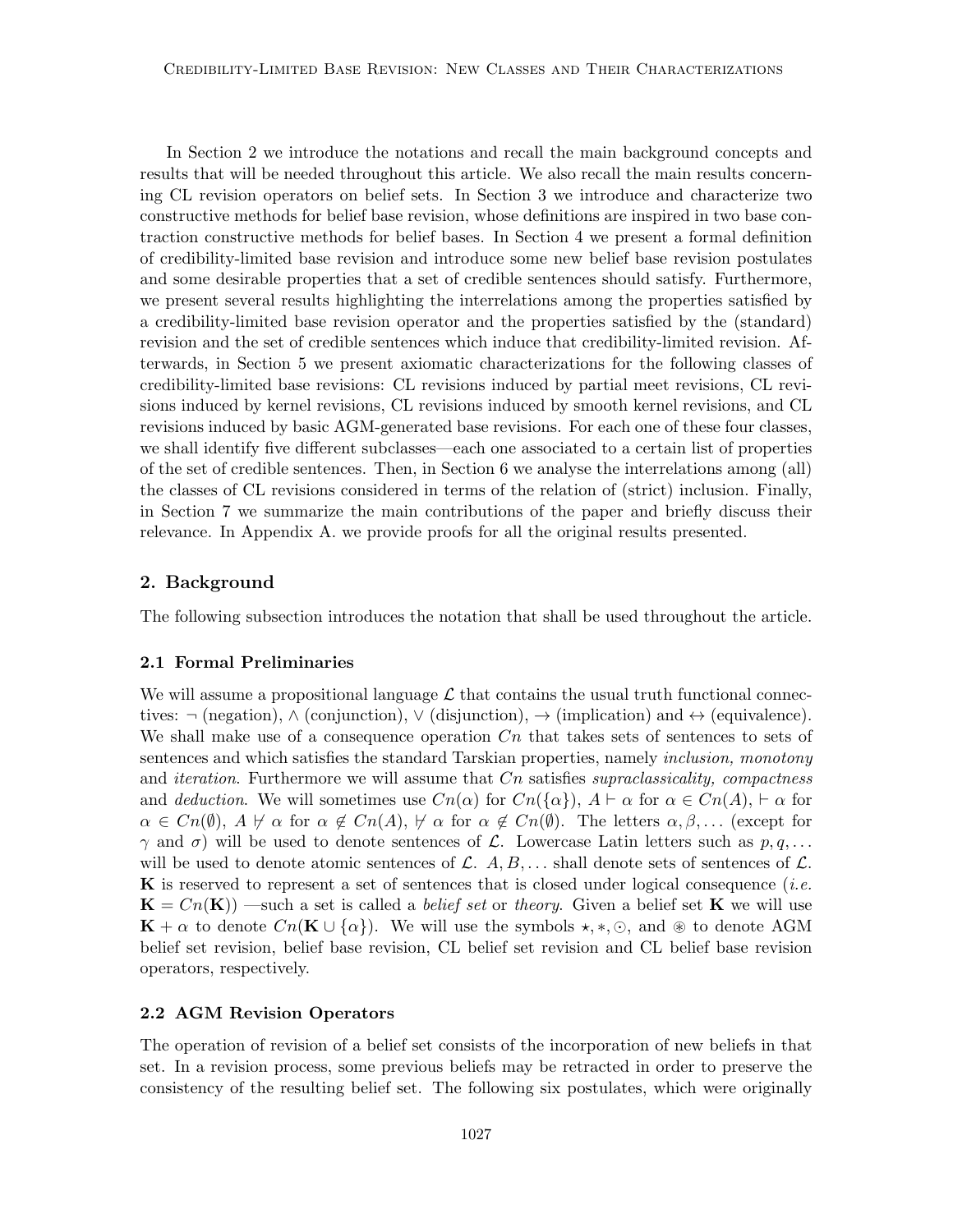presented by Gärdenfors (1988), are commonly known as *basic AGM postulates for revision*:<sup>4</sup>

| (*1) $\mathbf{K} \star \alpha = Cn(\mathbf{K} \star \alpha)$ ( <i>i.e.</i> $\mathbf{K} \star \alpha$ is a belief set). | (Closure)        |
|------------------------------------------------------------------------------------------------------------------------|------------------|
| $(\star 2) \ \alpha \in \mathbf{K} \star \alpha.$                                                                      | (Success)        |
| $(\star 3)$ $\mathbf{K} \star \alpha \subseteq \mathbf{K} + \alpha$ .                                                  | (Inclusion)      |
| (*4) If $\neg \alpha \notin \mathbf{K}$ , then $\mathbf{K} + \alpha \subseteq \mathbf{K} \star \alpha$ .               | (Vacuity)        |
| ( $\star$ 5) If $\alpha$ is consistent, then $\mathbf{K} \star \alpha$ is consistent.                                  | (Consistency)    |
| (*6) If $\vdash \alpha \leftrightarrow \beta$ , then $\mathbf{K} \star \alpha = \mathbf{K} \star \beta$ .              | (Extensionality) |

**Definition 2.1** An operator  $\star$  for a belief set **K** is a basic AGM revision if and only if it satisfies postulates  $(\star 1)$  to  $(\star 6)$ .

**Definition 2.2** An operator  $\star$  for a belief set **K** is an AGM revision if and only if it satisfies postulates  $(\star 1)$  to  $(\star 6)$  and ( $\star$ 7) **K** $\star$ ( $\alpha \wedge \beta$ )  $\subseteq$  (**K** $\star \alpha$ ) +  $\beta$ . (Superexpansion) (\*8) If  $\neg \beta \notin \mathbf{K} \star \alpha$ , then  $(\mathbf{K} \star \alpha) + \beta \subseteq \mathbf{K} \star (\alpha \wedge \beta)$ . (Subexpansion)

# 2.3 Base Revision Operators

We start this subsection by introducing a definition of a revision operator in terms of postulates. The following definition establishes the minimal set of postulates that a revision operator must satisfy.

**Definition 2.3** An operator  $*$  for a set A is an operator of revision if and only if  $*$ satisfies the following postulates: (Success)  $\alpha \in A * \alpha$ . (Inclusion)  $A * \alpha \subseteq A \cup \{\alpha\}.$ (Consistency) If  $\alpha \not\vdash \bot$ , then  $A * \alpha \not\vdash \bot$ .

We now recall several well-known constructive models of revision functions on belief bases.

### 2.3.1 Partial meet revisions

We recall the definition and axiomatic characterization of partial meet revisions.

**Definition 2.4 (Alchourrón & Makinson, 1981)** Let A be a belief base and  $\alpha$  a sentence. The set  $A\perp\alpha$  (A remainder  $\alpha$ ) is the set of sets such that  $B\in A\perp\alpha$  if and only if:

1.  $B \subseteq A$ .

2.  $B \not\vdash \alpha$ .

<sup>4.</sup> These postulates had already been presented by Gärdenfors (1982) and by Alchourron et al. (1985) but with slightly different formulations.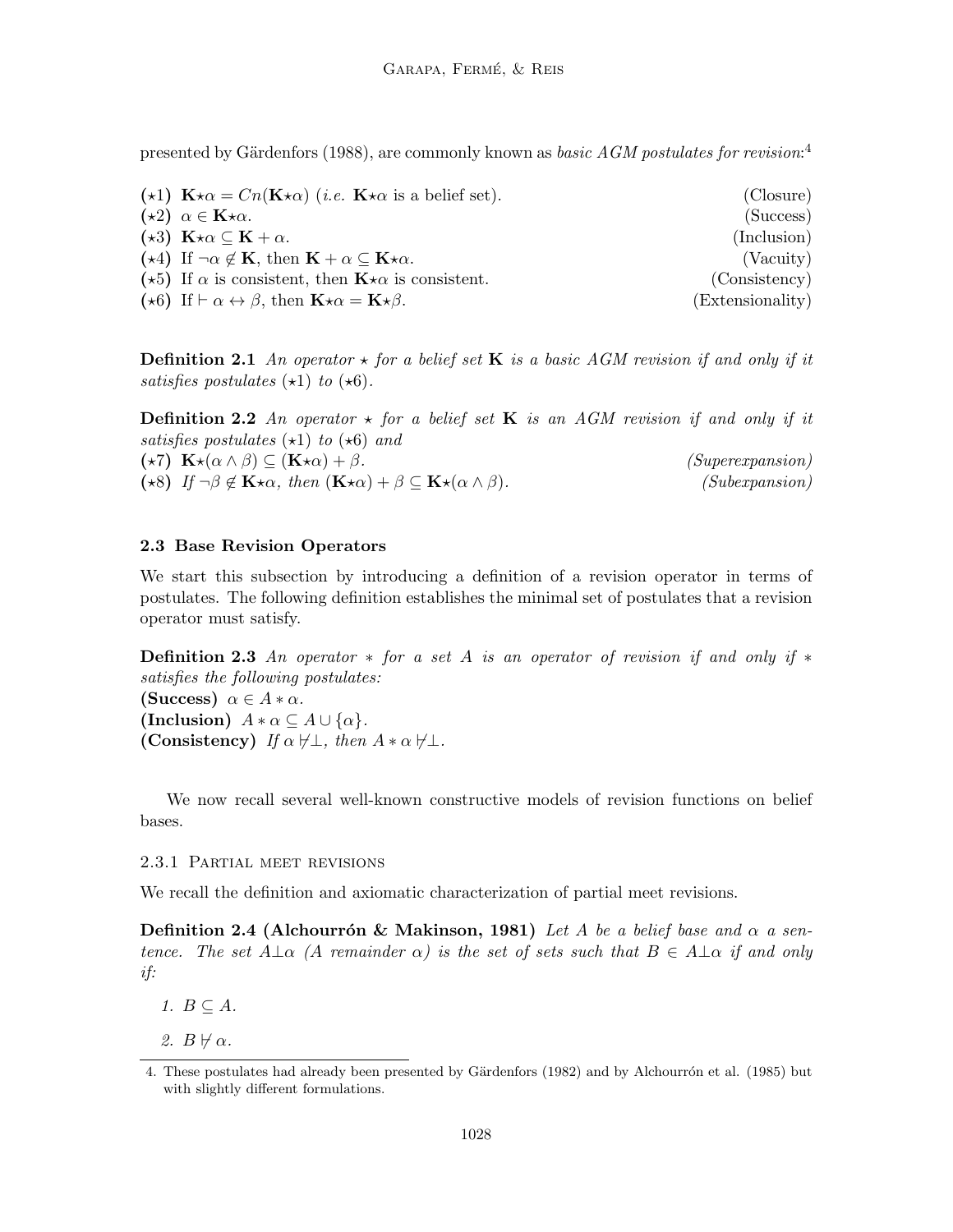3. There is no set B' such that  $B \subset B' \subseteq A$  and  $B' \not\vdash \alpha$ .

**Definition 2.5 (Alchourrón et al., 1985)** Let A be a belief base. A selection function for A is a function  $\gamma$  such that for all sentences  $\alpha$ :

- 1. If  $A\perp\alpha$  is non-empty, then  $\gamma(A\perp\alpha)$  is a non-empty subset of  $A\perp\alpha$ .
- 2. If  $A\perp\alpha$  is empty, then  $\gamma(A\perp\alpha) = \{A\}.$

**Definition 2.6 (Alchourrón et al., 1985)** Let A be a belief base. The partial meet revision operator on A based on a selection function  $\gamma$  is the operator  $\ast_{\gamma}$  such that for all sentences α :

$$
A *_{\gamma} \alpha = (\bigcap \gamma(A \perp \neg \alpha)) \cup \{\alpha\}.
$$

An operator ∗ on A is a partial meet revision if and only if there is a selection function  $\gamma$  for A such that for all sentences  $\alpha$ :  $A * \alpha = A *_{\gamma} \alpha$ .

In the following observation we recall an axiomatic characterization for partial meet base revision functions.

Observation 2.7 (Hansson, 1991a) Let A be a belief base. An operator  $*$  on A is a partial meet revision if and only if ∗ satisfies success, consistency, inclusion and (Uniformity) If for all subsets  $A' \subseteq A$ ,  $A' \cup {\alpha} \vdash \bot$  if and only if  $A' \cup {\beta} \vdash \bot$ , then  $A \cap (A * \alpha) = A \cap (A * \beta).$ (Relevance) If  $\beta \in A$  and  $\beta \notin A * \alpha$ , then there is some A' such that  $A * \alpha \subseteq A' \subseteq A \cup \{\alpha\}, A' \not\vdash \perp \textit{but } A' \cup \{\beta\} \vdash \perp.$ 

Uniformity (Hansson, 1993) states that if two sentences are inconsistent with the same subsets of  $A$ , then the outcomes of the revisions of  $A$  by each of them should keep the same elements of A. Relevance (Hansson, 1993) ensures that when revising a set A by a sentence, nothing is removed unless that removal contributes to keeping the outcome of the revision consistent.

### 2.3.2 Kernel revisions

Hansson (1994a) introduced Kernel Contraction, a generalization of Safe Contraction (Alchourrón & Makinson, 1985). It is based on a selection among the sentences of a set A that contribute effectively to imply  $\alpha$ ; and on how to use this selection in contracting by  $\alpha$ . Formally:

**Definition 2.8 (Hansson, 1994a)** Let A be a set in  $\mathcal L$  and  $\alpha$  a sentence. Then  $A \perp \hspace{-.08in} \perp a$  is the set such that  $B \in A \perp \hspace{-.08cm}\perp \hspace{-.08cm}\perp \alpha$  if and only if:

- 1.  $B \subseteq A$ .
- 2.  $B \vdash \alpha$ .
- 3. If  $B' \subset B$  then  $B' \not\vdash \alpha$ .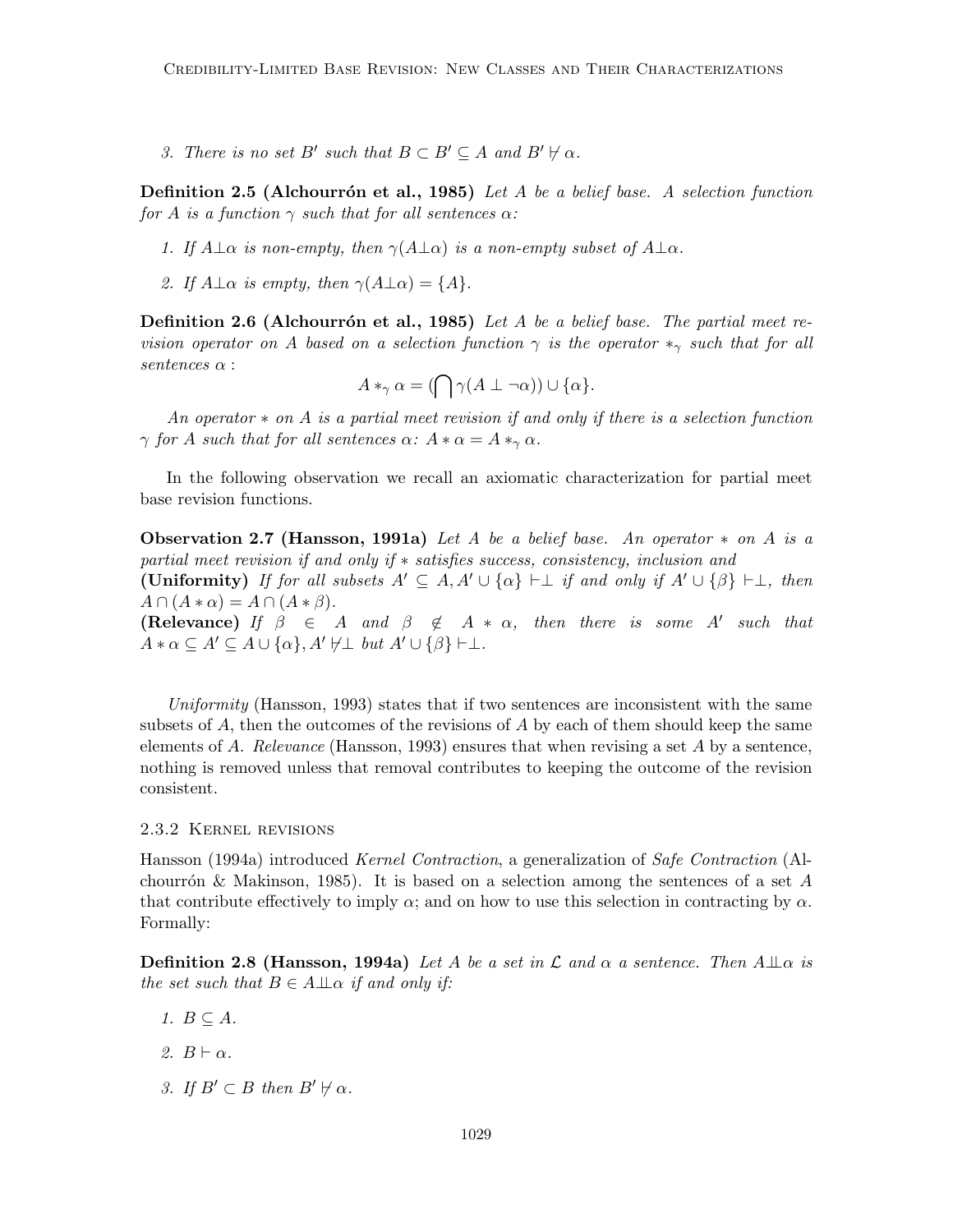$A\perp\!\!\!\perp\alpha$  is called the kernel set of A with respect to  $\alpha$  and its elements are the  $\alpha$ -kernels of A.

To contract a belief  $\alpha$  from a set A one must give up sentences in each  $\alpha$ -kernel, otherwise  $\alpha$  would continue being implied by A. The so-called incision functions select the beliefs to be discarded.

**Definition 2.9 (Hansson, 1994a)** Let A be a set of sentences. Let  $A \perp \hspace{-.08in} \perp \hspace{-.08in} \perp a$  be the kernel set of A with respect to  $\alpha$ . An incision function  $\sigma$  for A is a function such that for all sentences α:

- 1.  $\sigma(A \perp \perp \alpha) \subseteq \bigcup (A \perp \perp \alpha)$ .
- 2. If  $\emptyset \neq B \in A \perp \!\!\! \perp \alpha$ , then  $B \cap \sigma(A \perp \!\!\! \perp \alpha) \neq \emptyset$ .

Definition 2.10 Let A be a belief base. The kernel revision operator on A based on an incision function  $\sigma$  is the operator  $*_\sigma$  such that for all sentences  $\alpha$ :

$$
A *_{\sigma} \alpha = (A \setminus \sigma(A \perp \perp \neg \alpha)) \cup \{\alpha\}.
$$

**Observation 2.11 (Wassermann, 2000)** Let A be a belief base. An operator  $*$  on A is a kernel revision function for A if and only if  $*$  satisfies success, consistency, inclusion, uniformity and

(Core-retainment) If  $\beta \in A$  and  $\beta \notin A * \alpha$ , then there is some  $A' \subseteq A$  such that  $A' \nvdash \neg \alpha$ and  $A' \cup {\beta} \vdash \neg \alpha$ .<sup>5</sup>

Core-retainment (Wassermann, 2000) is, as relevance, an expression of the principle of minimal change. Core-retainment follows from relevance and success.

### 2.4 Credibility-Limited Revision for Belief Sets

Credibility-limited revision (Hansson et al., 2001) is an operator of non-prioritized revision. When revising a belief set by a sentence, we need to analyse if this sentence is credible or not. When revising by a credible sentence, the operator works as a basic AGM revision operator, otherwise it leaves the original belief set unchanged. Formally:

**Definition 2.12 (Hansson et al., 2001)** Let **K** be a belief set,  $\star$  a basic AGM revision operator on **K** and C a subset of  $\mathcal{L}$  (the set of credible sentences). Then  $\odot$  is a credibilitylimited revision operator induced by  $\star$  and C if and only if:

$$
\mathbf{K} \odot \alpha = \left\{ \begin{array}{ll} \mathbf{K} \star \alpha & \text{if } \alpha \in C \\ \mathbf{K} & \text{otherwise} \end{array} \right.
$$

<sup>5.</sup> To be more precise we note that this axiomatic characterization is equivalent to the one actually presented by Wassermann (2000), which uses the postulate of non-contradiction (if  $\nvdash \neg \alpha$ , then  $A * \alpha \nvdash \neg \alpha$ ) instead of consistency.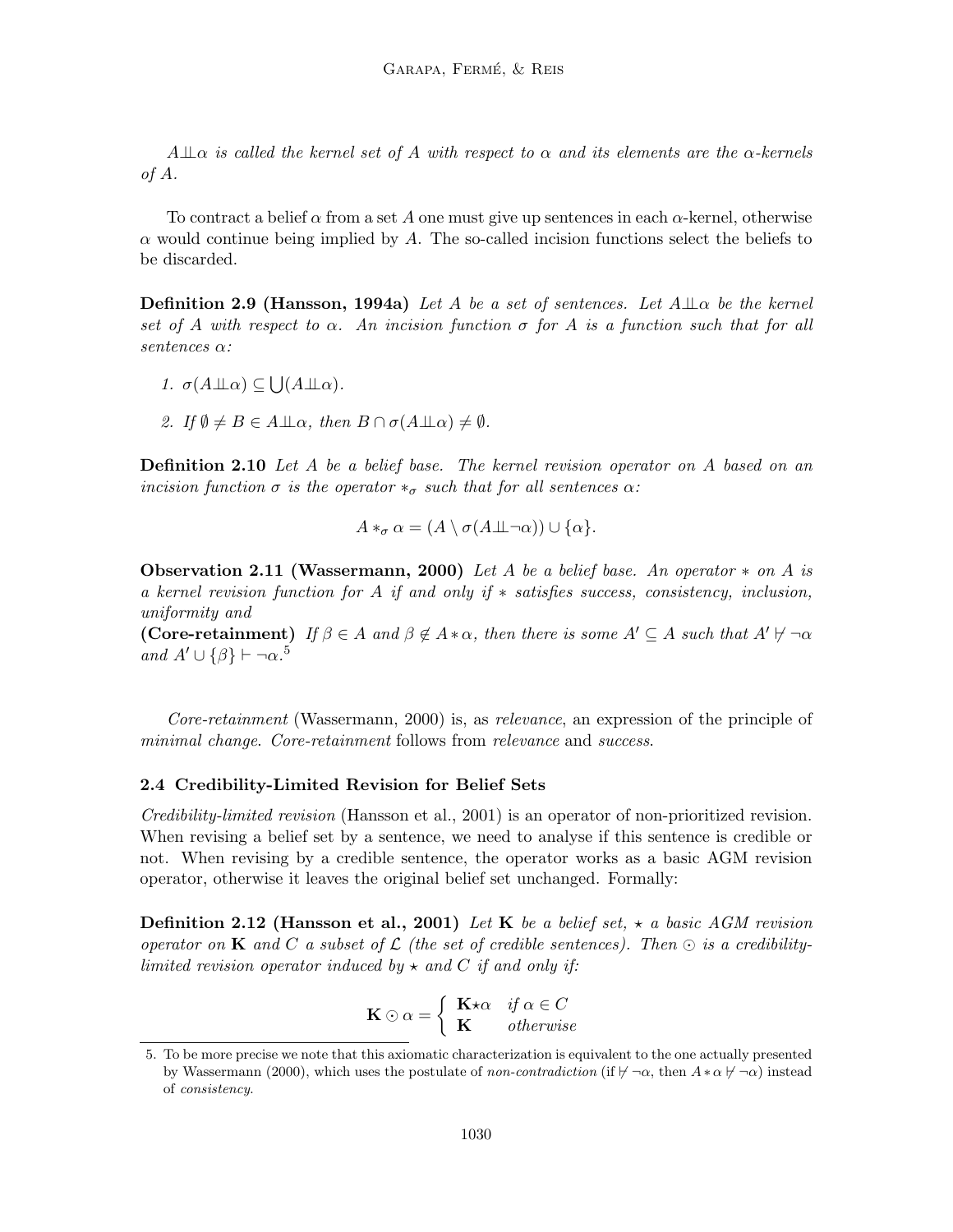This construction can be further specified by adding constraints to the structure of C (the set of credible sentences).<sup>6</sup> Hansson et al.  $(2001)$  proposed the following desirable properties for C:

Credibility of Logical Equivalents: If  $\vdash \alpha \leftrightarrow \beta$ , and  $\alpha \in C$ , then  $\beta \in C$ . Single Sentence Closure: If  $\alpha \in C$ , then  $C_n(\alpha) \subseteq C$ . Disjunctive Completeness: If  $\alpha \vee \beta \in C$ , then either  $\alpha \in C$  or  $\beta \in C$ . Negation Completeness:  $\alpha \in C$  or  $\neg \alpha \in C$ . Element Consistency: If  $\alpha \in C$ , then  $\alpha \not\vdash \bot$ . Expansive Credibility: If  $\mathbf{K} \not\vdash \alpha$ , then  $\neg \alpha \in C$ . **Revision Credibility:** If  $\alpha \in C$ , then  $\mathbf{K} \odot \alpha \subseteq C$ .

Credibility of logical equivalents also designated by closure under logical equivalence, states that logically equivalent sentences should be both elements of C or of  $\mathcal{L} \setminus C$ . Single sentence closure says that if a sentence is credible then all its logical consequences are also credible. Single sentence closure implies closure under logical equivalence. Disjunctive completeness states that if two sentences are not credible, then their disjunction is not credible. Negation completeness states that for any sentence it holds that either it is credible or its negation is credible. Element consistency states that contradictions are not credible. Expansive credibility informally states that sentences that are consistent with  $\bf{K}$  are credible. Revision credibility states that sentences in the outcome of a revision by a credible sentence are credible.

When considering a credibility-limited revision the *success* postulate must be discarded. It must be replaced by weaker properties. The following postulates were formulated by Hansson et al.  $(2001)$  and by Fermé and Hansson  $(2001)$ :

(Relative Success)  $\alpha \in K \odot \alpha$  or  $K \odot \alpha = K$ . (Disjunctive Success) Either  $\alpha \in \mathbf{K} \odot \alpha$  or  $\neg \alpha \in \mathbf{K} \odot \neg \alpha$ . (Strict Improvement) If  $\alpha \in \mathbf{K} \odot \alpha$  and  $\vdash \alpha \rightarrow \beta$ , then  $\beta \in \mathbf{K} \odot \beta$ . (Regularity) If  $\beta \in \mathbf{K} \odot \alpha$ , then  $\beta \in \mathbf{K} \odot \beta$ . (Strong Regularity) If  $\neg \beta \notin K \odot \alpha$ , then  $\beta \in K \odot \beta$ . (Disjunctive Distribution) If  $\alpha \vee \beta \in \mathbf{K} \odot (\alpha \vee \beta)$ , then  $\alpha \in \mathbf{K} \odot \alpha$  or  $\beta \in \mathbf{K} \odot \beta$ . (Disjunctive Constancy) If  $\mathbf{K} \odot \alpha = \mathbf{K} \odot \beta = \mathbf{K}$ , then  $\mathbf{K} \odot (\alpha \vee \beta) = \mathbf{K}$ .

Relative success states that either a sentence is incorporated in the revision of a belief set by it, or the original belief set is left unchanged. Disjunctive success states that either a sentence belong to the revision of a belief set by it or the negation of that sentence belongs to the revision of that belief set by it. *Strict improvement* states that if a certain sentence is incorporated when revising a belief set by it, then the same thing happens regarding every logical consequence of that sentence. Regularity says that if a sentence does not belong to the revision of a belief set by it, then that sentence does not belong to the revision of that belief set by any other sentence. *Strong regularity* states that if a sentence does not belong to the revision of a belief set by it, then its negation belongs to the revision of that belief

<sup>6.</sup> One of the assumptions of this paper is that the set  $C$  is given a priori.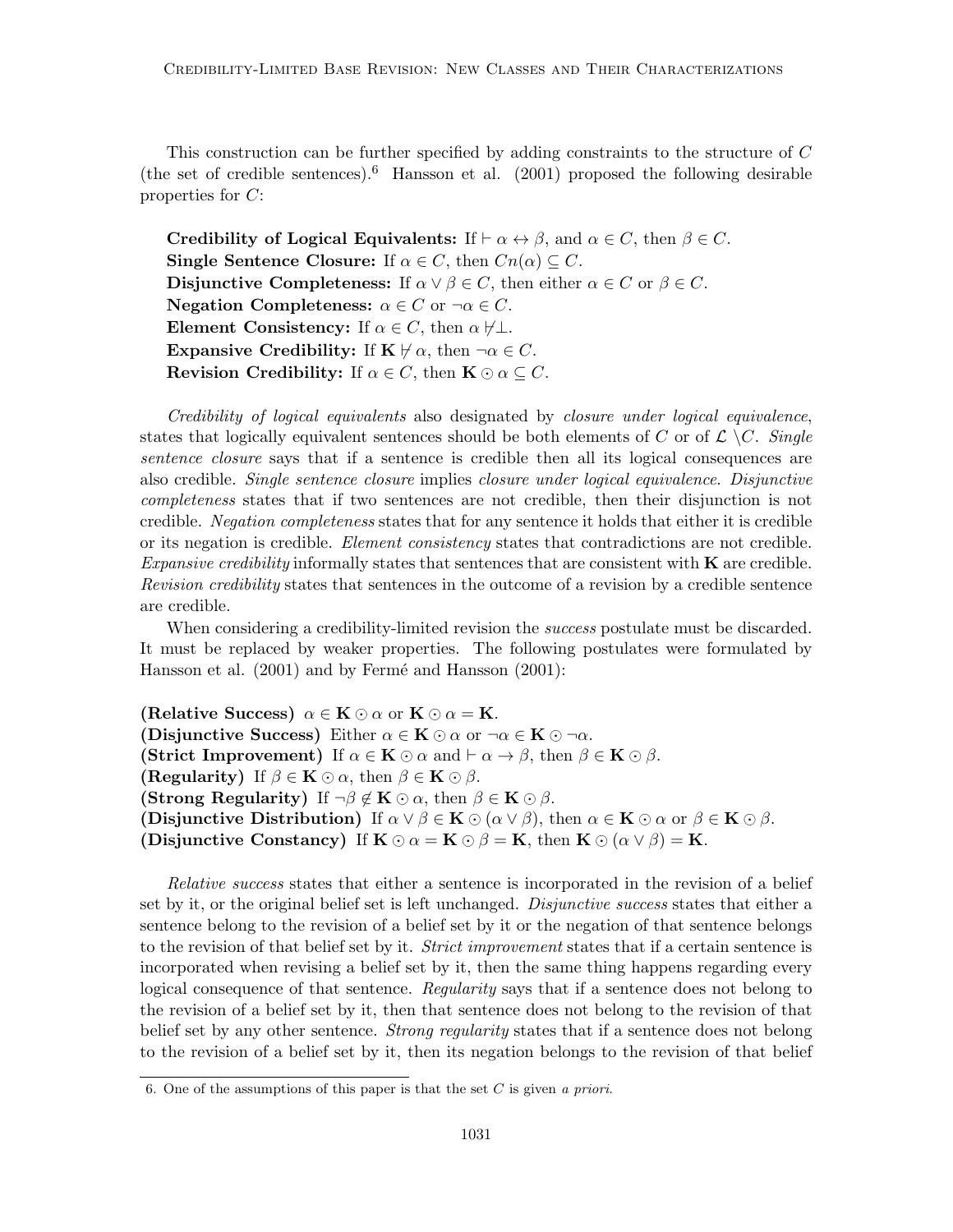set by any given sentence. Disjunctive distribution states that if a disjunction belongs to the revision of a belief set by it, then the same thing happens regarding at least one of its disjuncts. Disjunctive constancy is, as disjunctive distribution, a postulate concerning revision by disjunctions. It states that a belief set is left unchanged when revising it by a disjunction, whenever the same thing occurs when revising that belief set by either one of the two disjuncts.

The following postulates are related to consistency. They will also be used in the axiomatic characterizations that we will present.

(Weak Consistency Preservation) (Katsuno & Mendelzon, 1992) If both **K** and  $\alpha$  are consistent, then so is  $\mathbf{K} \odot \alpha$ .

(Strong Consistency) (Hansson, 1996)  $\mathbf{K} \odot \alpha$  is consistent.

(Consistency Preservation) (Makinson, 1997) If K is consistent, then  $K \odot \alpha$  is consistent.

(Consistent Expansion) (Fermé & Hansson, 1999) If  $\mathbf{K} \not\subseteq \mathbf{K} \odot \alpha$ , then  $\mathbf{K} \cup (\mathbf{K} \odot \alpha) \vdash \perp$ .

Additionally, Hansson et al. (2001) have proposed the following postulate, that consists of an adaptation of subexpansion to the context of non-prioritized revision:

(Guarded Subexpansion) If  $\alpha \in \mathbf{K} \odot \alpha$  and  $\mathbf{K} \odot \alpha \nvdash \neg \beta$ , then  $(\mathbf{K} \odot \alpha) + \beta \subseteq \mathbf{K} \odot (\alpha \wedge \beta)$ .

Guarded subexpansion and subexpansion are equivalent in the presence of success.

Now we are in conditions to recall the representations theorems for the credibility-limited revision operators mentioned above. We will start by presenting a minimal representation theorem. After that, by adding conditions on  $C$ , the set of credible sentences, we obtain more specific representation theorems.

Observation 2.13 (Hansson et al., 2001) Let K be a consistent belief set and  $\odot$  an operator on  $K$ . Then the following three conditions are equivalent:

- 1.  $\odot$  satisfies closure, relative success, inclusion, weak consistency preservation, consistent expansion and extensionality.
- 2.  $\odot$  is an operator of credibility-limited revision induced by a basic AGM revision operator for **K** and a set  $C \subseteq \mathcal{L}$  that is closed under logical equivalence.
- 3.  $\odot$  is an operator of credibility-limited revision induced by a basic AGM revision operator for **K** and a set  $C \subseteq \mathcal{L}$  that satisfies  $\mathbf{K} \subseteq C$  and is closed under logical equivalence.

Observation 2.14 (Hansson et al., 2001) Let K be a consistent belief set and  $\odot$  an operator on  $\mathbf{K}$ . Then:<sup>7</sup>

<sup>7.</sup> The schema presented in this observation (and whenever a similar schema is used) should be interpreted as follows: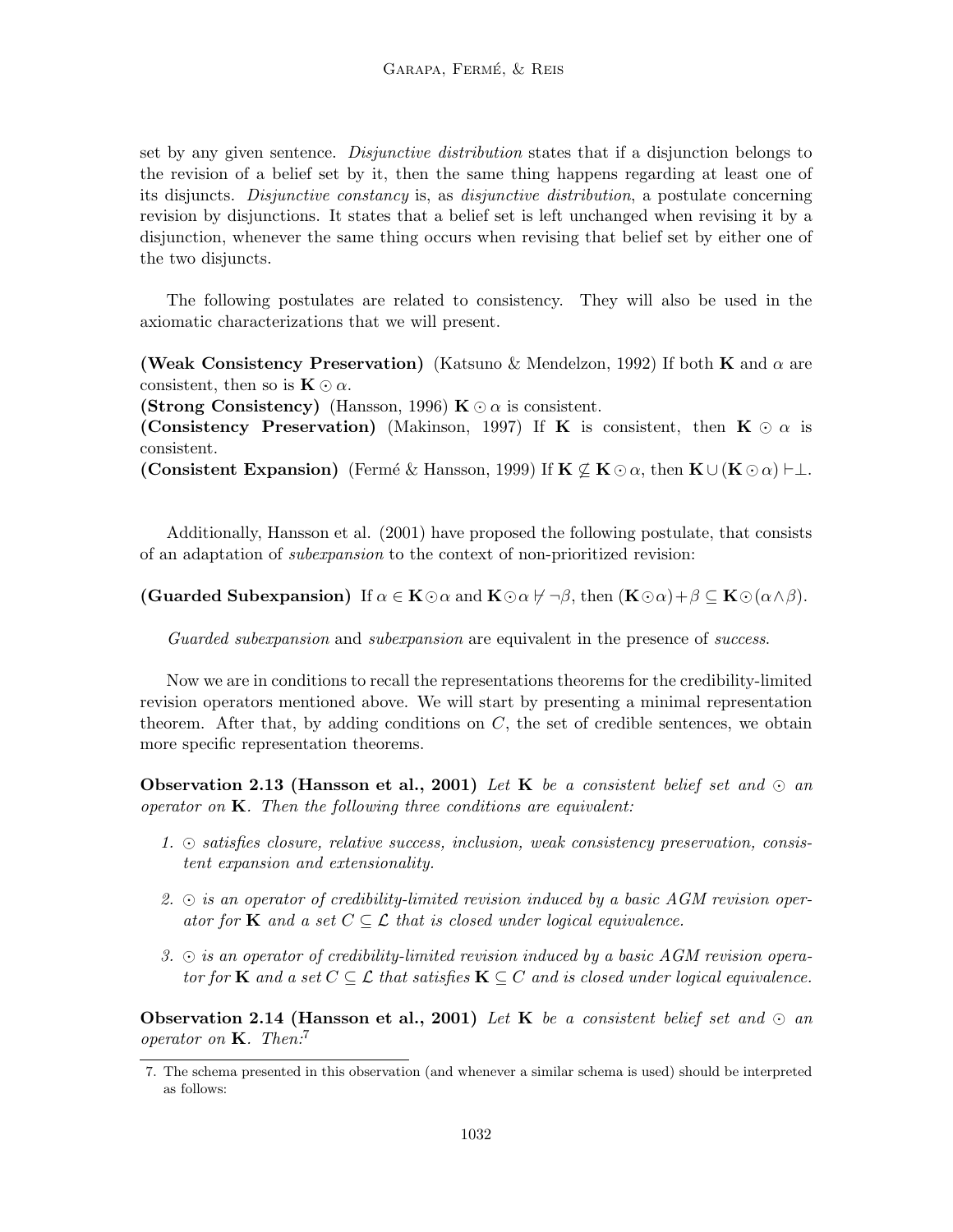| $\odot$ is an operator of credibility-limited<br>revision induced by a basic AGM<br>operator on K and a set $C \subseteq \mathcal{L}$ that is<br>closed under logical equivalence and<br>satisfies | if and only if $\odot$ satisfies closure,<br>relative success, inclusion, weak<br>consistency preservation, consistent<br>expansion, extensionality and |
|----------------------------------------------------------------------------------------------------------------------------------------------------------------------------------------------------|---------------------------------------------------------------------------------------------------------------------------------------------------------|
| single sentence closure                                                                                                                                                                            | strict improvement                                                                                                                                      |
| disjunctive completeness                                                                                                                                                                           | disjunctive distribution                                                                                                                                |
| negation completeness                                                                                                                                                                              | <i>disjunctive success</i>                                                                                                                              |
| <i>element consistency</i>                                                                                                                                                                         | strong consistency                                                                                                                                      |
| expansive credibility                                                                                                                                                                              | vacuity                                                                                                                                                 |

# 3. Two New Constructive Methods for Belief Base Revision

In this section we present two new constructive methods for belief base revision. Both methods are the revision counterpart of existing constructive methods for belief base contraction. After that we will analyze the different belief base revision operators from the point view of the notion of minimal change.

# 3.1 Smooth Kernel Revisions

The following definition introduces the concept of smooth kernel base revision which is a kernel base revision based on a smooth incision function.

**Definition 3.1 (Hansson, 1994a)** An incision function  $\sigma$  for a set A is smooth if and only if it holds for all subsets A' of A that if  $A' \vdash \beta$  and  $\beta \in \sigma(A \perp\!\!\!\perp \alpha)$  then  $A' \cap \sigma(A \perp\!\!\!\perp \alpha) \neq \emptyset$ . A kernel revision is smooth if and only if it is based on a smooth incision function.

In the following theorem an axiomatic characterization is provided for smooth kernel base revisions.<sup>8</sup>

**Theorem 3.2** Let A be a belief base. An operator  $*$  on A is a smooth kernel revision if and only if it satisfies success, consistency, inclusion, uniformity, core-retainment and (Weak Relative Closure)  $A \cap Cn(A \cap A * \alpha) \subseteq A * \alpha$ .

<sup>-</sup>  $\odot$  is an operator of credibility-limited revision induced by a basic AGM operator on **K** and a set  $C \subseteq \mathcal{L}$  that is closed under logical equivalence and satisfies single sentence closure iff  $\odot$  satisfies closure, relative success, inclusion, weak consistency preservation, consistent expansion, extensionality and strict improvement;

 $\sim$   $\odot$  is an operator of credibility-limited revision induced by a basic AGM operator on **K** and a set  $C \subseteq \mathcal{L}$  that is closed under logical equivalence and satisfies disjunctive completeness iff  $\odot$  satisfies closure, relative success, inclusion, weak consistency preservation, consistent expansion, extensionality and disjunctive distribution;

<sup>-</sup> ...

<sup>8.</sup> This result was presented without a full proof by Garapa et al. (2018b). In the Appendix of this paper we present a full proof for this result.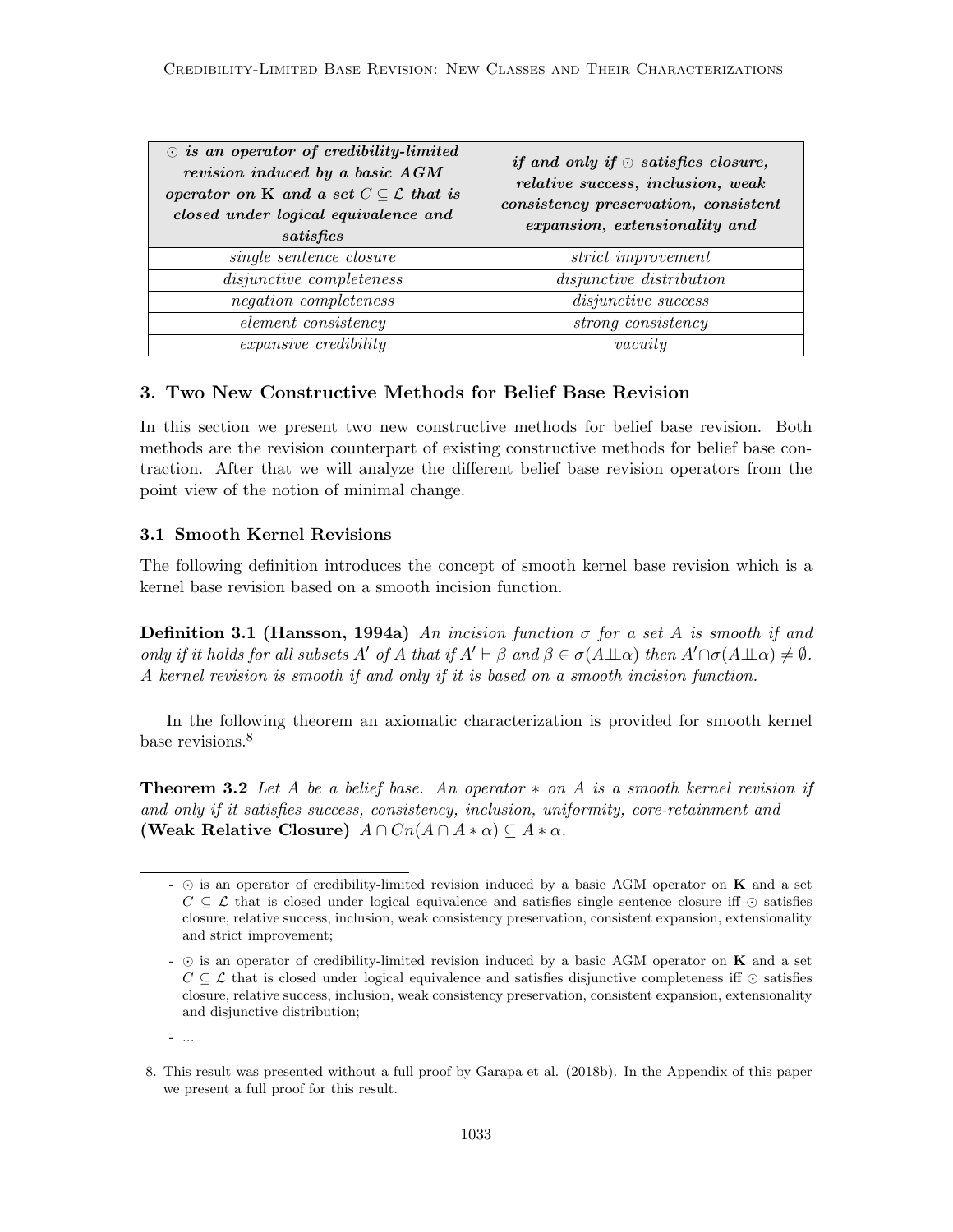Weak relative closure, which is an adaptation, for revision, of the contraction postulate of relative closure (Hansson, 1994a), states that the set formed by the elements of A that are included in the outcome of revising A by  $\alpha$  is logically closed relative to  $A$ .<sup>9</sup> We note that the intersection with the set  $A$  that appears in the argument of consequence operator  $C_n$  is not irrelevant as one might think. To see this consider the following example: Let  $A = {\alpha \rightarrow \beta, \beta, \beta \rightarrow \neg \alpha}$  and  $A * \alpha = {\alpha \rightarrow \beta, \alpha}$ . Hence  $\beta \in A \cap Cn(A * \alpha)$  but  $\beta \notin A * \alpha$ . On the other hand,  $\alpha \to \beta$  is the only element of A that can be deduced from  $A \cap A * \alpha$ . It holds that  $\alpha \to \beta \in A * \alpha$ . Thus, \* satisfies weak relative closure but not the property  $A \cap Cn(A * \alpha) \subseteq A * \alpha$ .

# 3.2 Basic AGM-Generated Base Revisions

We will now recall the definition and an axiomatic characterization for *basic AGM-generated* base revisions, which are operators of base revision defined from operators of basic AGM revision (for belief sets).

**Definition 3.3** Let A be a belief base. An operator  $*$  for A is a basic AGM-generated base revision if and only if there exists some basic AGM revision  $\star$  for  $C_n(A)$ , such that for all  $\alpha \in \mathcal{L}$ :

$$
A * \alpha = (Cn(A) * \alpha) \cap (A \cup \{\alpha\}).
$$

This function is the revision counterpart of AGM-generated base contraction presented by Ferm'e et al. (2008). In the following Theorem an axiomatic characterization is provided for smooth kernel base revisions.<sup>10</sup>

**Theorem 3.4** Let A be a belief base. An operator  $*$  on A is a basic AGM-generated base revision if and only if it satisfies success, consistency, inclusion and (Vacuity) If  $A \not\vdash \neg \alpha$ , then  $A \cup \{\alpha\} \subseteq A * \alpha$ . (Weak Extensionality)  $If \vdash \alpha \leftrightarrow \beta$ , then  $A \cap A * \alpha = A \cap A * \beta$ . (Disjunctive Elimination) If  $\beta \in A$  and  $\beta \notin A * \alpha$ , then  $A * \alpha \nvdash \neg \alpha \vee \beta$ .

The formulation of *vacuity* consists in an adaptation to belief bases of postulate  $(\star 4)$ . It states that if a sentence  $\alpha$  is consistent with A that the outcome of contracting A by  $\alpha$ contains  $A \cup \{\alpha\}$ . If both vacuity and inclusion are satisfied then such outcome coincides precisely with  $A \cup \{\alpha\}.$ 

Weak extensionality states that if  $\alpha$  and  $\beta$  are two logically equivalent beliefs then every element of A that is kept when revising by  $\alpha$  is also kept when revising by  $\beta$ . We note that weak extensionality is a weaker version of extensionality: If  $\vdash \alpha \leftrightarrow \beta$ , then  $A * \alpha = A * \beta$ . We also note that, in general, *extensionality* is not satisfied by belief base revisions. The following example illustrates this fact: Let  $\alpha$  and  $\beta$  be two distinct sentences such that  $\vdash \alpha \leftrightarrow \beta$ . Let A be a belief base such that  $A \cap {\alpha, \beta} = \emptyset$ . Let  $*$  be a revision operator on A, thus  $*$  satisfies success and inclusion. Then  $\alpha \in A * \alpha$  but  $\alpha \notin A * \beta$ , therefore  $A * \alpha \neq A * \beta$ .

<sup>9.</sup> A set A is logically closed relative to B if and only if  $C_n(A) \cap B \subseteq A$  (Hansson, 1991b).

<sup>10.</sup> The remark concerning Theorem 3.2 written in Footnote 8 also applies to this result.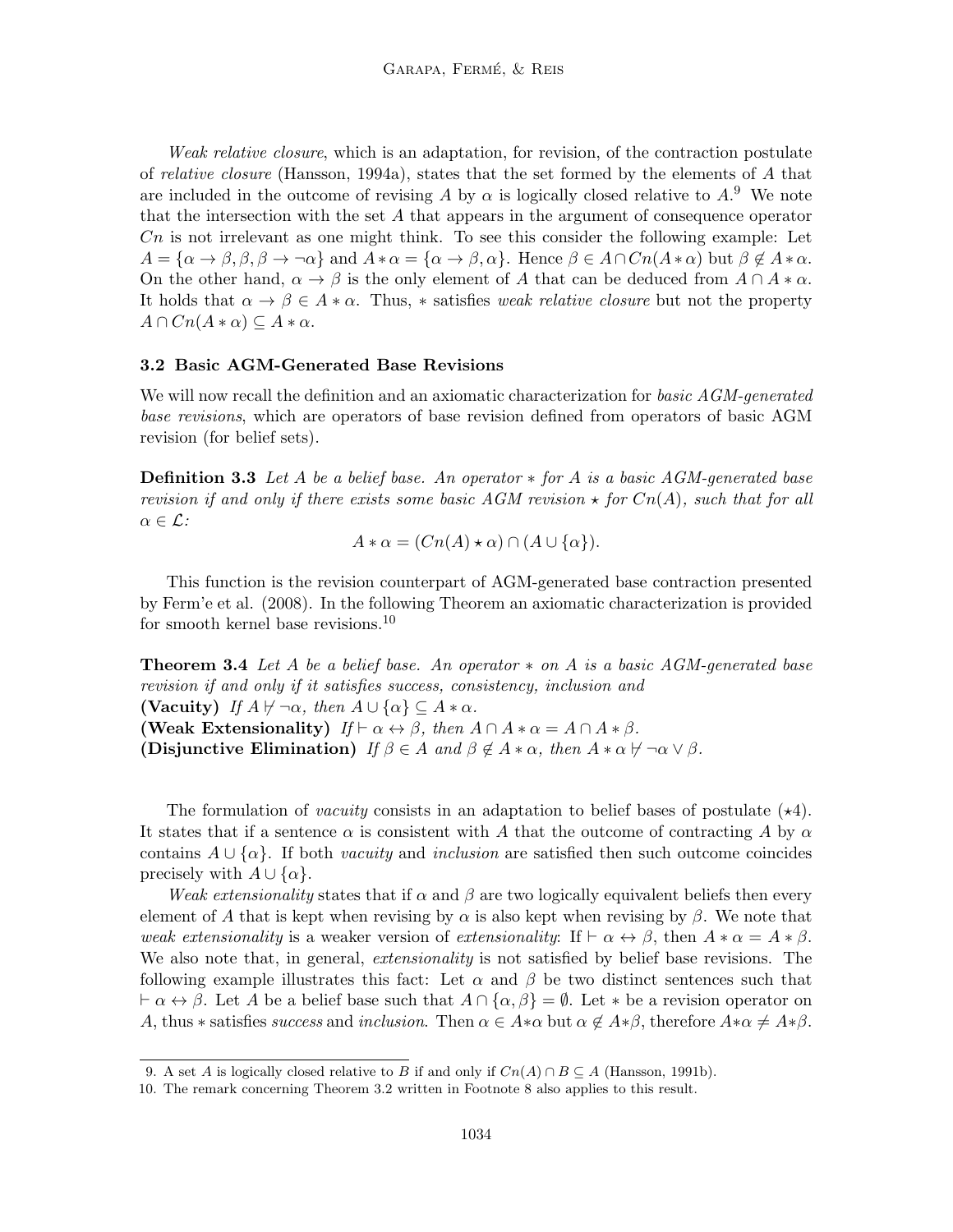Disjunctive elimination is an adaptation, for revision, of the contraction postulate with the same designation proposed by Fermé et al. (2008) and states that if  $\beta$  is removed when revising a set A by  $\alpha$ , then from the revision of A by  $\alpha$  we can not deduce that  $\alpha$  implies  $\beta$ .

# 3.3 Belief Bases and Minimal Change

One of the hallmarks of the AGM model is that partial meet revision, kernel revision, smooth kernel revision and basic AGM-generated base revisions are all equivalent when applied to belief sets.<sup>11</sup> However, partial meet revision and kernel revision are based in two different notions of minimal change; the first one in a selection of remainder sets, the latter on an incision function on kernel sets. In what concerns basic AGM-generated base revisions, it inherits the minimal change of the AGM function on which it is based.

This diversity of models is present in the literature and there is not a general consensus about which one better addresses the principle of minimal change.<sup>12</sup> In this subsection we present the existing relations between the different constructive models when applied to belief bases.

The following observation exposes some relations among some of the postulates used in the axiomatic characterizations of the different classes of base revision that were mentioned above.<sup>13</sup>

**Observation 3.5** Let A be a belief base and  $*$  be an operator on A.

- (a) If  $*$  satisfies uniformity, then  $*$  satisfies weak extensionality.
- (b) If ∗ satisfies disjunctive elimination, then ∗ satisfies weak relative closure.
- (c) If ∗ satisfies relevance and success, then ∗ satisfies core-retainment and disjunctive elimination.
- (d) If  $*$  satisfies success and core-retainment, then  $*$  satisfies vacuity.

The following observation exposes the interrelations among the different classes of revisions mentioned above which follow trivially from their axiomatic characterizations presented in Observations 2.7 and 2.11, and in Theorems 3.2 and 3.4 and the interrelations among postulates presented in Observation 3.5.

**Observation 3.6** Let A be a belief base and  $*$  be a revision operator on A. Then:

(a) If ∗ is an operator of partial meet revision, then it is an operator of smooth kernel revision.

<sup>11.</sup> The proof of this claim is relatively simple. Hansson (1994a) proved that the class of kernel contraction and smooth kernel contraction are equivalent to the class of partial meet contraction for belief sets. Fermé et al. (2008) proved that the class of basic AGM-generated base contraction is equivalent with the class of partial meet contraction. Finally, the four corresponding models of belief set revision are defined from the contraction operators by means of the Levi identity  $(\mathbf{K} \star \alpha = \mathbf{K} - \alpha + \alpha)$ .

<sup>12.</sup> For this reason we consider all those four classes of base revision operators in this paper.

<sup>13.</sup> Some of the relations among postulates stated in the following observation have been presented without a proof by Garapa et al. (2018a). In this paper we present a full proof for this result.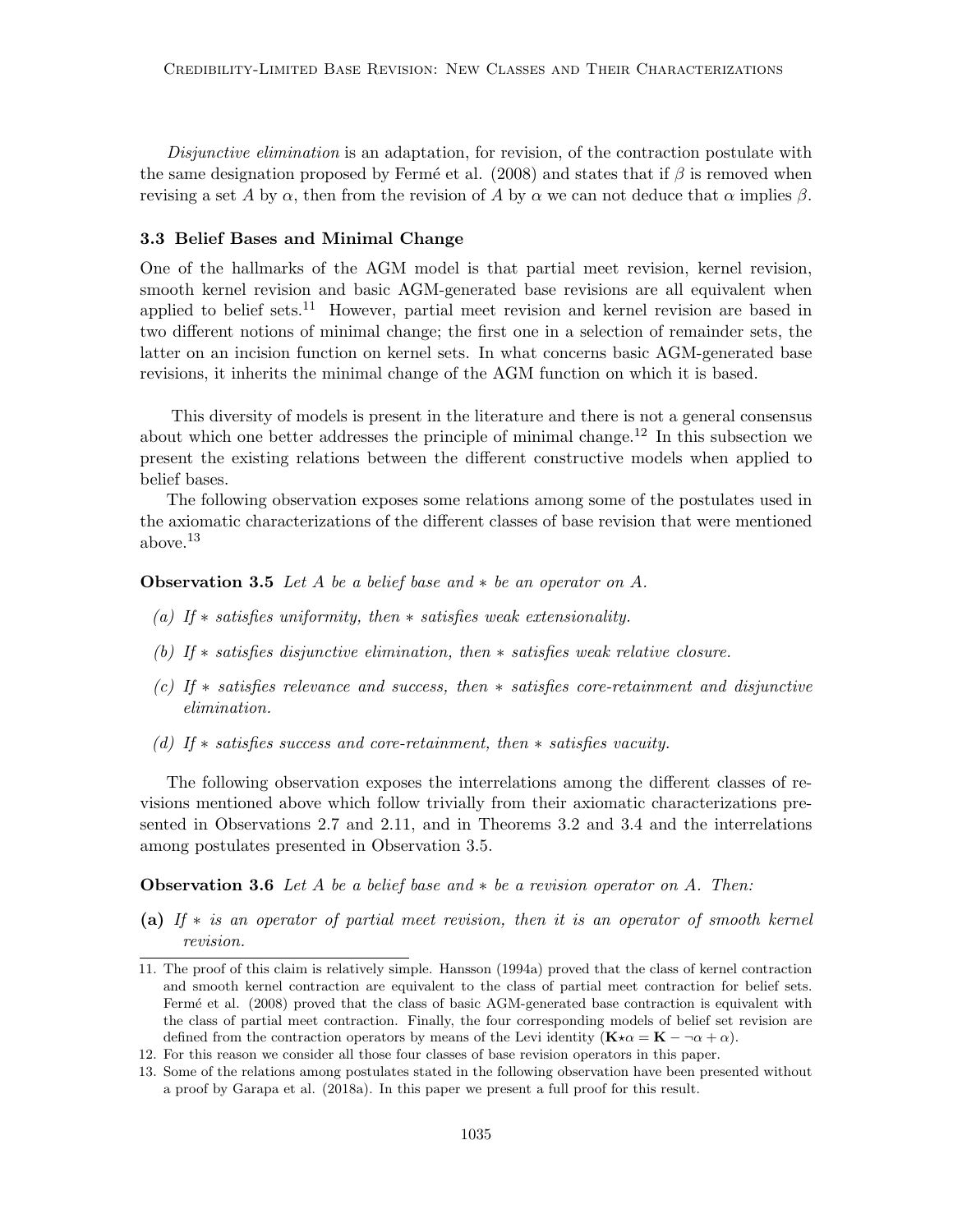- (b) If ∗ is an operator of smooth kernel revision, then it is an operator of kernel revision.
- (c) If ∗ is an operator of partial meet revision, then it is an operator of basic AGM-generated base revision.

Figure 1 illustrates the relations exposed in the observation above.



Figure 1: Map among different classes of base revision operators.

# 4. Credibility-Limited Base Revisions

In this section we present the basic ideas underlying the construction of credibility-limited base revisions. Credibility-limited base revision can be seen as functions defined in two steps. In the first step, one needs to determine which sentences are credible, i.e., the sentences that an agent is willing to incorporate when performing a revision. Afterwards the function should:

- leave the set of beliefs unchanged when revising it by a non-credible sentence;
- work as a base revision when revising by a credible sentence.

The following definition formalizes this concept:

**Definition 4.1** Let  $*$  be a revision operator (i.e., an operator that satisfies success, inclusion and consistency) on a belief base A. Let  $C$  be a set of sentences (the associated set of credible sentences). Then  $\circledast$  is the credibility-limited base revision induced by  $*$  and C if and only if:

$$
A \circledast \alpha = \begin{cases} A * \alpha & \text{if } \alpha \in C \\ A & \text{otherwise} \end{cases}
$$

The above definition is an extension of the one presented for credibility-limited base revision by Fermé et al. (2003), since it defines a credibility-limited base revision induced by a generic revision operator (and a set  $C$ ) instead of by a partial meet revision. The following example illustrates the behaviour of a credibility-limited base revision.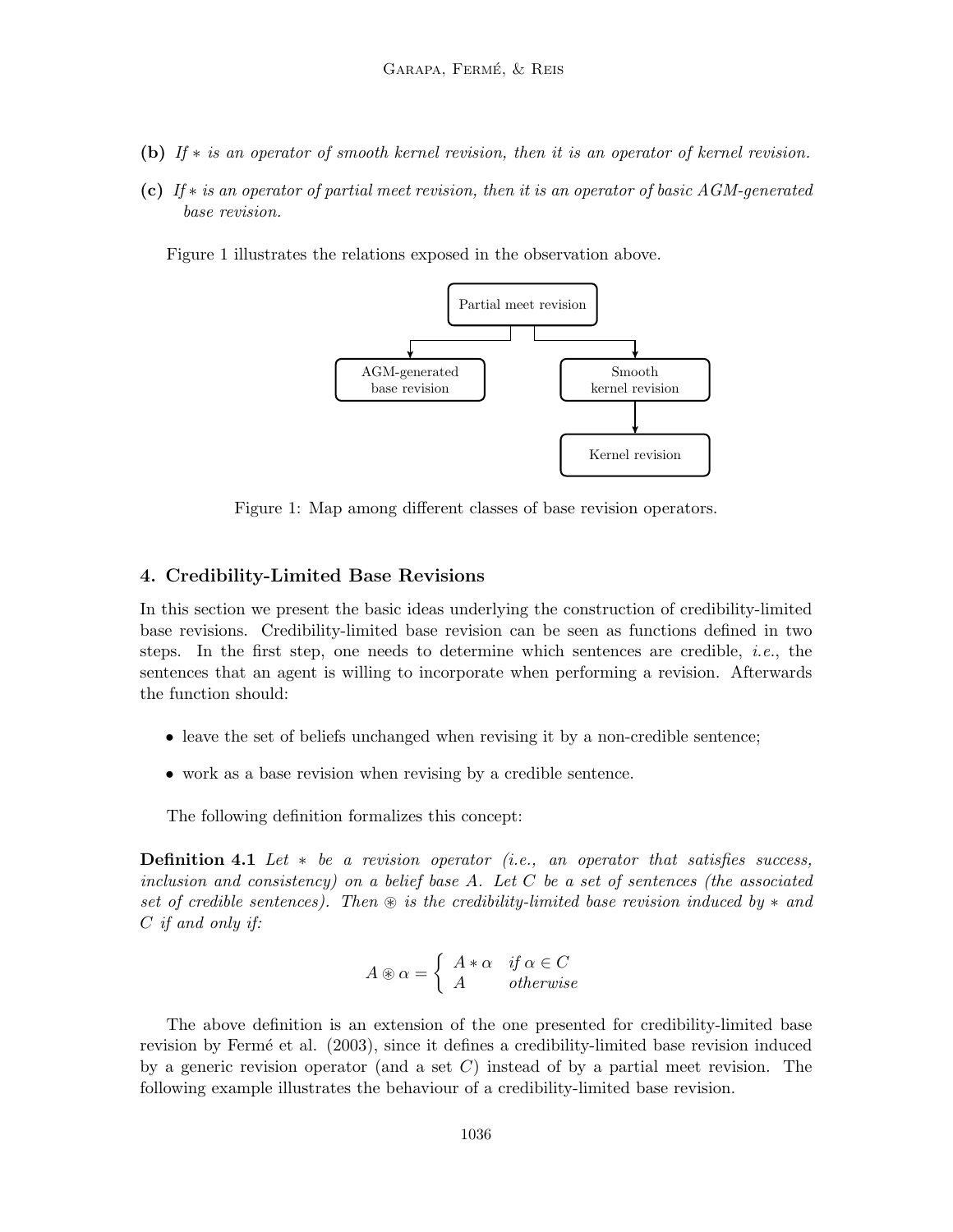Example 4.2 (Garapa et al., 2018b) Let  $A = \{p, p \lor \neg q, p \rightarrow \neg q\}$ , Cn be purely truthfunctional and  $*$  be a partial meet base revision on A. It holds that  $A \perp \neg q = \{ \{p, p \vee p\} \mid p \in A \}$  $\neg q$ ,  $\{p \rightarrow \neg q\}$ . Let  $\gamma$  be a selection function for A such that  $\gamma(A \perp \neg q) = \{\{p, p \lor \neg q\}\}.$ Hence  $A * q = \{p, p \lor \neg q, q\}$ . Let  $C = Cn(q) \cup Cn(p) \cup Cn(\neg q)$  and  $\circledast$  be the credibility-limited base revision induced by  $*$  and C. It holds that  $p \wedge q \notin C$ , hence  $A \otimes (p \wedge q) = A$ . On the other hand  $q \in C$ . Hence  $A \otimes q = A * q = \{p, p \vee \neg q, q\}.$ 

#### 4.1 Two Dimensions for Analysing Credibility-Limited Base Revisions

Definition 4.1 claims that  $\circledast$  is induced by  $*$  and C. For this reason the properties of the  $\circledast$ revision operator are determined by two different factors:

- 1. The properties satisfied by the set  $C$ ;
- 2. The properties of the belief base revision ∗.

In subsection 3.3 we discussed that in belief bases, contrary to what is the case in the context of belief sets, different methods encompass different notions of minimal change. This means that using different belief revision functions ∗, combined with different properties of C will lead to a different set of properties satisfied by the  $\otimes$  operator. Since the study of base revision operators is an active research topic, it is convenient to study what is the impact, in terms of the properties satisfied by  $\circledast$ , of each single postulate satisfied by  $\ast$ (rather than only studying which properties as a whole are satisfied by  $\circledast$  when  $*$  is one of the four kinds of base revision which we have mentioned above).

The operator  $\circledast$  differs from the AGM functions in two fundamental issues: It may not satisfy the postulate of *success, i.e.*, the new information may not be accepted; and it fulfils a stronger *consistency* condition/requirement, namely that the outcome of a change must be a consistent belief base, whatever is the input sentence that causes that revision. On the other hand, it is also important to study the relation between the (properties of the) set  $C$ and the base revision  $*$  which (together) induce the operator  $\mathcal{R}$ .

In the remainder of this section we will focus in which properties are suitable for the set C in the context of belief bases and how these properties, combined with properties of ∗ influence the properties of the induced operator ~.

#### 4.2 Credible Sentences

In this section we will analyse plausible properties for the set  $C$  in the belief base revision framework. We start by pointing out that the full logical closure, *i.e.*,  $C_n(C) \subseteq C$  is patently unreasonable; two sentences  $\alpha$  and  $\beta$  may be credible without  $\alpha \wedge \beta$  being so (an obvious example is to consider  $\beta$  such that  $\vdash \beta \leftrightarrow \neg \alpha$ ). In what follows, we present different properties that relax this condition.

The minimal requirement is that  $C$  must be closed under double negation:

Closure Under Double Negation:  $\alpha \in C$  if and only if  $\neg \alpha \in C$ .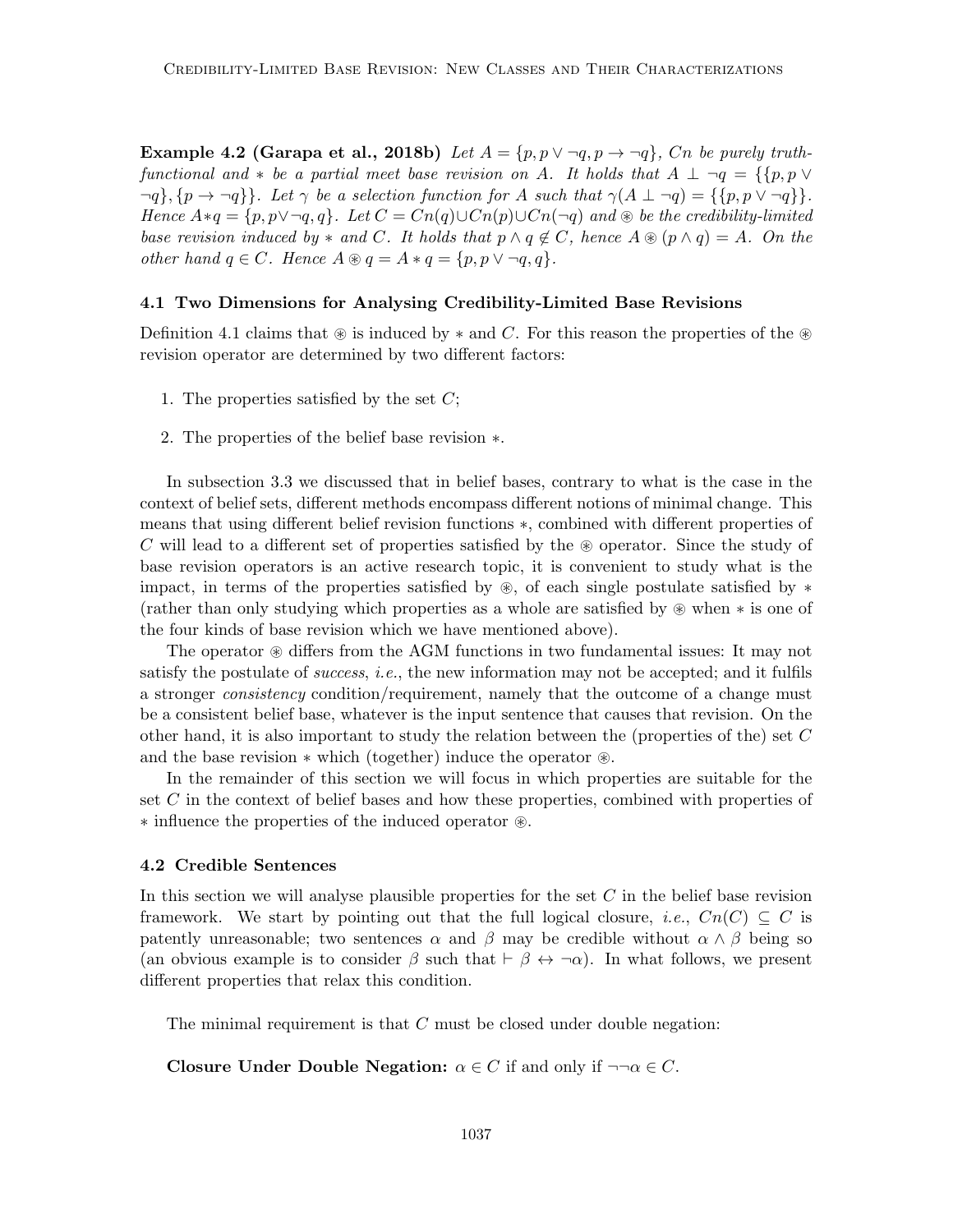We can extend this condition to require that, regarding credibility, equivalent sentences have the same status:

Credibility of Logical Equivalents (Hansson et al., 2001): If  $\vdash \alpha \leftrightarrow \beta$ , and  $\alpha \in C$ , then  $\beta \in C$ .

If we assign the status of "credible" to a sentence  $\alpha$  it is reasonable to expect that its consequences are also credible:

Single Sentence Closure (Hansson et al., 2001): If  $\alpha \in C$ , then  $C_n(\alpha) \subseteq C$ .

Note that if a set C satisfies *single sentence closure* then it also satisfies *credibility* of logical equivalents. If two sentences are not credible, then their disjunction is not credible:

Disjunctive Completeness (Hansson et al., 2001): If  $\alpha \vee \beta \in C$ , then either  $\alpha \in C$  or  $\beta \in C$ .

An immediate consequence of the two previous conditions, when  $C \neq \emptyset$ , is the following:

Negation Completeness (Hansson et al., 2001):  $\alpha \in C$  or  $\neg \alpha \in C$ .

Regarding consistency, it is expected that contradictions are not credible:

Element Consistency (Hansson et al., 2001): If  $\alpha \in C$ , then  $\alpha \notin \perp$ .

The previous properties are internal in the sense that they only present relations among elements of the set C. The following properties relate the set C with the set  $A^{14}$ . If a sentence is consistent with  $A$ , then this sentence must be credible:

Expansive Credibility (Hansson et al., 2001): If  $A \not\vdash \alpha$ , then  $\neg \alpha \in C$ .

Another reasonable property is that all the logical consequences of A are credible when A is consistent:

Credibility Lower Bounding: If A is consistent, then  $Cn(A) \subseteq C$ .

If two sentences have the "same behaviour" regarding a set  $A$ , *i.e.*, are consistent with exactly the same subsets of  $A$ , it is expected that both have the same status regarding  $C$ :

**Uniform Credibility:** If it holds for all subsets A' of A that  $A' \cup \{\alpha\} \vdash \bot$  if and only if  $A' \cup \{\beta\} \vdash \perp$ , then  $\alpha \in C$  if and only if  $\beta \in C$ .

<sup>14.</sup> We note that more rigorously the expression "with respect to A" should be added to the designation of these properties. This will be omitted since there is no risk of ambiguity whenever these properties are mentioned along this paper.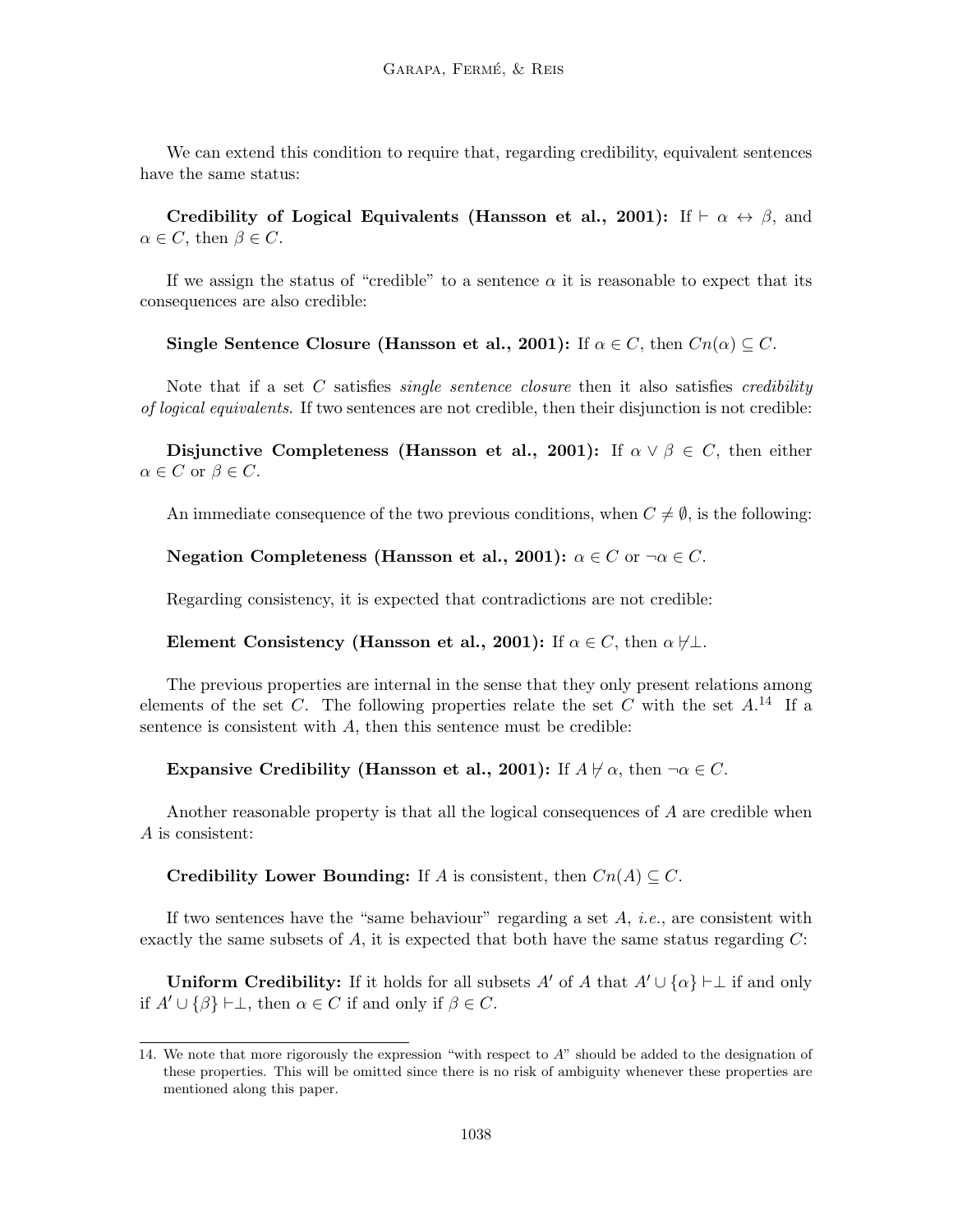Finally, the following properties relate the set C with A and the operator  $\otimes$ .<sup>15</sup> A reasonable requirement is that all the sentences in the outcome of a revision by a credible sentence are credible.

### Revision Credibility (Hansson et al., 2001): If  $\alpha \in C$ , then  $A \otimes \alpha \subseteq C$ .

On the other hand, it is expected that all the non-credible sentences are inconsistent with the outcome of any revision::

### Strong Revision Credibility (Fermé et al., 2003): If  $\alpha \notin C$ , then  $A \otimes \beta \vdash \neg \alpha$ .

A stronger requirement states that if a sentence  $\alpha$  is not credible, then any possible revision keeps a subset of A that implies  $\neg \alpha$ :

### **Strong Expansive Credibility:** If  $\alpha \notin C$ , then  $A \cap A \otimes \beta \vdash \neg \alpha$ .

Finally we introduce a condition that consists of a relation between the set of credible sentences C and a (standard) base revision  $*$  on a set A (which may be combined for inducing a CL base revision on A).

If 
$$
\alpha \notin C
$$
 and  $\beta \in C$ , then  $A \cap A * \beta \vdash \neg \alpha$ .  $(C - *)$ 

Condition (C - \*) states that if a sentence  $\alpha$  is not credible, then any possible outcome of revising a set A by a credible sentence contains a subset of A that implies  $\neg \alpha$ .

The following observation exposes that in the presence of closure under double negation, the property of strong expansive credibility is equivalent to the conjunction of expansive credibility with condition  $(C - *)$ .

**Observation 4.3** Let A be a belief base and  $\otimes$  be a credibility-limited base revision induced by a revision operator  $*$  on A and a set  $C \subseteq \mathcal{L}$  that satisfies closure under double negation. C satisfies strong expansive credibility if and only if C satisfies expansive credibility and  $*$ and C satisfy condition  $(C - *)$ .

According to the above result, given a credibility-limited base revision  $\circledast$  induced by a revision operator  $*$  and a set (of credible) sentences C, in the presence of expansive credibility and closure under double negation, the properties of strong expansive credibility and  $(C - *)$  are equivalent. Nevertheless, we note that, condition  $(C - *)$  relates two structures (namely  $*$  and C) that are independent of each other, while, on the other hand, strong expansive credibility presents a relation between a credibility limited revision  $\circledast$ and its associated set of credible sentences. Therefore, in the process of constructing a credibility-limited base revision it is more natural to consider condition  $(C - *)$  than strong

<sup>15.</sup> We note that more rigorously the expression "with respect to A and  $\circledast$ " should be added to the designation of these properties. This will be omitted since there is no risk of ambiguity whenever these properties are mentioned along this paper.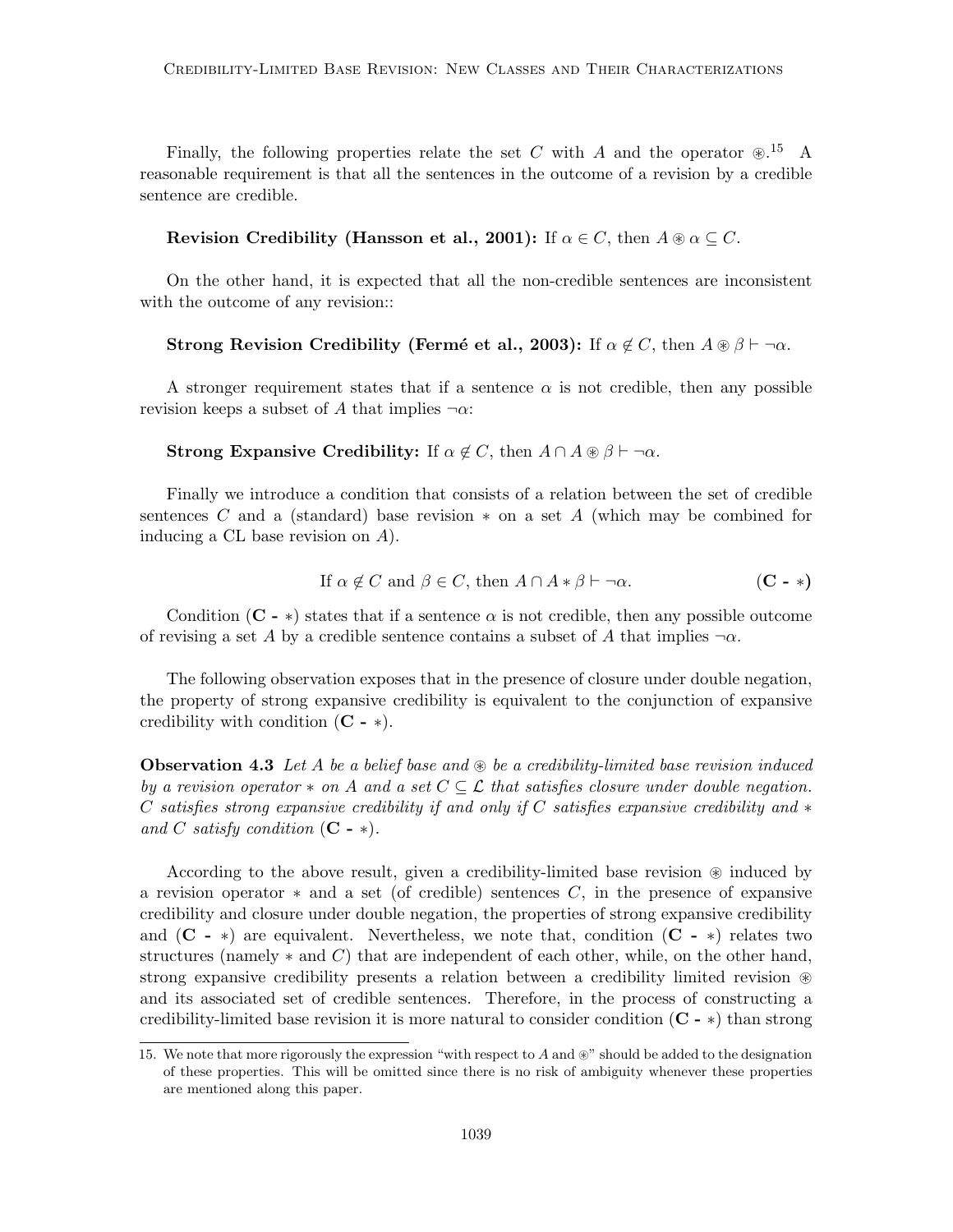expansive credibility.

The following observations illustrate some relations between properties of sets of credible sentences:

**Observation 4.4** Let C be a subset of  $\mathcal L$  that satisfies disjunctive completeness and element consistency. Then C satisfies negation completeness if and only if  $C_n(\emptyset) \subseteq C$ .

Observation 4.5 Let C be a set of sentences.

- (a) If C satisfies single sentence closure, then C satisfies credibility of logical equivalents.
- (b) If C satisfies uniform credibility, then C satisfies credibility of logical equivalents.
- (c) If C satisfies expansive credibility and credibility lower bounding with respect to a consistent set A, then C satisfies negation completeness.
- (d) If  $\alpha \in C_n(\emptyset)$  and C satisfies negation completeness and element consistency, then  $\alpha \in C$ .
- (e) If C satisfies credibility of logical equivalents, then C is closed under double negation.

### 4.3 Postulates for Credibility-Limited Base Revisions

In this subsection we recall some postulates for (credibility-limited) base revision and some relations among these postulates. Most of the following postulates are an adaptation to the belief bases context of the postulates for credibility-limited revisions on belief sets presented in Subsection 2.2.

We start by mentioning that, in the context of credibility-limited base revision, there may be some sentences that will not be accepted. This means that the *success* postulate  $(\alpha \in A\otimes \alpha)$  may not hold. Thus, we must consider weaker versions of the *success* postulate capable of capturing the intuitions underlying CL revisions. The first one is about the general principle of credibility-limited base revision: a sentence is accepted or no change is made:

### (Relative Success)  $\alpha \in A \otimes \alpha$  or  $A \otimes \alpha = A$ .

If we are willing to accept a sentence  $\alpha$  it is reasonable to accept all the sentences that are logical consequence of  $\alpha$ :

### (Strict Improvement) If  $\alpha \in A \otimes \alpha$  and  $\vdash \alpha \rightarrow \beta$ , then  $\beta \in A \otimes \beta$ .

If a disjunction belongs to the revision of a belief set by it, then the same thing should happen regarding at least one of its disjuncts.

(Disjunctive Distribution) If  $\alpha \vee \beta \in A \circledast (\alpha \vee \beta)$ , then  $\alpha \in A \circledast \alpha$  or  $\beta \in A \circledast \beta$ .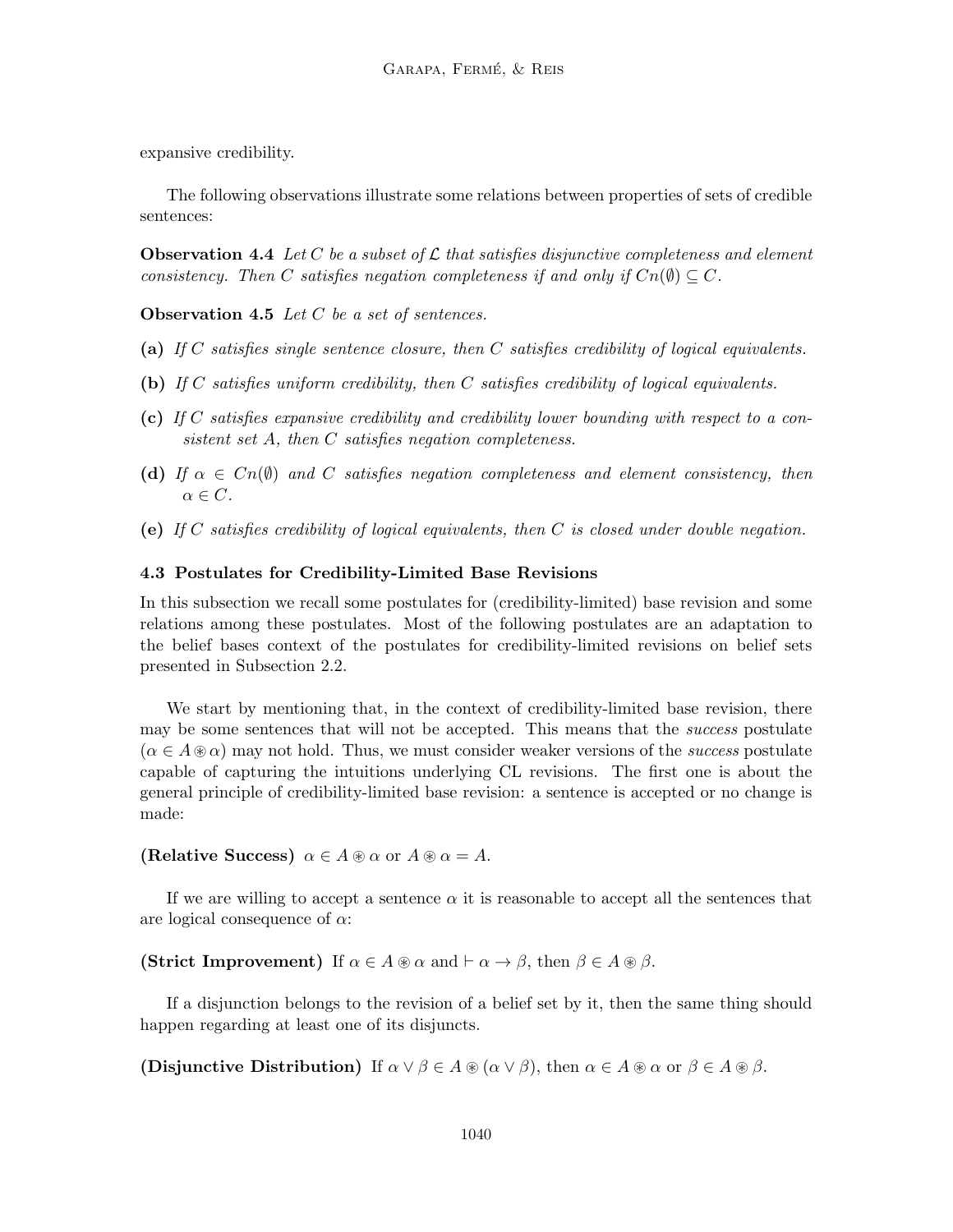The two following postulates specify the behaviour of CL revisions when it is the case that a certain sentence  $\beta$  is not acceptable, *i.e.*,  $\beta \notin A \otimes \beta$ . The first one states that when that is the case,  $\beta$  is not accepted as a result of a revision by any other sentence. The second one imposes that, in that case,  $\neg \beta$  is implied by the outcome of the revision by any sentence:

(Regularity) If  $A \otimes \alpha \vdash \beta$ , then  $\beta \in A \otimes \beta$ . (Strong Regularity) If  $A \otimes \alpha \nvdash \neg \beta$ , then  $\beta \in A \otimes \beta$ .

The following postulate, originally proposed by Garapa et al. (2018a), states that if the formulae of A that are kept when revising it by a sentence  $\beta$  imply  $\neg \beta$ , then  $\neg \beta$  is implied by the formulae of A that remain when revising it by any formula.

(Persistence) If  $\neg \beta \in Cn(A \cap A \otimes \beta)$ , then  $\neg \beta \in Cn(A \cap A \otimes \alpha)$ .

Although persistence is a reasonable property, there are some contexts in which this postulate is not satisfied, as it is the case in the following situation.<sup>16</sup> Suppose I believe strongly in  $\neg \beta$  and that at a certain moment I get the information that  $\beta$  is the case. I am not willing to stop believing in  $\neg \beta$  in order to incorporate  $\beta$ . Suppose now that I get stronger information that proves that  $\beta$  is the case (for example,  $\alpha \wedge (\alpha \rightarrow \beta)$ ). So, although I revise by a belief other than  $\beta$ , I end up losing my belief in  $\neg \beta$ . For example, suppose John made a retreat away from the rest of the world between December 2019 and May 2020, and did not have access to any information during that period. Suppose now that when he returns to civilization, in June 2020, we tell him that the streets of some of the main cities of the world have been completely empty for several weeks in March-April 2020. John will not believe it. Then we explain him that this happened because a virus appeared in December 2019 and to avoid contamination, a large part of the population had to be confined at home. Then John may recall hearing in the news, before going to the retreat, that a highly contagious virus had been discovered. At that moment John will start to believe that the streets of some of the main cities in the world have been completely empty for some time during his retreat.

In AGM base revision, the outcome is consistent unless the input is inconsistent itself. This is because in that model the principle of primacy of the new information has priority over the principle of consistency. Since in what concerns credibility-limited base revision the former principle is not valid, it is reasonable to require a stronger consistency condition:

(Consistency Preservation) If  $A \not\vdash \bot$ , then  $A \otimes \alpha \not\vdash \bot$ .

The following observations relate some of the postulates mentioned above.

**Observation 4.6** Let A be a belief base and  $\otimes$  be an operator on A. If  $\otimes$  satisfies relevance and relative success, then  $\otimes$  satisfies disjunctive elimination and core-retainment.

<sup>16.</sup> For this reason, we will consider several classes of credibility-limited base revision, some of which satisfy persistence and others that do not.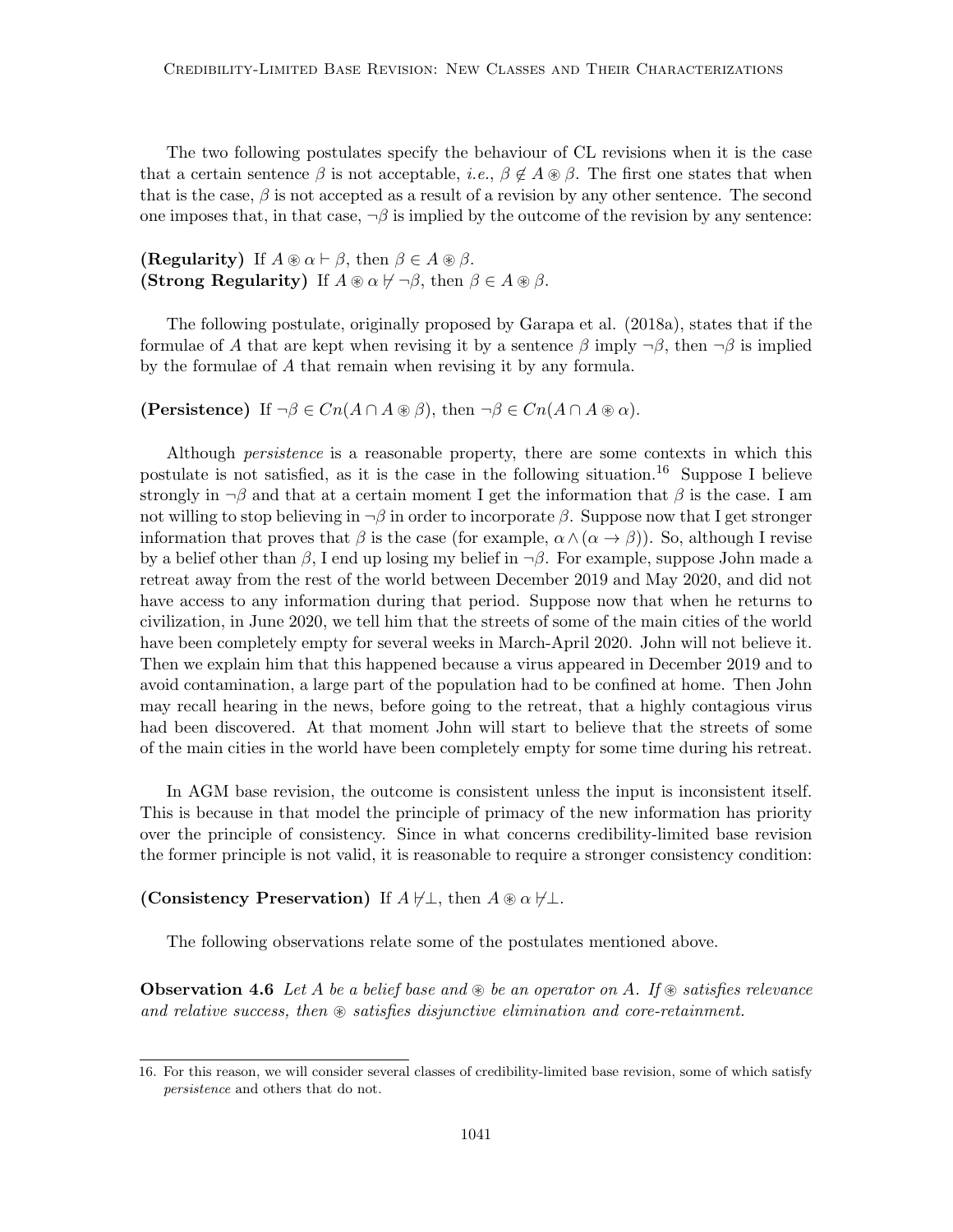**Observation 4.7** Let A be a consistent belief base and  $\otimes$  an operation on A. If  $\otimes$  satisfies consistency preservation, persistence, relative success and vacuity, then  $\otimes$  satisfies disjunctive distribution, strict improvement and regularity.

# 4.4 Relations Between Base Revisions and Credibility-Limited Base Revisions

The following observation illustrates some properties that an operator of credibility-limited base revision, induced by a revision operator  $*$  and a set C, satisfies whenever  $*$  and C satisfy some given properties.

**Observation 4.8** Let A be a belief base,  $C \subseteq \mathcal{L}$ , and  $\otimes$  be a credibility-base revision induced by a revision operator  $*$  and C. Then:

(a) It holds that:

| If $*$ satisfies               | then $\otimes$ satisfies       |
|--------------------------------|--------------------------------|
|                                | inclusion and relative success |
| relevance                      | relevance                      |
| $core-retainment$              | $core-retainment$              |
| <i>disjunctive elimination</i> | <i>disjunctive elimination</i> |
| <i>weak relative closure</i>   | <i>weak relative closure</i>   |

(b) If  $C$  satisfies element consistency, then:

| $If * satisfies$ | $then \& satisfies$             |
|------------------|---------------------------------|
|                  | <i>consistency preservation</i> |

(c) If  $C$  satisfies uniform credibility, then:

| $\emph{If}$ * satisfies | $then \& satisfies$ |
|-------------------------|---------------------|
| uniformity              | uniformity          |

(d) If C satisfies credibility of logical equivalents (or single sentence closure), then:

| $\emph{If}$ * satisfies | $then \circledast satisfies$ |
|-------------------------|------------------------------|
| weak extensionality     | <i>weak extensionality</i>   |

(e) If C satisfies expansive credibility and is closed under double negation (or satisfies either credibility of logical equivalents or uniform credibility or single sentence closure), then:

| $\emph{If}$ * satisfies | $then \circledast satisfies$ |
|-------------------------|------------------------------|
| $\it vacuum$            | $\it vacuum$                 |

(f) Let  $A \not\vdash \bot$ . If C satisfies expansive credibility and single sentence closure, then:

| $\emph{If}$ * satisfies | $then \circledast satisfies$ |
|-------------------------|------------------------------|
|                         | <i>strict improvement</i>    |

(g) Let  $A \not\vdash \bot$ . If C satisfies expansive credibility, closure under double negation (or credibility of logical equivalents or uniform credibility or single sentence closure) and disjunctive completeness, then: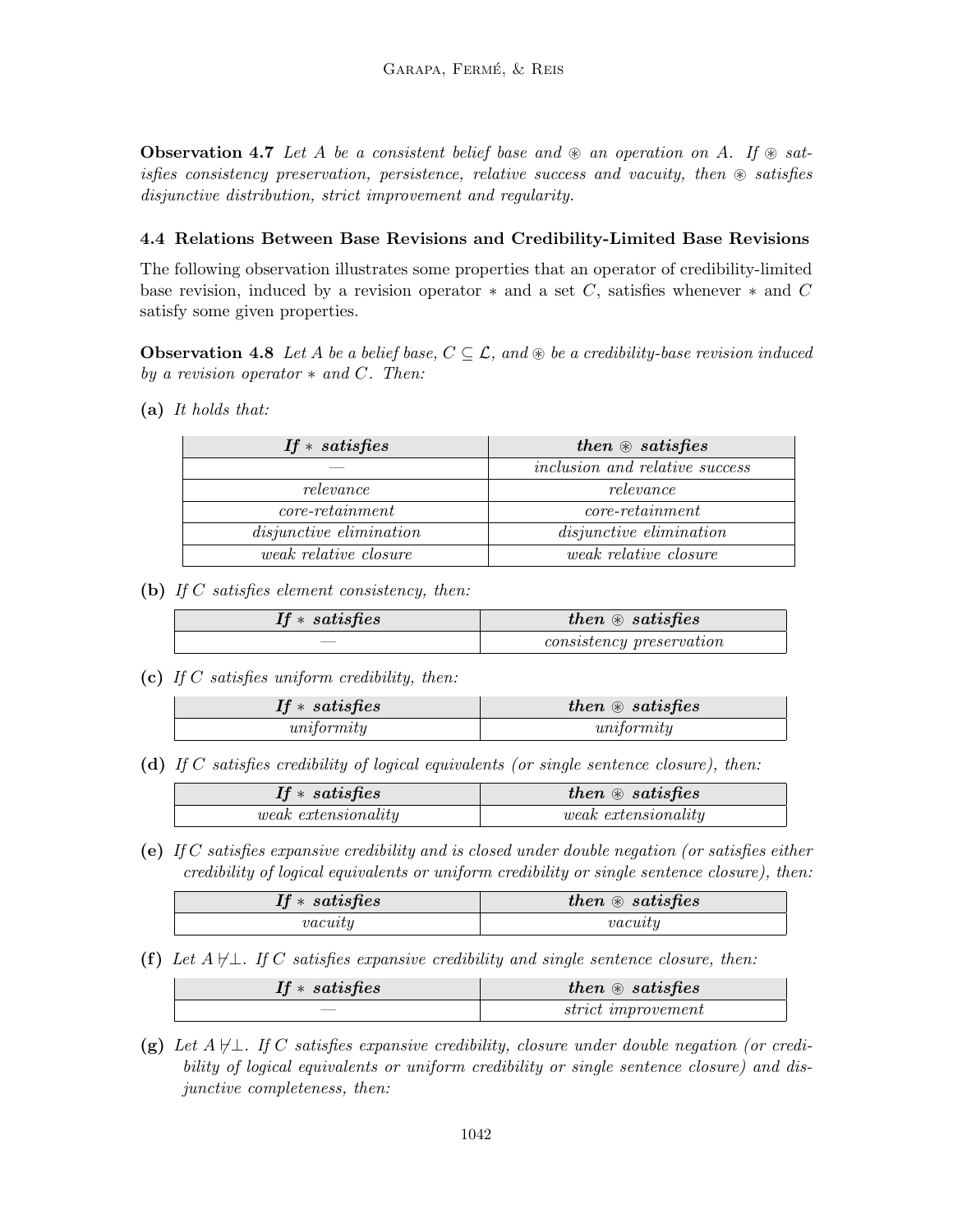| $\emph{If}$ * satisfies | $then \& satisfies$             |
|-------------------------|---------------------------------|
|                         | <i>disjunctive distribution</i> |

(h) If C and  $*$  satisfy condition (C -  $*$ ) and C satisfies element consistency, then:

| $If * satisfies$           | then $\otimes$ satisfies   |
|----------------------------|----------------------------|
|                            | persistence                |
| <i>weak extensionality</i> | <i>weak extensionality</i> |
| uniformity                 | uniformity                 |

(i) If C and  $*$  satisfy condition (C -  $*$ ) and C satisfies expansive credibility, then:

| $\emph{If}$ * satisfies | $then \& satisfies$ |
|-------------------------|---------------------|
| vacuity                 | vacuity             |

If  $\alpha$  is credible, then it should be an element of the outcome of the revision of a set A by it. Therefore, a natural way to define a set of credible sentences C is by  $C = {\alpha : \alpha \in A \circledast \alpha}$ , where  $\circledast$  is a credibility-limited revision. The following theorem states that, if the set C satisfies *expansive credibility* and *closure under double negation*, then  $C$  is precisely the set that is explicitly defined in terms of  $\circledast$  by the above identity.

**Theorem 4.9** Let A be a consistent belief base and  $\otimes$  be an operator of credibility-limited revision induced by a revision operator for A and a set  $C \subseteq \mathcal{L}$ . If C satisfies expansive credibility and closure under double negation, then  $C = {\alpha : \alpha \in A \otimes \alpha}.$ 

The next observation illustrates some properties that such a set satisfies whenever  $\circledast$ satisfies some of the postulates mentioned in the beginning of Subsection 4.3.

**Observation 4.10** Let A be a consistent belief base,  $\circledast$  be an operator on A and  $C = \{ \alpha :$  $\alpha \in A \circledast \alpha$ .

| If $\otimes$ satisfies                                                                   | then $C$ satisfies                                                                                                                                            |
|------------------------------------------------------------------------------------------|---------------------------------------------------------------------------------------------------------------------------------------------------------------|
| <i>consistency preservation</i>                                                          | <i>element consistency</i>                                                                                                                                    |
| <i>strict improvement</i>                                                                | single sentence closure                                                                                                                                       |
| <i>disjunctive distribution</i>                                                          | <i>disjunctive completeness</i>                                                                                                                               |
| vacuity                                                                                  | expansive credibility and credibility<br>lower bounding                                                                                                       |
| consistency preservation, persistence,<br><i>relative success and vacuity</i>            | satisfies single sentence closure,<br>disjunctive completeness, revision<br>credibility, uniform credibility and<br><i>credibility of logical equivalents</i> |
| <i>relative success, consistency</i><br>preservation, vacuity and uniformity             | uniform credibility                                                                                                                                           |
| <i>relative success, consistency</i><br>preservation, vacuity and weak<br>extensionality | credibility of logical equivalents                                                                                                                            |
| <i>relative success, consistency</i><br>preservation, vacuity and uniformity             | <i>credibility of logical equivalents</i>                                                                                                                     |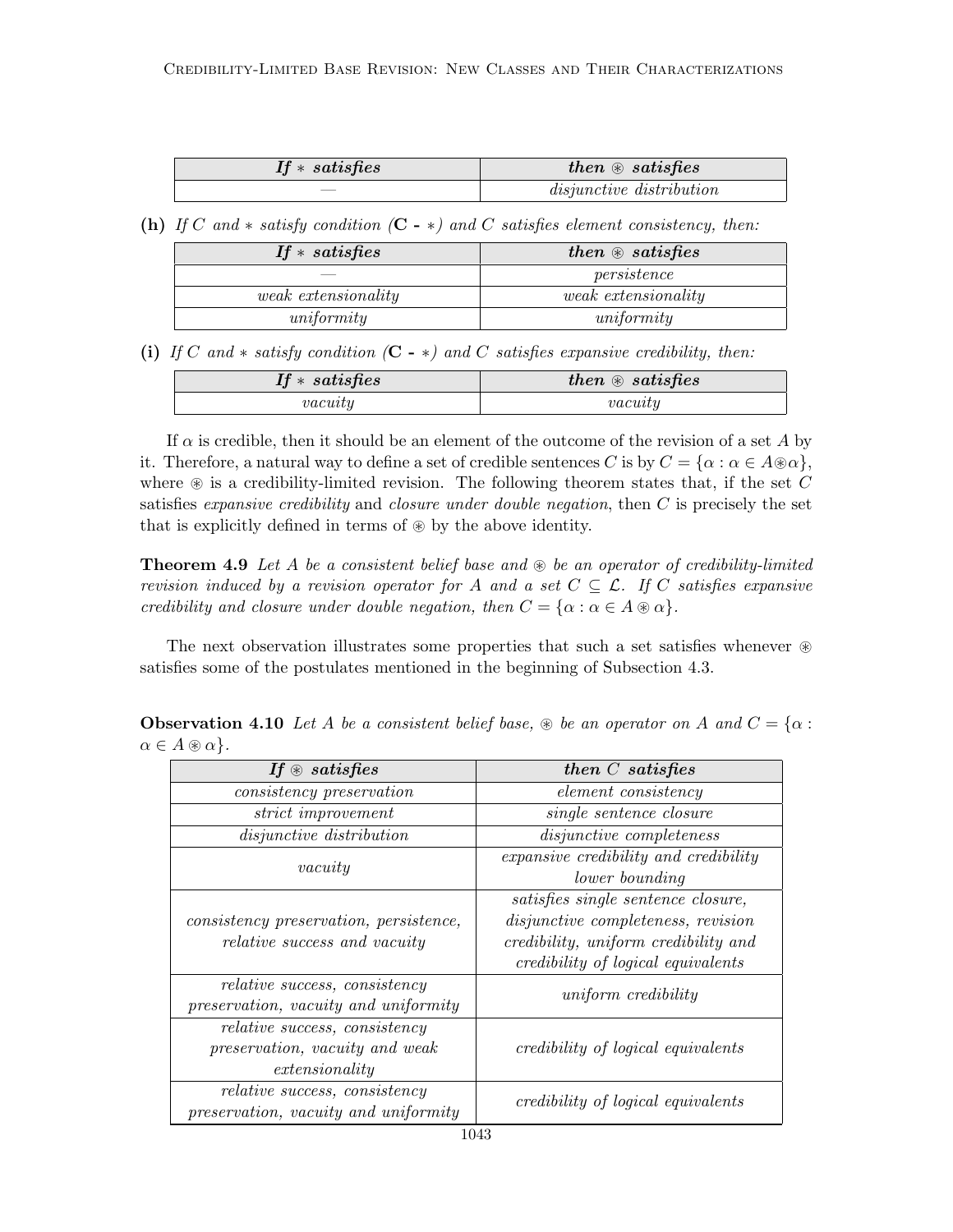In the next observation we will see that it is possible to construct an operator ∗ in terms of  $\circledast$  and  $C = {\alpha : \alpha \in A \circledast \alpha}$  and investigate the properties that such an operator satisfies taking into account the properties satisfied by  $\mathcal{F}$ .

**Observation 4.11** Let A be a consistent belief base,  $\circledast$  be an operator on A and  $C = \{ \alpha :$  $\alpha \in A \otimes \alpha$ . Then there exists an operator  $*$  on A such that:

- (a) If  $\otimes$  satisfies relative success, consistency preservation and inclusion, then  $*$  is a revision operator and  $\otimes$  is the credibility-limited base revision induced by  $*$  and C.
- (b) It holds that:

| If $\otimes$ satisfies                                                             | $then * satisfies$             |
|------------------------------------------------------------------------------------|--------------------------------|
| $\it vacuum$                                                                       | $\it vacuum$                   |
| relevance                                                                          | relevance                      |
| $core-retainment$                                                                  | $core-retainment$              |
| <i>disjunctive elimination</i>                                                     | <i>disjunctive elimination</i> |
| uniformity, relative success, vacuity,<br>consistency preservation                 | uniformity                     |
| weak extensionality, relative success,<br><i>vacuity, consistency preservation</i> | weak extensionality            |
| weak relative closure                                                              | <i>weak relative closure</i>   |

(c) If  $\otimes$  satisfies persistence, relative success and vacuity, then  $*$  and C satisfy condition  $({\bf C} - *)$ .

# 5. Axiomatic Characterizations of Different Kinds of Credibility-Limited Base Revision

In this section we present axiomatic characterizations for several classes of credibility-limited base revision functions. We start by presenting, in Subsection 5.1, a representation theorem for the most general class of credibility-limited base revision operators that we will consider. Afterwards we will consider more specific classes of credibility-limited base revision operators induced by different kinds of revision functions (namely, by partial meet, (smooth) kernel, and basic AGM-generated base revisions) and by different types of sets of credible sentences. In each one of the Subsections  $5.2 - 5.5$  we present a representation theorem for five classes of credibility-limited base revisions all induced by the same kind of revision functions but each one of them with a different type of associated set of credible sentences.

# 5.1 Basic Credibility-Limited Base Revision

In this subsection we present a representation theorem for the most general class of credibility-limited base revision that we will consider. The operators in this class will be designated by basic credibility-limited revisions.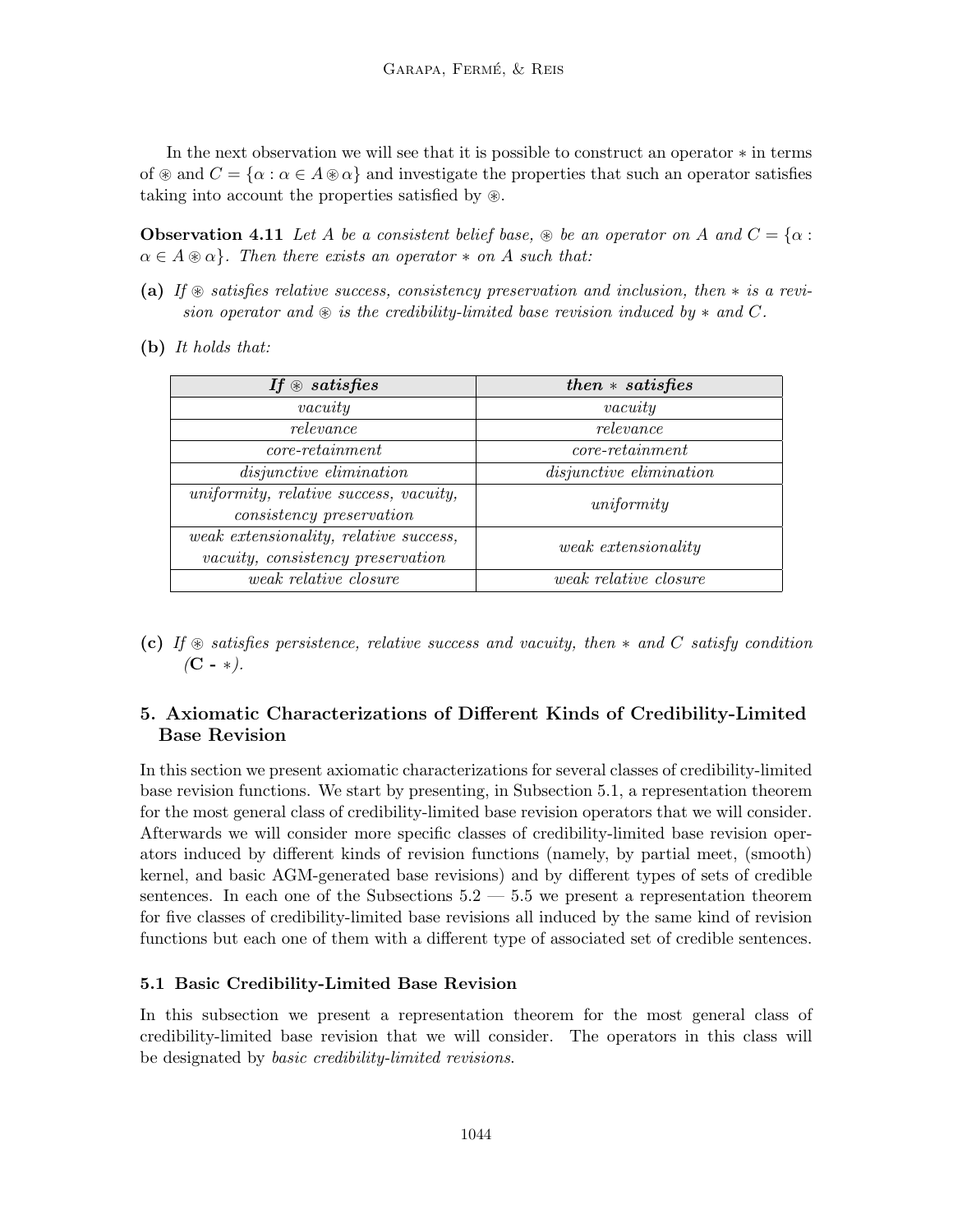**Definition 5.1** A credibility-limited base revision  $\otimes$  on a consistent belief base A induced by a revision operator  $*$  and a set  $C \subseteq \mathcal{L}$  is a basic credibility-limited revision if and only if C satisfies element consistency.

**Theorem 5.2** Let A be a consistent belief base and  $\otimes$  be an operator on A. Then the following conditions are equivalent:

- $(a) \otimes$  satisfies relative success, consistency preservation and inclusion.
- (b)  $\otimes$  is a basic credibility-limited revision.

In the remainder of this section we will obtain representation theorems for other less general classes of credibility-limited revisions. More precisely, we will consider the credibilitylimited revision operators induced by partial meet base revisions, by (smooth) kernel base revisions and by basic AGM-generated base revisions and, additionally, we will take into account different sets of properties regarding the associated set of credible sentences.

### 5.2 Credibility-Limited Partial Meet Base Revisions

We start this subsection by defining five kinds of operators of credibility-limited base revision induced by a partial meet revision operator  $*$  and a set  $C$ :

**Definition 5.3** A credibility-limited base revision  $\otimes$  on a consistent belief base A induced by a partial meet revision  $*$  and a set  $C \subseteq \mathcal{L}$  is a:

| Designation                                                                                                  | if and only if $C$ satisfies<br>element consistency,<br>expansive credibility and |
|--------------------------------------------------------------------------------------------------------------|-----------------------------------------------------------------------------------|
| Credibility-limited partial meet revision<br>(CLPMR)                                                         | uniform credibility                                                               |
| Strictly improving<br>credibility-limited partial meet revision<br>(SI-CLPMR)                                | uniform credibility and single<br>sentence closure                                |
| Disjunctive distributive<br>credibility-limited partial meet revision<br>(DD-CLPMR)                          | uniform credibility and<br><i>disjunctive completeness</i>                        |
| Strictly improving disjunctive<br>distributive credibility-limited<br>partial meet revision<br>(SI+DD-CLPMR) | uniform credibility, single<br>sentence closure and disjunctive<br>completeness   |
| Persistent credibility-limited<br>partial meet revision<br>(P-CLPMR)                                         | condition $(C - *)$                                                               |

Throughout this chapter we will sometimes use the acronyms presented in the above definition (and whenever a similar definition is presented) to designate the whole class of the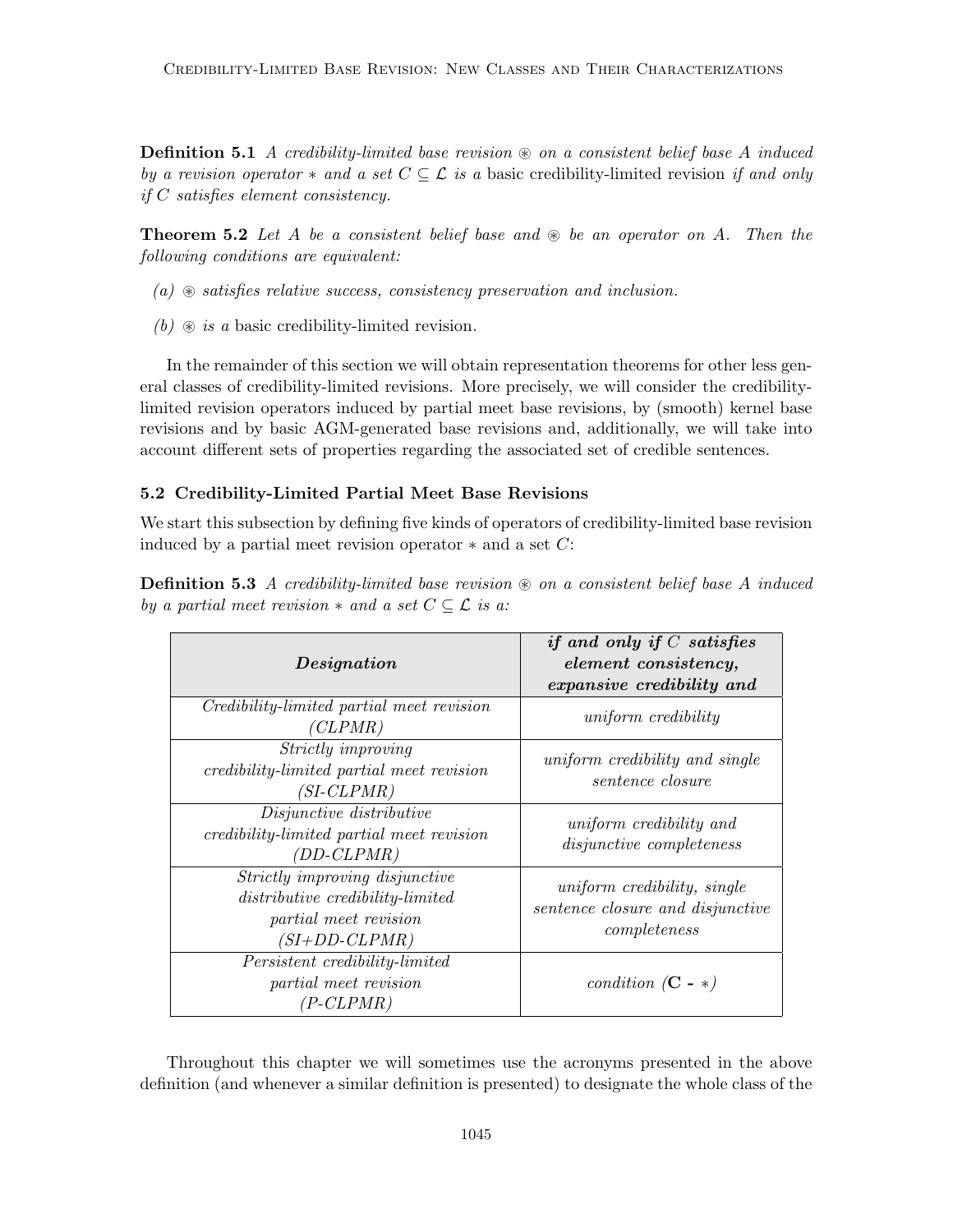corresponding operators (rather than only one of its elements). The designations proposed for each of the classes of revisions proposed in the above definition are connected with the distinguishing postulates of the axiomatic characterizations for these operators that are presented in Theorem 5.4 below.

| $\circledast$ is a | <i>if and only if</i> $\otimes$ <i>satisfies relative success,</i><br>consistency preservation, inclusion, vacuity,<br>uniformity, relevance and |
|--------------------|--------------------------------------------------------------------------------------------------------------------------------------------------|
| <b>CLPMR</b>       |                                                                                                                                                  |
| <i>SI-CLPMR</i>    | strict improvement                                                                                                                               |
| DD-CLPMR           | <i>disjunctive distribution</i>                                                                                                                  |
| $SI+DD-CLPMR$      | strict improvement and disjunctive distribution                                                                                                  |
| P-CLPMR            | persistence                                                                                                                                      |

**Theorem 5.4** Let A be a consistent belief base and  $\otimes$  an operator on A. Then:

It is worth noticing that the set C which was used in the proof of the right-to-left part of Theorem 5.4 was the set  $C = {\alpha : \alpha \in A \otimes \alpha}$ . Therefore, it follows immediately from Observations 4.5 and 4.10 that, to the list of properties of C mentioned in each row of the table presented in Definition 5.3, we can add the following ones: credibility lower-bounding, credibility of logical equivalents, negation completeness and closure under double negation. Furthermore, in the case of the last row, besides the properties mentioned above we can also add (to the list of properties of C there presented): single sentence closure, disjunctive completeness, revision credibility and uniform credibility. Therefore, there are several alternative (equivalent) definitions for the classes introduced in Definition 5.3, more precisely several equivalent definitions, but each one with a different set of properties associated to the set C. The same is also valid for Definitions 5.6, 5.8 and 5.10.

Next we present examples of credibility-limited revision operators that belong to some of the classes introduced in Definition 5.3 but do not belong to others. These examples allow us to conclude that the classes mentioned in Definition 5.3 are all different from each other.

**Example 5.5** Let  $A = \{p, q\}$ , Cn be purely truth-functional and  $*$  be a partial meet revision on A such that  $A * (\neg p \lor \neg q) = \{p, \neg p \lor \neg q\}$  and  $A * (\neg p \land \neg q) = \{\neg p \land \neg q\}$ . Let  $\circledast$  be the operator of credibility-limited base revision induced by  $*$  and a set C.

(a) Let C be the set defined by the following condition:

 $\alpha \in C$  if and only if  $\neg \alpha \notin C_n(p) \cup C_n(q)$ 

Then C satisfies element consistency, expansive credibility, uniform credibility and single sentence closure.<sup>17</sup> Therefore, by Definition 5.3,  $\otimes$  is a CLPMR and a SI-CLPMR. On the other hand it holds that  $\neg p \notin C$ ,  $\neg q \notin C$  and  $\neg p \vee \neg q \in C$  since  $p \wedge q \notin C_n(p) \cup C_n(q)$ . Hence  $A \circledast \neg p = A \circledast \neg q = A$  but  $A \circledast (\neg p \vee \neg q) = A * (\neg p \vee \neg q) = A * (\neg p \vee \neg q)$  $\{p, \neg p \lor \neg q\}$ . Thus  $\circledast$  does not satisfy disjunctive distribution. Therefore, according to Theorem 5.4,  $\otimes$  is not a DD-CLPMR nor a SI+DD-CLPMR.

<sup>17.</sup> See Lemma 1 in the Appendix.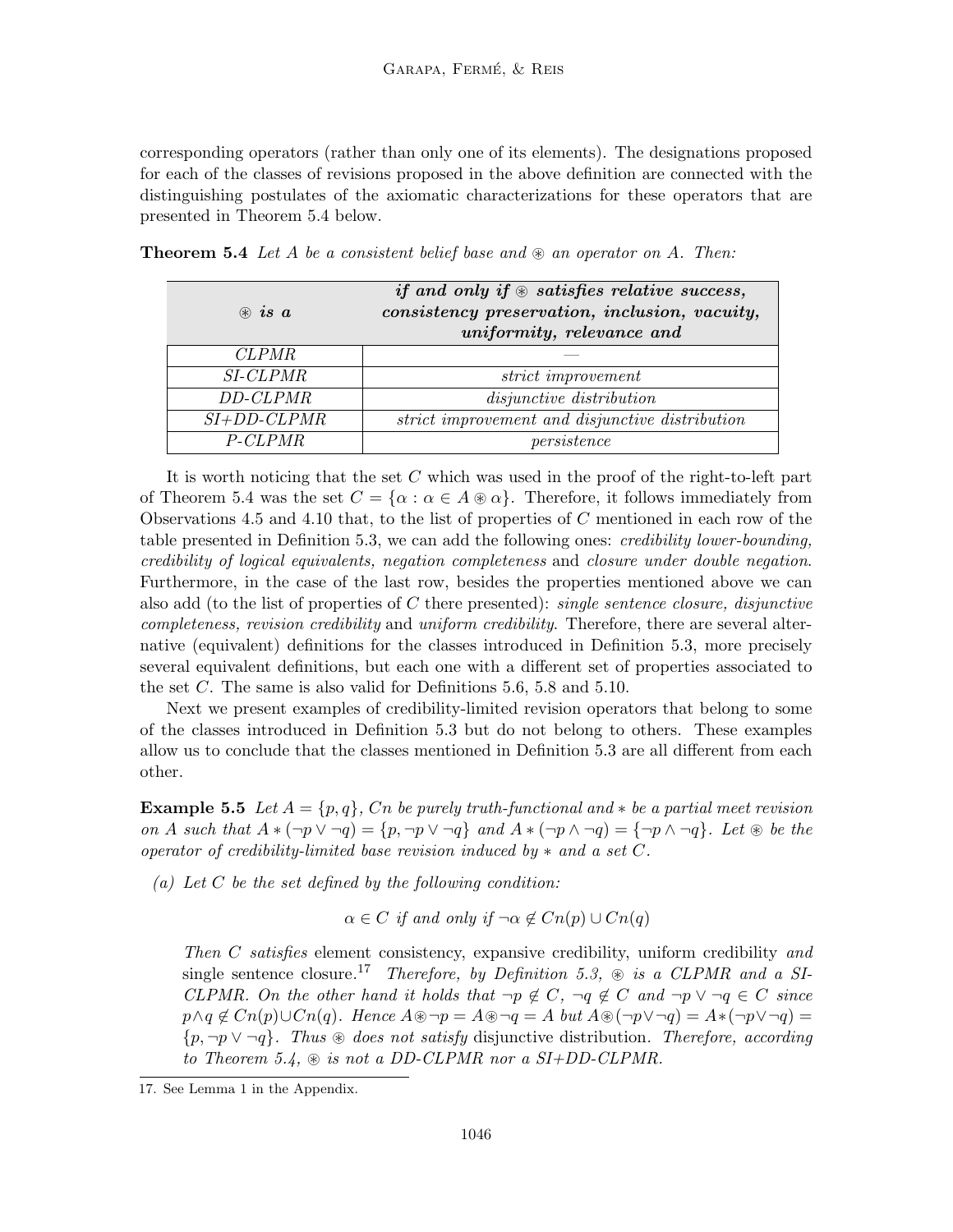(b) Let  $C$  be the set defined by the following condition:

 $\alpha \in C$  if and only if  $\neg \alpha \in C_n(q) \setminus C_n(p)$ 

Then C satisfies element consistency, expansive credibility, uniform credibility and disjunctive completeness. 18

Therefore, according to Definition 5.3,  $\otimes$  is a CLPMR and a DD-CLPMR. On the other hand it holds that  $\neg q \in C$  and  $\neg p \vee \neg q \notin C$ . Thus  $A \circledast (\neg p \vee \neg q) = A$  and  $A \otimes \neg q = A * \neg q$ . Thus  $\neg q \in A \otimes \neg q$ ,  $\vdash \neg q \rightarrow (\neg p \vee \neg q)$  and  $\neg p \vee \neg q \not\in A \otimes (\neg p \vee \neg q)$ , from which it follows that  $\otimes$  does not satisfy strict improvement. Therefore, according to Theorem 5.4,  $\circledast$  is not a SI-CLPMR nor a SI+DD-CLPMR.

(c) Let  $C$  be the set defined by the following condition:

 $\alpha \in C$  if and only if  $\neg \alpha \notin Cn(q)$ 

Then C satisfies element consistency, expansive credibility, uniform credibility, single sentence closure *and* disjunctive completeness.<sup>19</sup>

Therefore, according to Definition 5.3,  $\otimes$  is a SI+DD-CLPMR (and also a SI-CLPMR, a DD-CLPMR and a CLPMR). On the other hand it holds that  $\neg q \notin C$ and  $\neg p \lor \neg q \in C$ . Thus  $A \circledast \neg q = A$  and  $A \circledast (\neg p \lor \neg q) = A * (\neg p \lor \neg q) = \{p, \neg p \lor \neg q\}.$ Therefore,  $A \cap A \otimes \neg q \vdash q$  but  $A \cap A \otimes (\neg p \vee \neg q) \not\vdash q$ . Thus  $\otimes$  does not satisfy persistence. Therefore, according to Theorem 5.4,  $\circledast$  is not a P-CLPMR.

# 5.3 Credibility-Limited Kernel Base Revisions

We start this subsection by defining five kinds of operators of credibility-limited base revision induced by a kernel revision  $*$  and a set  $C$ :

**Definition 5.6** A credibility-limited base revision  $\otimes$  on a consistent belief base A induced by a kernel revision  $*$  and a set  $C \subseteq \mathcal{L}$  is a:

| Designation                                                                  | if and only if $C$ satisfies<br>element consistency,<br>expansive credibility and |
|------------------------------------------------------------------------------|-----------------------------------------------------------------------------------|
| Credibility-limited kernel revision<br>(CLKR)                                | uniform credibility                                                               |
| Strictly improving<br>credibility-limited kernel revision<br>(SI-CLKR)       | uniform credibility and single<br>sentence closure                                |
| Disjunctive distributive<br>credibility-limited kernel revision<br>(DD-CLKR) | uniform credibility and<br>$disjunctive\ completeness$                            |

Continued on next page

<sup>18.</sup> See Lemma 2 in the Appendix.

<sup>19.</sup> See Lemma 3 in the Appendix.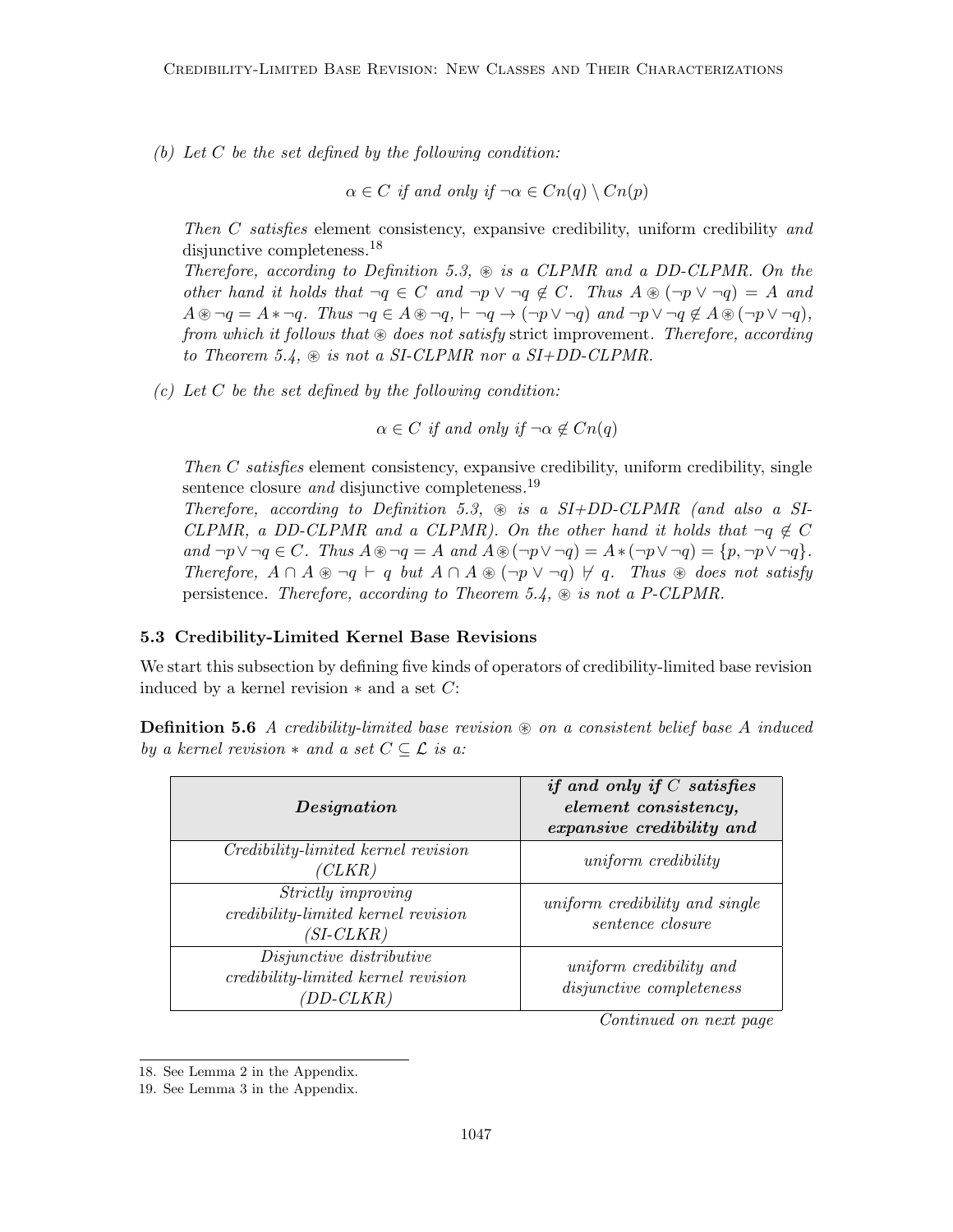|                                             | Continued from previous page     |
|---------------------------------------------|----------------------------------|
|                                             | if and only if $C$ satisfies:    |
| Strictly improving disjunctive distributive | uniform credibility, single      |
| credibility-limited kernel revision         | sentence closure and disjunctive |
| $(SI+DD-CLKR)$                              | completeness                     |
| Persistent credibility-limited              |                                  |
| kernel revision                             | condition $(C - *)$              |
| $(P-CLKR)$                                  |                                  |

Continued from previous page

In the following theorem we present axiomatic characterizations for the five kinds of operators of credibility-limited base revision introduced in the above definition.

**Theorem 5.7** Let A be a consistent belief base and  $\otimes$  an operator on A. Then:

| $\circledast$ is a | <i>if and only if</i> $\otimes$ <i>satisfies relative success,</i><br>consistency preservation, inclusion, vacuity,<br>uniformity, core-retainment and |
|--------------------|--------------------------------------------------------------------------------------------------------------------------------------------------------|
| <i>CLKR</i>        |                                                                                                                                                        |
| <i>SI-CLKR</i>     | <i>strict improvement</i>                                                                                                                              |
| DD-CLKR            | disjunctive distribution                                                                                                                               |
| $SI+DD-CLKR$       | strict improvement and disjunctive distribution                                                                                                        |
| $P-CLKR$           | persistence                                                                                                                                            |

The difference between the axiomatic characterizations of the classes of credibilitylimited revision induced by partial meet revision operators, presented in the previous subsection, and the ones for the classes of credibility-limited induced by kernel revision operators, presented in Theorem 5.7, is the replacement of relevance by core-retainment, therefore, according to Observation 4.6, every class of credibility-limited revision induced by partial meet revision operators is a subclass of the corresponding class of credibility-limited revision induced by kernel revision operators, *i.e.*, P-CLPMR  $\subseteq$  P-CLKR, DD-CLPMR  $\subseteq$ DD-CLKR, SI-CLPMR ⊆ SI-CLKR, SI+DD-CLPMR ⊆ SI+DD-CLKR and CLPMR ⊆ CLKR.

# 5.4 Credibility-Limited Smooth Kernel Base Revisions

We start this subsection by defining five kinds of operators of credibility-limited base revision induced by a smooth kernel revision operator ∗ and a set C:

**Definition 5.8** A credibility-limited base revision  $\otimes$  on a consistent belief base A induced by a smooth kernel revision  $*$  and a set  $C \subseteq \mathcal{L}$  is a: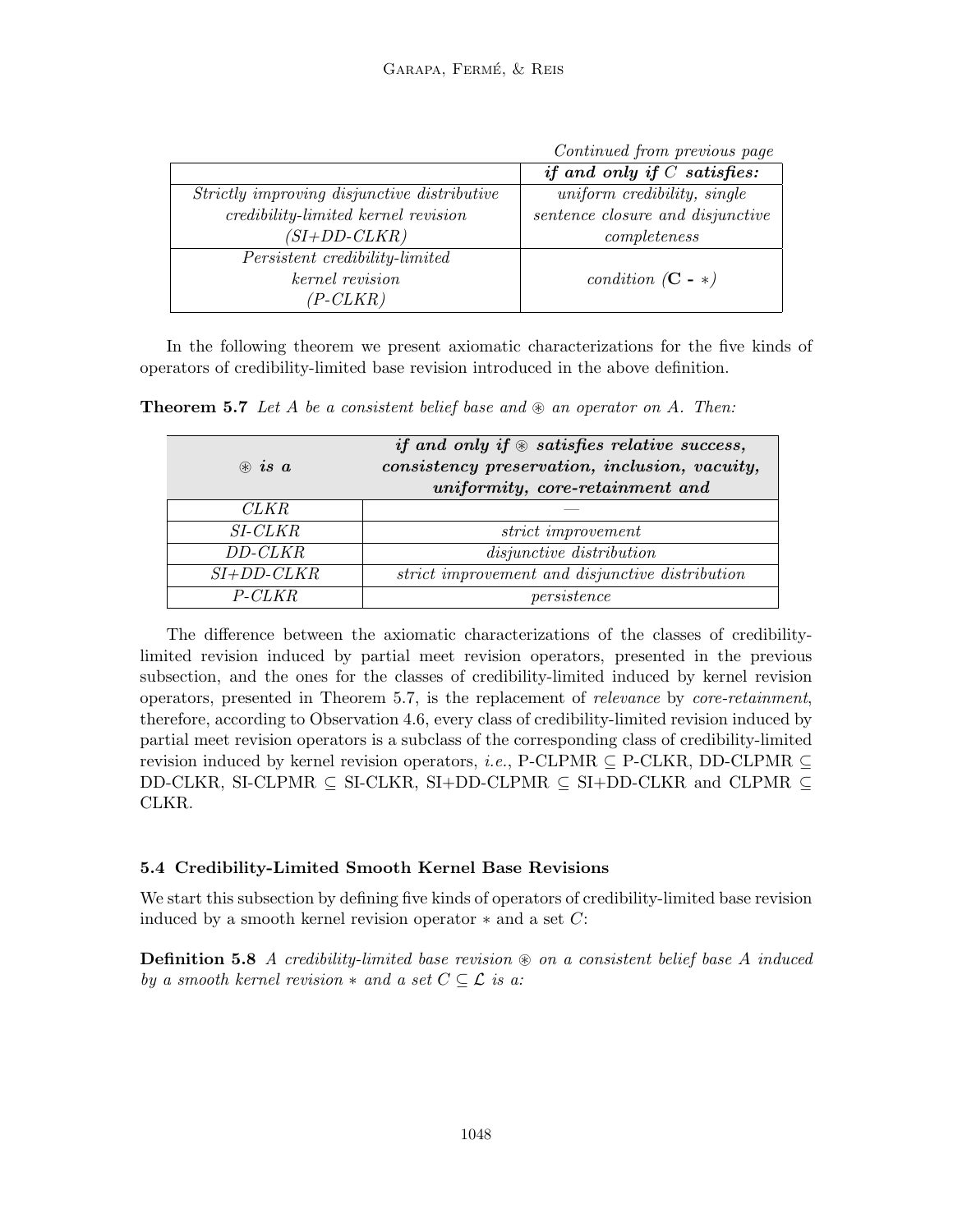| Designation                                                                                                   | if and only if $C$ satisfies<br>element consistency,<br>expansive credibility and |
|---------------------------------------------------------------------------------------------------------------|-----------------------------------------------------------------------------------|
| Credibility-limited smooth kernel revision<br>(CLSKR)                                                         | uniform credibility                                                               |
| Strictly improving credibility-limited<br>smooth kernel revision<br>(SI-CLSKR)                                | uniform credibility and single<br>sentence closure                                |
| Disjunctive distributive credibility-limited<br>smooth kernel revision<br>(DD-CLSKR)                          | uniform credibility and<br>disjunctive completeness                               |
| Strictly improving disjunctive<br>distributive credibility-limited<br>smooth kernel revision<br>(SI+DD-CLSKR) | uniform credibility, single<br>sentence closure and disjunctive<br>completeness   |
| Persistent credibility-limited smooth kernel<br>revision<br>(P-CLSKR)                                         | condition $(\mathbf{C} - *)$                                                      |

The following representation theorem axiomatically characterizes five kinds of operators of credibility-limited revisions. All these operators are induced by smooth kernel revisions but each one of them has a different type of associated set of credible sentences.

**Theorem 5.9** Let A be a consistent belief base and  $\otimes$  an operator on A. Then:

| $\circledast$ is a | <b>88 satisfies relative success, consistency</b><br>preservation, inclusion, vacuity, uniformity,<br>core-retainment, weak relative closure and |
|--------------------|--------------------------------------------------------------------------------------------------------------------------------------------------|
| <b>CLSKR</b>       |                                                                                                                                                  |
| SI-CLSKR           | strict improvement                                                                                                                               |
| DD-CLSKR           | disjunctive distribution                                                                                                                         |
| $SI+DD-CLSKR$      | strict improvement and disjunctive distribution                                                                                                  |
| P-CLSKR            | persistence                                                                                                                                      |

The axiomatic characterizations of the classes of credibility-limited revision operators induced by smooth kernel revision operators, presented in Theorem 5.9, can be obtained from the ones presented for credibility-limited revision operators induced by kernel revision operators, presented in Theorem 5.7, by adding weak relative closure. Thus, every class of credibility-limited revision induced by smooth kernel revision operators is a subclass of the corresponding class of credibility-limited revision induced by kernel revision operators. Furthermore, it follows from Theorems 5.4 and 5.9 and Observations 3.5 and 4.6 that every class of credibility-limited revision induced by partial meet revision operators is a subclass of the corresponding class of credibility-limited revision induced by smooth kernel revision operators. That is, it holds that CLPMR  $\subseteq$  CLSKR  $\subseteq$  CLKR, SI-CLPMR  $\subseteq$  SI-CLSKR  $\subseteq$ SI-CLKR, DD-CLPMR ⊆ DD-CLSKR ⊆ DD-CLKR, SI+DD-CLPMR ⊆ SI+DD-CLSKR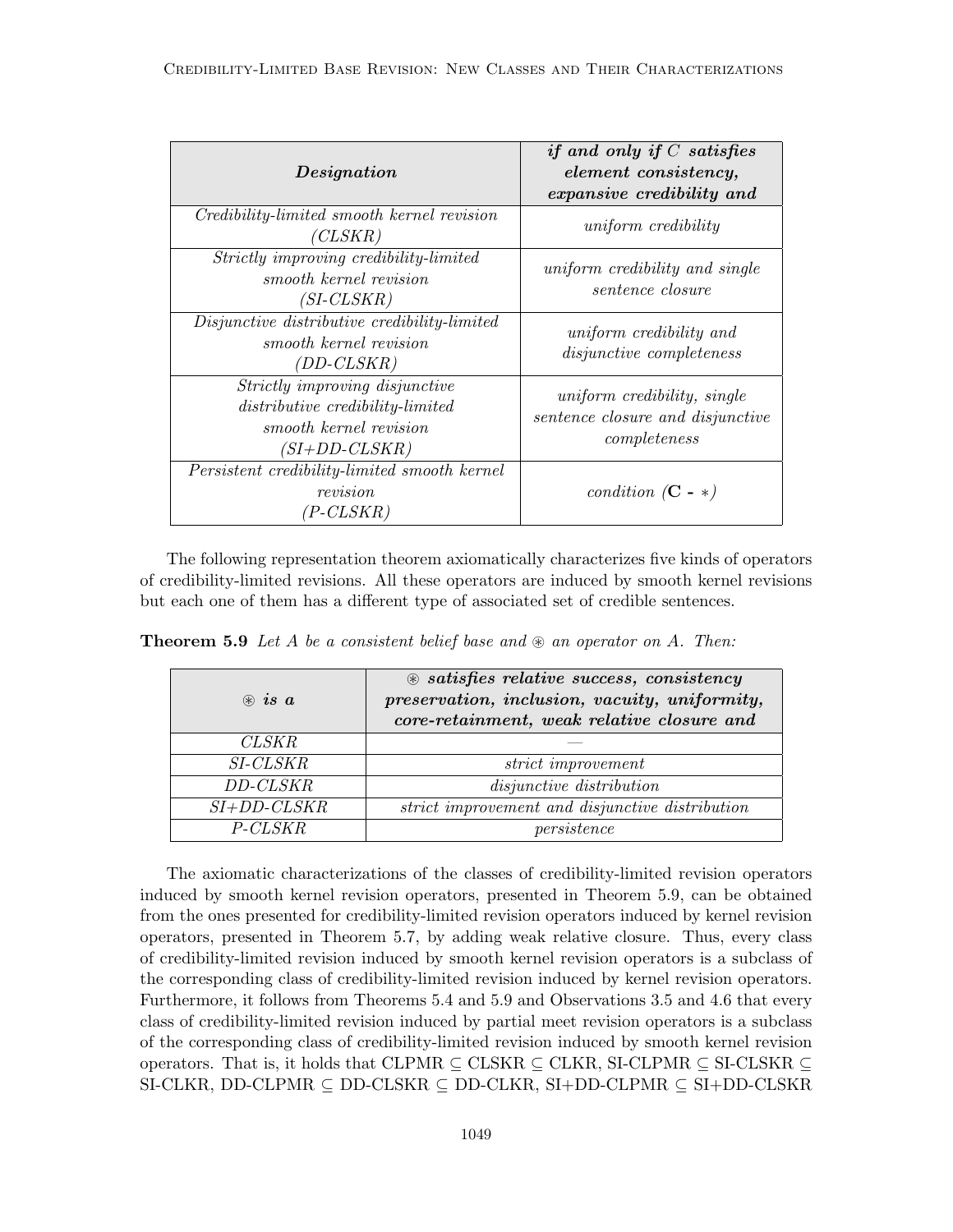⊆ SI+DD-CLKR and P-CLPMR ⊆ P-CLSKR ⊆ P-CLKR. These results will be refined in Observation 6.3 where it is stated that (all of) these set inclusions are in fact strict.

# 5.5 Credibility-Limited Basic AGM-Generated Base Revisions

We start this subsection by defining five kinds of operators of credibility-limited base revision induced by a basic AGM-generated revision operator  $*$  and a set  $C$ :

**Definition 5.10** A credibility-limited base revision  $\circledast$  on a consistent belief base A induced by a basic AGM-generated revision  $*$  and a set  $C \subseteq \mathcal{L}$  is a:

| Designation                                                                                                           | <i>if and only if</i> $C$ <i>satisfies</i><br>element consistency,<br>expansive credibility and |
|-----------------------------------------------------------------------------------------------------------------------|-------------------------------------------------------------------------------------------------|
| Credibility-limited<br>basic AGM-generated revision<br>(CLbAGMR)                                                      | credibility of logical equivalents                                                              |
| Strictly improving credibility-limited<br>basic AGM-generated revision<br>$(SI\text{-}CLbAGMR)$                       | <i>single sentence closure</i>                                                                  |
| Disjunctive distributive credibility-limited<br>basic AGM-generated revision<br>(DD-CLbAGMR)                          | <i>credibility of logical equivalents</i><br>and disjunctive completeness                       |
| Strictly improving disjunctive<br>distributive credibility-limited<br>basic AGM-generated revision<br>(SI+DD-CLbAGMR) | single sentence closure and<br><i>disjunctive completeness</i>                                  |
| Persistent credibility-limited<br>basic AGM-generated revision<br>(P-CLbAGMR)                                         | condition $(C - *)$                                                                             |

In the following representation theorem we axiomatically characterize the five kinds of operators of credibility-limited revisions introduced in the above definition.

| $\circledast$ is a  | <i>if and only if</i> $\otimes$ <i>satisfies relative success,</i><br>consistency preservation, inclusion, vacuity,<br>weak extensionality, disjunctive elimination<br>and |
|---------------------|----------------------------------------------------------------------------------------------------------------------------------------------------------------------------|
| <i>CLbAGMR</i>      |                                                                                                                                                                            |
| SI-CLbAGMR          | strict improvement                                                                                                                                                         |
| DD-CLbAGMR          | disjunctive distribution                                                                                                                                                   |
| $SI + DD - CLbAGMR$ | strict improvement and disjunctive distribution                                                                                                                            |
| $P\text{-}CLbAGMR$  | persistence                                                                                                                                                                |

**Theorem 5.11** Let A be a consistent belief base and  $\otimes$  an operator on A. Then:

The axiomatic characterizations of the classes of credibility-limited revision operators induced by AGM-generated base revision operators, presented in Theorem 5.11, can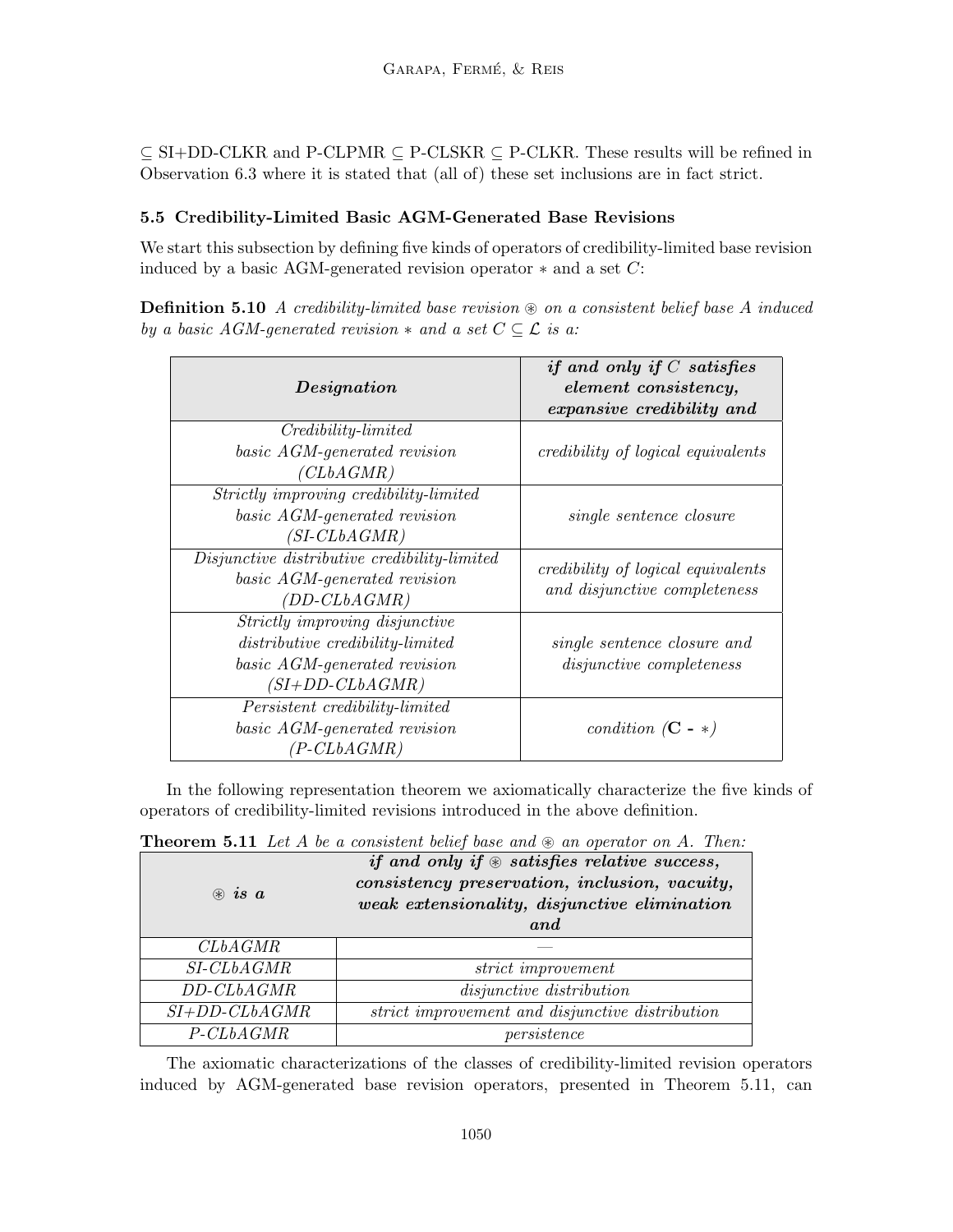be obtained from the ones presented for credibility-limited revision operators induced by partial meet revision operators, presented in Theorem 5.4, by replacing uniformity and relevance by weak extensionality and disjunctive elimination. Thus according to Observations 3.5 and 4.6, every class of credibility-limited revision induced by partial meet revision operators is a subclass of the corresponding class of credibility-limited revision induced by AGM-generated base revision operators. That is, it holds that CLPMR  $\subseteq$  CLbAGMR, SI-CLPMR  $\subseteq$  SI-CLbAGMR, DD-CLPMR  $\subseteq$  DD-CLbAGMR,  $SI+DD-CLPMR \subseteq SI+DD-CLbAGMR$  and  $P-CLPMR \subseteq P-CLbAGMR$ . In fact, as it will be stated in Observation 6.5, the inclusions above are (all) strict.

### 5.6 Summary of the Results Obtained

Table 2 summarizes the results obtained in the representation theorems presented in this section. Given a credibility limited revision  $\circledast$  the white cells that are on the top of the same column represent the properties that  $C$  (the associated set of credible sentences) satisfies. The white cells that are placed on the right of the same row indicates the properties that ~ satisfies.

# 6. Maps Between Credibility-Limited Base Revision Functions

We start this section by presenting an observation that illustrates the interrelations among classes of credibility-limited base revisions induced by the same type of revision function, but each one of them with a different type of associated set of credible sentences. Through this section we assume that the classes of credibility-limited revision mentioned are formed by operators defined on the same belief base.

**Observation 6.1** Let X be any one of the elements of the following set of strings: {CLPMR, CLSKR, CLKR, CLbAGMR}. Then:

- (a)  $P-X \subset SI+DD-X$ .
- (b)  $SI+DD-X \subset DD-X$ .
- (c)  $SI+DD-X \subset SI-X$ .
- (d)  $DD-X \nsubseteq SI-X$  and  $SI-X \nsubseteq DD-X$ .
- (e)  $DD-X \subset X$ .
- (f)  $SI-X \subset X$ .

In Figure 2 we present a diagram that summarizes the results presented in Observation 6.1.

In what follows we will study the interrelations among classes of credibility-limited revisions induced by different kinds of revision operators. We start by presenting an example that shows that P-CLSKR  $\not\subseteq$  CLPMR and that P-CLKR  $\not\subseteq$  CLSKR.<sup>20</sup>

<sup>20.</sup> Note that having in mind Observation 6.1 it follows from P-CLSKR  $\mathcal{L}$  CLPMR that CLSKR  $\mathcal{L}$ CLPMR, SI-CLSKR  $\nsubseteq$  SI-CLPMR, DD-CLSKR  $\nsubseteq$  DD-CLPMR, SI+DD-CLSKR  $\nsubseteq$  SI+DD-CLPMR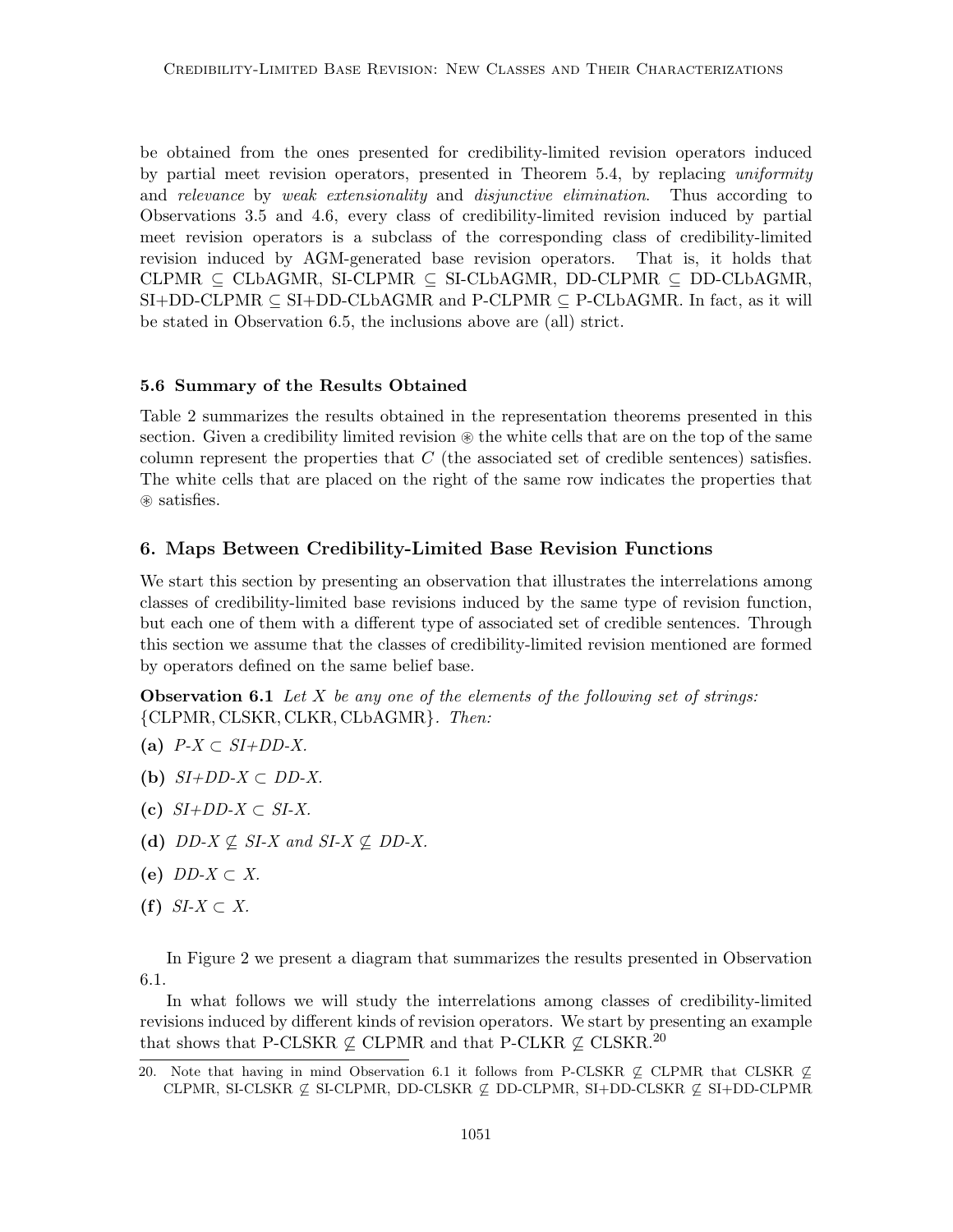

Table 2: Schematic representation of the main postulates satisfied by each one of the twenty classes of credibility limited revisions considered and also of the properties satisfied by the set of credible sentences by which each of those operators is induced. In this table the column headings correspond to properties of C, while the row headings (on the right) correspond to properties of  $\mathcal{F}$ .

**Example 6.2** Let Cn be purely truth-functional. Let  $C = \{\alpha : \neg \alpha \notin C_n(\emptyset)\}\$ . It holds that C satisfies element consistency, expansive credibility and for any revision operator  $*$ it holds that C and  $*$  satisfy condition  $(C - *)$ .

(a) Let  $A = \{p, p \lor q, p \leftrightarrow q, r\}.$  Hence  $A \perp (p \land q) = \{\{p, p \leftrightarrow q\}, \{p \lor q, p \leftrightarrow q\}\}.$ Let  $*$  be the smooth kernel revision based on a smooth incision function  $\sigma$  such that:  $\sigma(A\perp(p\wedge q)) = \{p, p \leftrightarrow q\}.$  Hence  $A * \neg(p \wedge q) = (A \setminus \sigma(A\perp(p \wedge q))) \cup \{\neg(p \wedge q)\} =$  $\{p \lor q, r, \neg(p \land q)\}\$ . Let  $\circledast$  be the credibility-limited revision operator induced by  $*$  and C. Thus  $\circledast$  is a P-CLSKR. On the other hand  $\neg(p \land q) \in C$ . Thus  $A \circledast \neg(p \land q) =$  $A * \neg (p \land q) = \{p \lor q, r, \neg (p \land q)\}.$  Hence  $p \in A$ ,  $p \notin A \circledast \neg (p \land q)$ , but for any set A'

and P-CLSKR  $\varphi$  P-CLPMR. Analogously, from Observation 6.1, it follows from P-CLKR  $\varphi$  CLSKR that CLKR  $\mathcal{L}$  CLSKR, SI-CLKR  $\mathcal{L}$  SI-CLSKR, DD-CLKR  $\mathcal{L}$  DD-CLSKR, SI+DD-CLKR  $\mathcal{L}$  SI+DD-CLSKR and P-CLKR  $\not\subseteq$  P-CLSKR.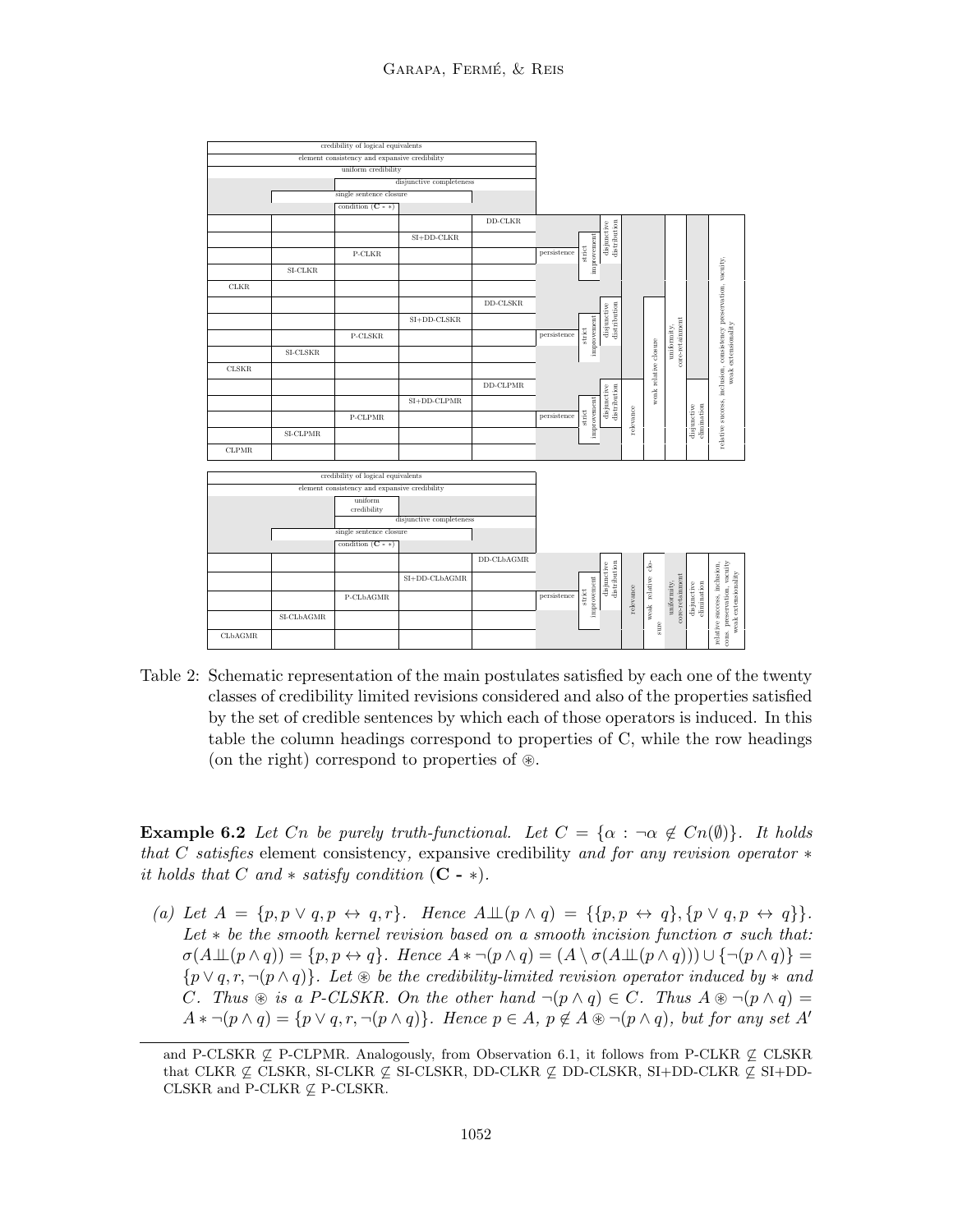

Figure 2: Map among different classes of credibility-limited base revision functions induced by the same kind of revisions. The  $X$  must be replaced by one of the following strings CLPMR, CLSKR, CLKR, CLbAGMR. An arrow between two boxes symbolises that the class at the origin of the arrow is a strict subclass of the class at the end of that arrow.

such that  $A\otimes\neg(p\wedge q) \subseteq A' \subseteq A\cup \{\neg(p\wedge q)\}\$ it holds that either  $A' \vdash \bot$  or  $A' \cup \{p\} \not\vdash \bot$ . Hence  $\otimes$  does not satisfy relevance. Thus  $\otimes$  is not a CLPMR.

(b) Let  $A = \{p, q, p \lor q, p \to q\}$ . Hence  $A \perp \perp q = \{\{p, p \to q\}, \{p \lor q, p \to q\}, \{q\}\}.$ Let  $*$  be the kernel revision based on a incision function  $\sigma$  such that:  $\sigma(A \perp\!\!\!\perp q)$  ${q, p \vee q, p \rightarrow q}$ . Hence  $A * (\neg q) = {p, \neg q}$ . Let  $\circledast$  be the credibility-limited revision operator induced by  $*$  and C. It holds that  $*$  is a P-CLKR. On the other hand,  $\neg q \in C$ , thus  $A \circledast (\neg q) = A * (\neg q) = \{p, \neg q\}$ . Hence  $A \cap A \circledast (\neg q) = \{p\}$ . Therefore  $A \cap Cn(A \cap A \otimes (\neg q)) = A \cap Cn(p) = \{p, p \lor q\} \nsubseteq A \otimes (\neg q)$ . Hence  $\otimes$  does not satisfy weak relative closure. Hence  $\circledast$  is not a CLSKR.

The following observation highlights that each one of the classes of CLSKRs that we have considered in Definition 5.8 is subsumed by the corresponding class of CLKRs and, on the other hand, contains the corresponding class of CLPMRs.

### Observation 6.3

- (a)  $CLPMR \subset CLSKR \subset CLKR$ .
- (b) SI-CLPMR  $\subset$  SI-CLSKR  $\subset$  SI-CLKR.
- (c)  $DD-CLPMR \subset DD-CLSKR \subset DD-CLKR$ .
- (d)  $SI+DD-CLPMR \subset SI+DD-CLSKR \subset SI+DD-CLKR$ .
- (e)  $P\text{-}CLPMR \subset P\text{-}CLSKR \subset P\text{-}CLKR$ .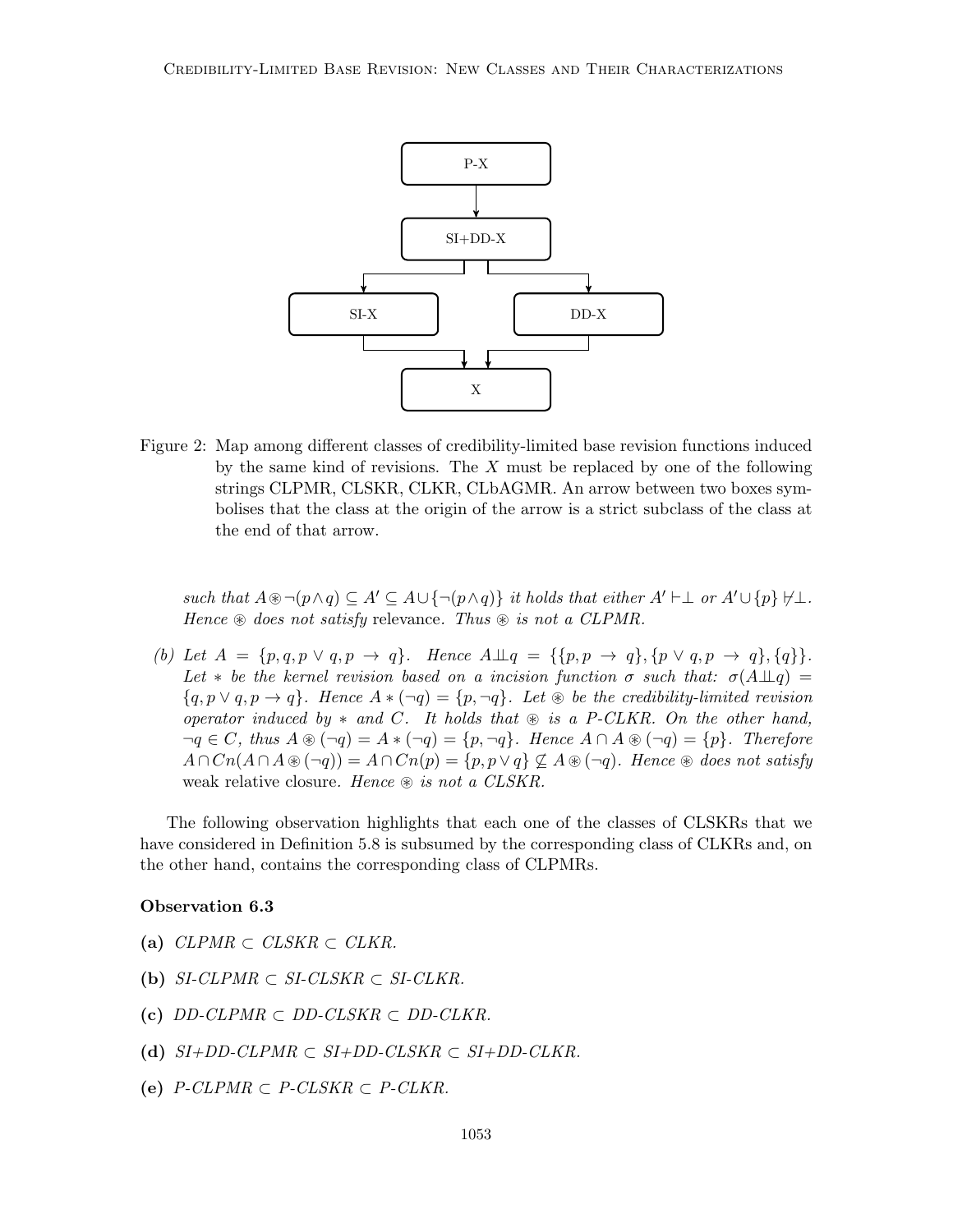The following example provides a credibility-limited revision that is a P-CLbAGMR but not a CLPMR nor a CLKR. Therefore this example shows that P-CLbAGMR  $\nsubseteq$  CLPMR and that P-CLbAGMR  $\nsubseteq$  CLKR.

**Example 6.4** Let  $\mathcal{L}$  be the language that consists only of the two atomic sentences p and q and their truth-functional combinations. Let Cn be purely truth-functional. Let  $C = \{ \alpha :$  $\neg \alpha \notin C_n(\emptyset)$ . It holds that C satisfies element consistency, expansive credibility and for any revision operator  $*$  it holds that C and  $*$  satisfy condition  $(C - *)$ . Let  $A = \{p, q\}$ . It holds that  $C_n(A) \perp p = \{C_n(p \leftrightarrow q), C_n(q)\}\.$  Let  $\star$  be the partial meet revision operator for  $Cn(A)$  based on a selection function  $\gamma$  such that  $\gamma(Cn(A) \perp p) = \{Cn(p \leftrightarrow q)\}.$  Hence  $\star$ is an AGM revision for  $Cn(A)$  (Alchourrón et al., 1985) and  $Cn(A) \star (\neg p) = Cn(Cn(p \leftrightarrow p))$  $q) \cup {\neg p} = Cn({p \leftrightarrow q, \neg p}) = Cn({\neg q \land \neg p}).$  Let  $*$  be an operator defined for all  $\alpha$ by  $A * \alpha = (Cn(A) * \alpha) \cap (A \cup {\alpha})$ . Hence \* is a basic AGM-generated base revision. Therefore the credibility-limited revision  $\circledast$  induced by  $*$  and C is a P-CLbAGMR. It holds that  $A * (\neg p) = (A \cup {\neg p}) \cap C_n(\neg q \wedge \neg p) = {\neg p}$ . From the definition of C it holds that  $\neg p \in C$ . Thus  $A \circledast (\neg p) = A * (\neg p) = {\neg p}$ . Therefore  $q \in A$  and  $q \notin A \circledast (\neg p)$ , but for any set  $A' \subseteq A$  it holds that either  $A' \vdash \neg \neg p$  or  $A' \cup \{q\} \not\vdash \neg \neg p$ . Thus  $\circledast$  does not satisfy core-retainment. Hence  $\circledast$  is not a CLKR (nor a CLSKR nor a CLPMR).

The following observation highlights that each one of the classes of CLPMRs that we have considered in Subsection 5.2 is strictly contained in the corresponding class of CLbAGMRs.

### Observation 6.5

- (a)  $CLPMR \subset CLbAGMR$ .
- (b)  $SI\text{-}CLPMR \subset SI\text{-}CLbAGMR$ .
- (c)  $DD-CLPMR \subset DD-CLbAGMR$ .
- (d)  $SI+DD-CLPMR \subset SI+DD-CLbAGMR$ .
- (e)  $P\text{-}CLPMR \subset P\text{-}CLbAGMR$ .

In the following example we present a credibility-limited base revision that is a P-CLSKR (and consequently a P-CLKR) but not a CLbAGMR.

**Example 6.6** Let Cn be purely truth-functional. Let  $C = {\alpha : \neg \alpha \notin C_n(\emptyset)}$ . It holds that C satisfies element consistency, expansive credibility and for any revision operator  $*$  it holds that C and  $*$  satisfy condition  $(C - *)$ . Let  $A = \{p, p \lor q, p \to q\}$ . Hence  $A \perp \perp q = \{p, p \to q\}$  $q\}, \{p\lor q, p\rightarrow q\}\$ . Let  $*$  be the kernel revision based on a smooth incision function  $\sigma$  such that:  $\sigma(A \perp \hspace{-1.5pt} \perp q) = \{p, p \rightarrow q\}$ . Hence  $A * (\neg q) = (A \setminus \sigma(A \perp \hspace{-1.5pt} \perp q)) \cup {\neg q} = \{p \lor q, \neg q\}$ . Let  $\circledast$  be the credibility-limited revision operator induced by  $*$  and C. It holds that  $*$  is a P-CLSKR (and a P-CLKR). On the other hand,  $\neg q \in C$ , thus  $A \otimes (\neg q) = A * (\neg q) = \{p \lor q, \neg q\}.$ Hence  $p \in A$ ,  $p \notin A \otimes (\neg q)$  and  $A \otimes (\neg q) \vdash \neg \neg q \vee p$ . Therefore,  $\otimes$  does not satisfy disjunctive elimination. Thus  $\otimes$  is not a CLbAGMR.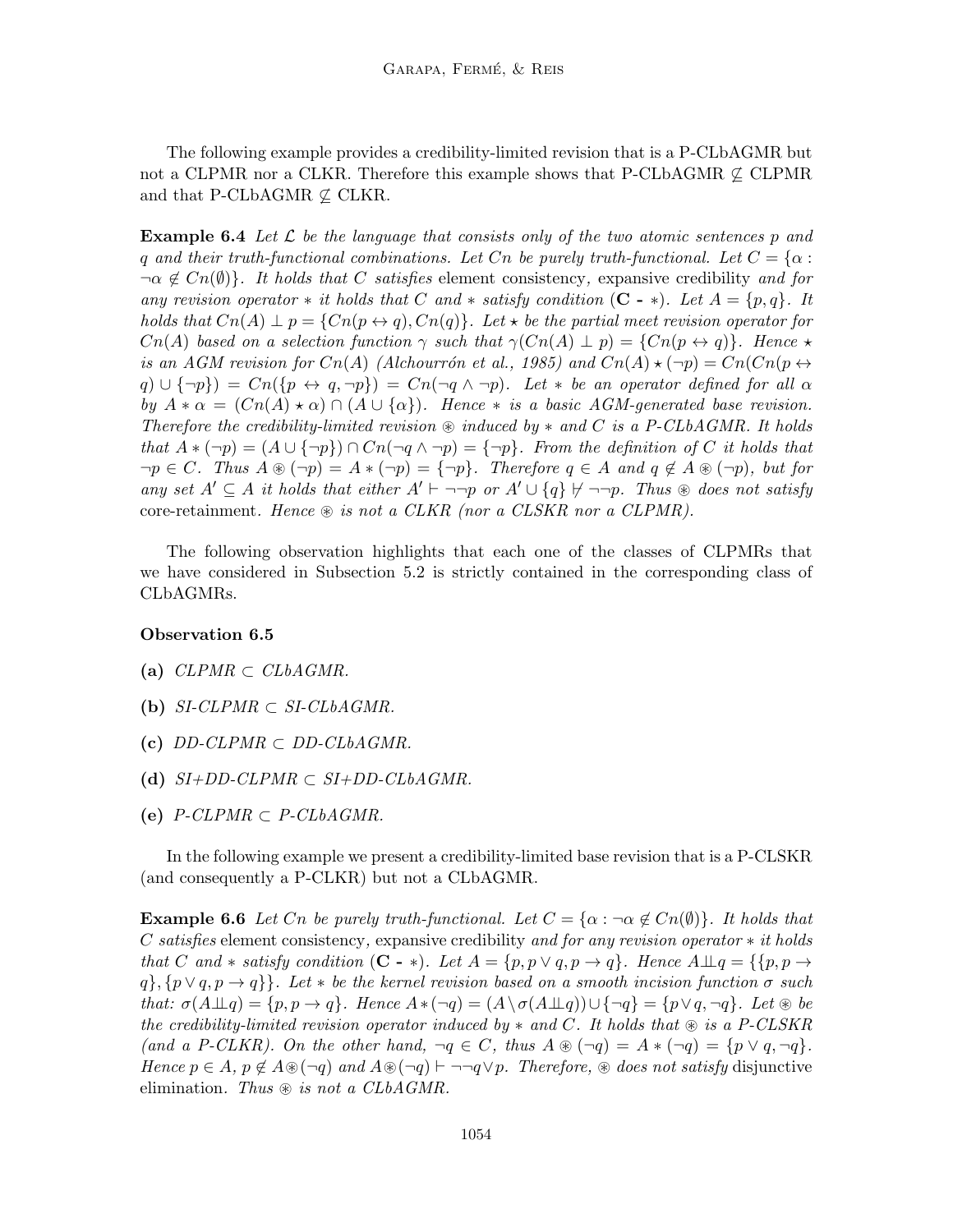The following observation exposes that each one of the classes of CLbAGMRs is not related, in terms of inclusion, neither with the corresponding class of CLSKRs nor with the corresponding class of CLKRs.

#### Observation 6.7

- (a) CLKR  $\nsubseteq$  CLbAGMR, CLbAGMR  $\nsubseteq$  CLKR, CLSKR  $\nsubseteq$  CLbAGMR and CLbAGMR  $\nsubseteq$ CLSKR.
- (b) SI-CLKR  $\nsubseteq$  SI-CLbAGMR, SI-CLbAGMR  $\nsubseteq$  SI-CLKR, SI-CLSKR  $\nsubseteq$  SI-CLbAGMR and SI-CLbAGMR  $\nsubseteq$  SI-CLSKR.
- (c)  $DD-CLKR \nsubseteq DD-CLbAGMR, DD-CLbAGMR \nsubseteq DD-CLKR, DD-CLSKR \nsubseteq DD CLbAGMR$  and DD-CLbAGMR  $\nsubseteq$  DD-CLSKR.
- (d)  $SI+DD-CLKR \nsubseteq SI+DD-CLbAGMR$ ,  $SI+DD-CLbAGMR \nsubseteq SI+DD-CLKR$ ,  $SI+DD-CLKR$  $CLSKR \nsubseteq SI+DD-CLbAGMR$  and  $SI+DD-CLbAGMR \nsubseteq SI+DD-CLSKR$ .
- (e) P-CLKR  $\nsubseteq$  P-CLbAGMR, P-CLbAGMR  $\nsubseteq$  P-CLKR, P-CLSKR  $\nsubseteq$  P-CLbAGMR and  $P\text{-}CLbAGMR \nsubseteq P\text{-}CLSKR$ .

In Figure 3 we present a diagram that summarizes the results presented in Observations 6.3, 6.5 and 6.7. The X in this diagram is either a blank space or one of the following strings: SI-, DD-, SI+DD- or P-.



Figure 3: Map among different classes of credibility-limited base revision operators. The X in the diagram must be replaced by a blank space or by an element of the following set of strings:  $\{SI-, DD-, SI+DD-, P-\}.$ 

# 7. Conclusion

Standard revision operators are always successful in the sense that the sentence by which the original belief base is revised is always incorporated in the resulting revised set. However this is not a realistic feature of a belief revision process. When facing new information, an intelligent agent should be able to reject it.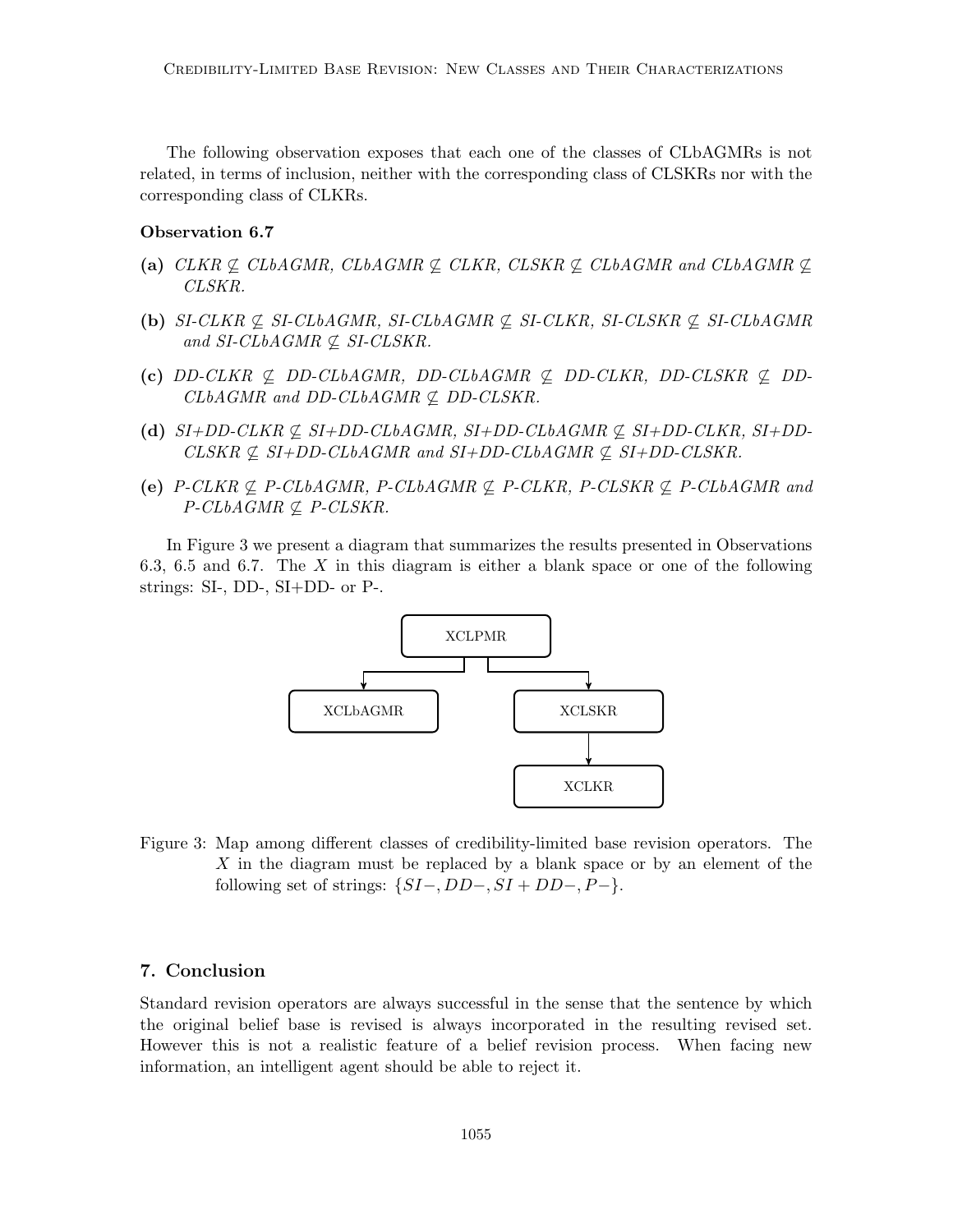The basic idea underlying credibility-limited revision is to define a function in two steps. The first step consists of determining if a given belief is credible or not. Then, in a second step the credibility-limited revision operator should:

- leave the set of beliefs unchanged when the belief by which it is revised is considered non-credible;

- behave as a standard revision when revising by a credible belief.

The main contributions of this paper are:

- (i) The presentation of several results highlighting some direct relations among the postulates satisfied by a credibility-limited revision function  $\circledast$  induced by a (standard) base revision  $*$  and a set of credible sentences C and the postulates satisfied by  $*$  and the properties of the set  $C$ .
- (ii) The proposal and axiomatic characterization of twenty kinds of credibility-limited base revisions.
- (ii) The study of the interrelations among all those classes in terms of (strict) inclusion.

To finish, it is worth mentioning that the representation theorems provided in this paper make it possible to predict the behaviour of any of the proposed functions. We note also that, conversely, by means of the mentioned theorems, for certain sets of properties that are desirable for a credibility-limited revision function, it is possible to identify an explicit construction of a function that will satisfy all those properties.

# Acknowledgements

We wish to thank the Associated Editor who handled this paper and the anonymous referees of the Journal of Artificial Intelligence Research for their very perceptive and pertinent comments on previous versions of the paper that led to a substantial improvement.

This work has been partially supported by Centro de Investigação em Matemática e Aplicações (CIMA) through the grant  $\text{UIDB}/04674/2020$  of Fundação para a Ciência e a Tecnologia (FCT), Portugal. EF is partially supported by FCT MCTES IC&DT Project - AAC 02/SAICT/2017 and NOVA LINCS (UIDB/04516/2020) with the financial support of FCT- Funda¸c˜ao para a Ciˆencia e a Tecnologia, through national funds.

# Appendix A. Proofs

### Previous Lemmas

**Lemma 1** Let  $A = \{p, q\}$ , Cn be purely truth-functional and C be the set defined by the following condition:

 $\alpha \in C$  if and only if  $\neg \alpha \notin C_n(p) \cup C_n(q)$ 

Then  $C$  satisfies element consistency, expansive credibility, uniform credibility and single sentence closure.

### Proof.

Element consistency: Let  $\alpha \in C$ . Hence  $\neg \alpha \notin C_n(p) \cup C_n(q)$ . Thus  $\neg \alpha \notin C_n(\emptyset)$  (since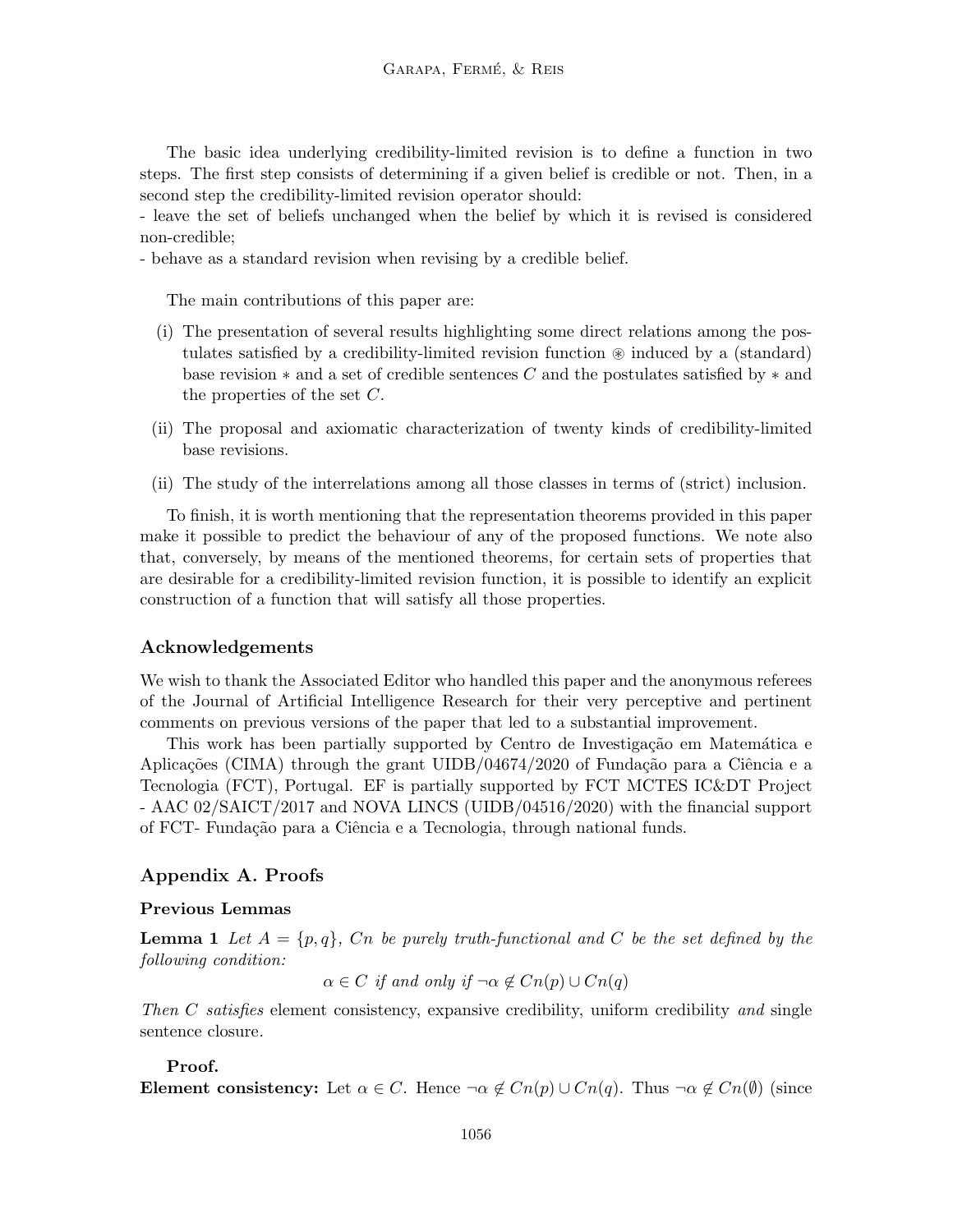$Cn(\emptyset) \subseteq Cn(p) \cup Cn(q)$ . Therefore  $\alpha \neq \perp$ .

**Expansive credibility:** Assume that  $\neg \alpha \notin C$ . Hence  $\alpha \in C_n(p) \cup C_n(q)$ . Therefore  $A \vdash \alpha$ .

**Uniform credibility:** Assume that it holds, for all subsets  $A' \subseteq A$ , that  $A' \cup \{\alpha\} \vdash \bot$  if and only if  $A' \cup \{\beta\} \vdash \perp$ . Let  $\alpha \in C$ . Hence  $\neg \alpha \notin C_n(p) \cup C_n(q)$ . Thus  $\neg \alpha \notin C_n(p)$  and  $\neg \alpha \notin C_n(q)$ .  $Cn(q)$ . Therefore  ${p,\alpha} \not\vdash \perp$  and  ${q,\alpha} \not\vdash \perp$ . Thus, by hypothesis,  ${p,\beta} \not\vdash \perp$  and  ${q,\beta} \not\vdash \perp$ . Hence  $\neg \beta \notin C_n(p)$  and  $\neg \beta \notin C_n(q)$ , from which it follows that  $\neg \beta \notin C_n(p) \cup C_n(q)$ . Thus  $\beta \in C$ . By symmetry of the case it follows that if  $\beta \in C$ , then  $\alpha \in C$ . Therefore it holds that  $\alpha \in C$  if and only if  $\beta \in C$ .

**Single sentence closure:** Let  $\alpha \in C$  and  $\beta \in C_n(\alpha)$ . Thus  $\neg \alpha \notin C_n(p) \cup C_n(q)$  and  ${\lbrace \neg \beta \rbrace \vdash \neg \alpha}$ . Therefore  $\neg \beta \notin C_n(p) \cup C_n(q)$ . Hence  $\beta \in C$ .

**Lemma 2** Let  $A = \{p, q\}$ , Cn be purely truth-functional and C be the set defined by the following condition:

 $\alpha \in C$  if and only if  $\neg \alpha \in C_n(q) \setminus C_n(p)$ 

Then C satisfies element consistency, expansive credibility, uniform credibility and disjunctive completeness.

### Proof.

Element consistency: Let  $\alpha \in C$ . Hence  $\neg \alpha \in C_n(q) \setminus C_n(p)$ . It holds that  $C_n(\emptyset) \subseteq$  $C_n(p)$ . Thus  $\neg \alpha \notin C_n(\emptyset)$ . Therefore  $\alpha \not\vdash \bot$ .

**Expansive credibility:** Assume that  $\neg \alpha \notin C$ . Hence  $\neg \neg \alpha \in C_n(q) \setminus C_n(p)$ . Therefore  $\alpha \in C_n(q)$ . Hence  $A \vdash \alpha$ .

**Uniform credibility:** Assume that it holds, for all subsets  $A' \subseteq A$ , that  $A' \cup \{\alpha\} \vdash \perp$ if and only if  $A' \cup \{\beta\} \vdash \perp$ . Let  $\alpha \in C$ . Hence  $\neg \alpha \in C_n(q) \setminus C_n(p)$ . Thus  $\neg \alpha \in C_n(q)$ and  $\neg \alpha \notin C_n(p)$ . Hence  $\{q, \alpha\} \vdash \bot$  and  $\{p, \alpha\} \not\vdash \bot$ . Thus, by hypothesis,  $\{q, \beta\} \vdash \bot$  and  $\{p, \beta\} \neq \perp$ . Hence  $\neg \beta \in C_n(q)$  and  $\neg \beta \notin C_n(p)$ , from which it follows that  $\beta \in C$ . By symmetry of the case it follows that if  $\beta \in C$ , then  $\alpha \in C$ . Therefore it holds that  $\alpha \in C$  if and only if  $\beta \in C$ .

Disjunctive completeness: Assume that  $\alpha \vee \beta \in C$ . Then  $\neg(\alpha \vee \beta) \in Cn(q) \setminus Cn(p)$ . Thus  $\neg(\alpha \vee \beta) \in C_n(q)$  and  $\neg(\alpha \vee \beta) \notin C_n(p)$ . Hence  $\neg \alpha \wedge \neg \beta \in C_n(q)$  and  $\neg \alpha \wedge \neg \beta \notin C_n(p)$ . Thus  $\neg \alpha \in C_n(q)$ ,  $\neg \beta \in C_n(q)$  and  $(\neg \alpha \notin C_n(p)$  or  $\neg \beta \notin C_n(p)$ . Therefore  $\neg \alpha \in C_n(q) \setminus C_n(p)$ or  $\neg \beta \in C_n(q) \setminus C_n(p)$ . Thus  $\alpha \in C$  or  $\beta \in C$ .

**Lemma 3** Let  $A = \{p, q\}$ , Cn be purely truth-functional and C be the set defined by the following condition:

 $\alpha \in C$  if and only if  $\neg \alpha \notin Cn(q)$ 

Then C satisfies element consistency, expansive credibility, uniform credibility, single sentence closure *and* disjunctive completeness.

# Proof.

Element consistency: Let  $\alpha \in C$ . Hence  $\neg \alpha \notin C_n(q)$ . Thus  $\neg \alpha \notin C_n(\emptyset)$ . Therefore  $\alpha \not\vdash \perp$ .

**Expansive credibility:** Assume that  $\neg \alpha \notin C$ . Hence  $\alpha \in C_n(q)$ . Thus  $A \vdash \alpha$ .

Uniform credibility: Assume that it holds, for all subsets  $A' \subseteq A$ , that  $A' \cup \{\alpha\} \vdash \perp$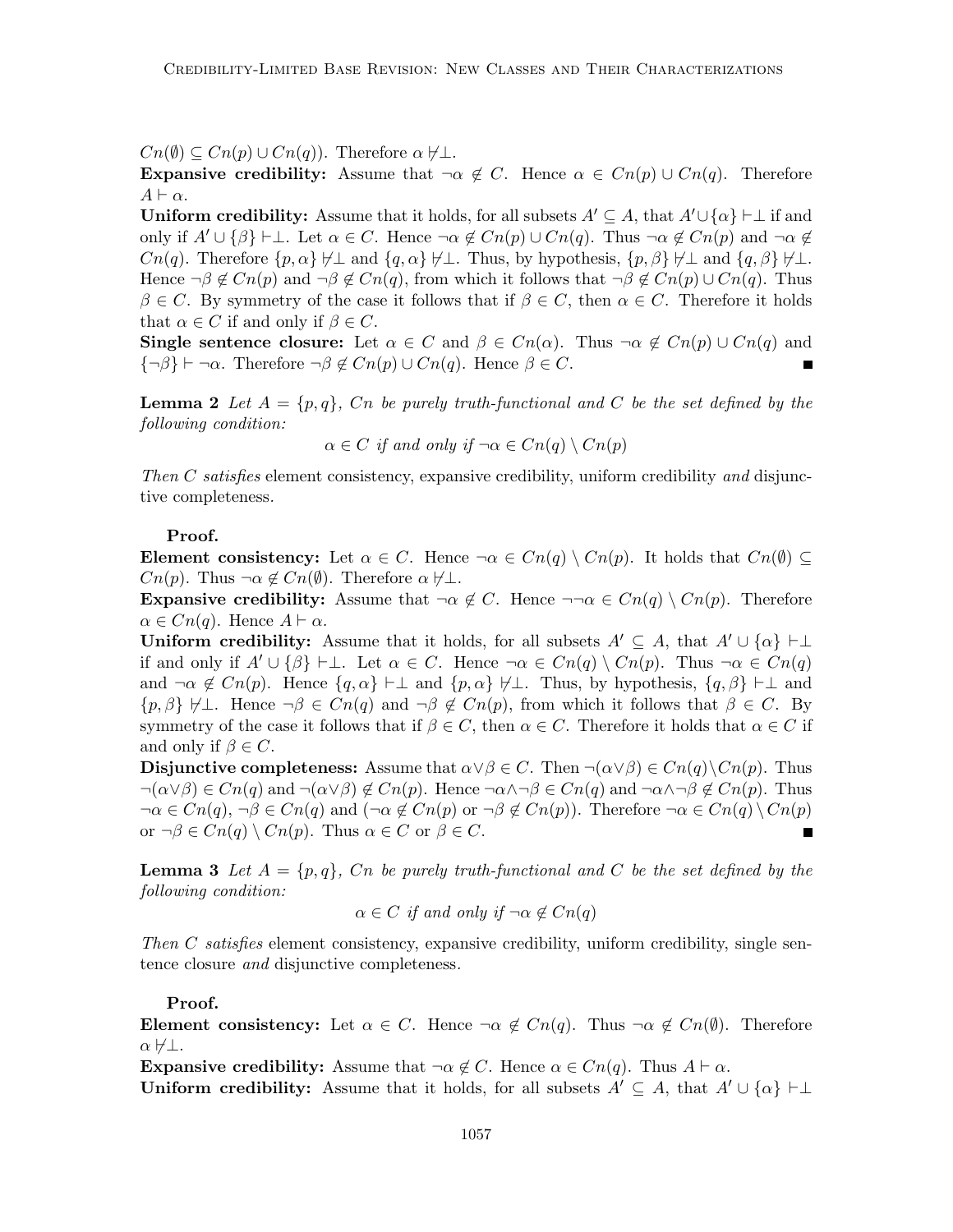if and only if  $A' \cup {\{\beta\}} \vdash \bot$ . Let  $\alpha \in C$ . Hence  $\neg \alpha \notin C_n(q)$ , from which it follows that  $\{q, \alpha\} \neq \perp$ . Thus, by hypothesis,  $\{q, \beta\} \neq \perp$ . So  $\neg \beta \notin C_n(q)$ . Hence  $\beta \in C$ . By symmetry of the case it follows that if  $\beta \in C$ , then  $\alpha \in C$ . Therefore it holds that  $\alpha \in C$  if and only if  $\beta \in C$ .

**Single sentence closure:** Let  $\alpha \in C$  and  $\beta \in C_n(\alpha)$ . Thus  $\neg \alpha \notin C_n(q)$  and  $\{\neg \beta\} \vdash \neg \alpha$ . Therefore  $\neg \beta \notin C_n(q)$ . Hence  $\beta \in C$ .

Disjunctive completeness: Assume that  $\alpha \vee \beta \in C$ . Hence  $\neg(\alpha \vee \beta) \notin Cn(q)$ . Thus  $\neg \alpha \notin C_n(q)$  or  $\neg \beta \notin C_n(q)$ . Thus  $\alpha \in C$  or  $\beta \in C$ .

**Lemma 4** Let A be a belief base. Let  $*$  be an operator on A such that (for all  $\alpha$ )  $A * \alpha =$  $(A \setminus \bigcup (A \perp \perp \neg \alpha)) \cup \{\alpha\},\$  then  $*$  satisfies relevance, consistency, success, inclusion, vacuity, weak extensionality, uniformity, core-retainment, disjunctive elimination and weak relative closure.

#### Proof.

Let \* be an operator on a belief base A defined (for all  $\alpha$ ) by  $A * \alpha = (A \setminus \bigcup (A \perp \perp \neg \alpha) \cup \{\alpha\}.$ We will start by showing that \* satisfies relevance. Let  $\beta \in A$  and  $\beta \notin A * \alpha$ . Thus  $\beta \in \bigcup (A \perp \neg \alpha)$ . Hence there exists  $Y \in A \perp \neg \alpha$  such that  $\beta \in Y$ . Let  $X = Y \setminus {\beta} \cup (A \setminus \bigcup (A \perp \perp \neg \alpha)) \cup {\alpha}$ . Hence  $X \subseteq A \cup {\alpha}$ ,  $A * \alpha = (A \setminus \bigcup (A \perp \perp \neg \alpha)) \cup {\alpha} \subseteq X$ and  $X \cup {\beta} \vdash \bot$  (since  $X \cup {\beta} \vdash \neg \alpha$  and  $\alpha \in X$ ). It remains to prove that  $X \not\vdash \bot$ . Assume by reductio ad absurdum that  $X \vdash \perp$ . Hence, by deduction it follows that  $X' = Y \setminus {\beta} \cup (A \setminus \bigcup (A \perp \neg \alpha) ) \vdash \neg \alpha$ . It follows by compactness that there exists a finite subset  $H = \{\gamma_1, ..., \gamma_n\}$  of X' such that  $H \vdash \neg \alpha$ . Where  $\gamma_1, ..., \gamma_k \in Y \setminus \{\beta\}$  and  $\gamma_{k+1},...,\gamma_n\in A\setminus\bigcup(A\perp\!\!\!\perp\neg\alpha),\text{ for some }1\leq k< n. \text{ Hence } \{\gamma_1,...,\gamma_k\}\cup\{\gamma_{k+1},...,\gamma_n\}\vdash\neg\alpha$ but  $\{\gamma_1, ..., \gamma_k\}$   $\nvdash \neg \alpha$ . Thus there is some inclusion-minimal subset W of H such that  $W \vdash \neg \alpha$  but no proper set of W implies  $\neg \alpha$ . Hence  $W \in A \perp \perp \neg \alpha$ . On the other hand, since  $\{\gamma_1, ..., \gamma_k\}$   $\nvdash \neg \alpha$ , W contains at least one of the  $\gamma_i \in \{\gamma_{k+1}, ..., \gamma_n\}$ . Contradiction since  $\{\gamma_{k+1},...,\gamma_n\} \subseteq A \setminus \bigcup (A \perp \neg \alpha)$ . Hence  $*$  satisfies *relevance*.

On the other hand, by definition of kernel revision, ∗ is a kernel revision. Hence, by Observations 2.11,  $*$  satisfies *consistency, success, inclusion, uniformity and core-retainment.* On the other hand, by Observation 3.5, ∗ satisfies vacuity, weak extensionality, disjunctive elimination and weak relative closure.

### Proofs

#### Proof of Theorem 3.2.

(Construction-to-postulates)

Let ∗ be an operator of smooth kernel revision on A. It follows from Observation 2.11 that ∗ satisfies consistency, success, inclusion, uniformity and core-retainment. It remains to prove that ∗ satisfies weak relative closure. Since ∗ is a kernel revision operator it follows that  $*$  is based on a incision function  $\sigma$  such that for all sentences  $\alpha$ :

$$
A * \alpha = (A \setminus \sigma(A \perp \perp \neg \alpha)) \cup \{\alpha\}
$$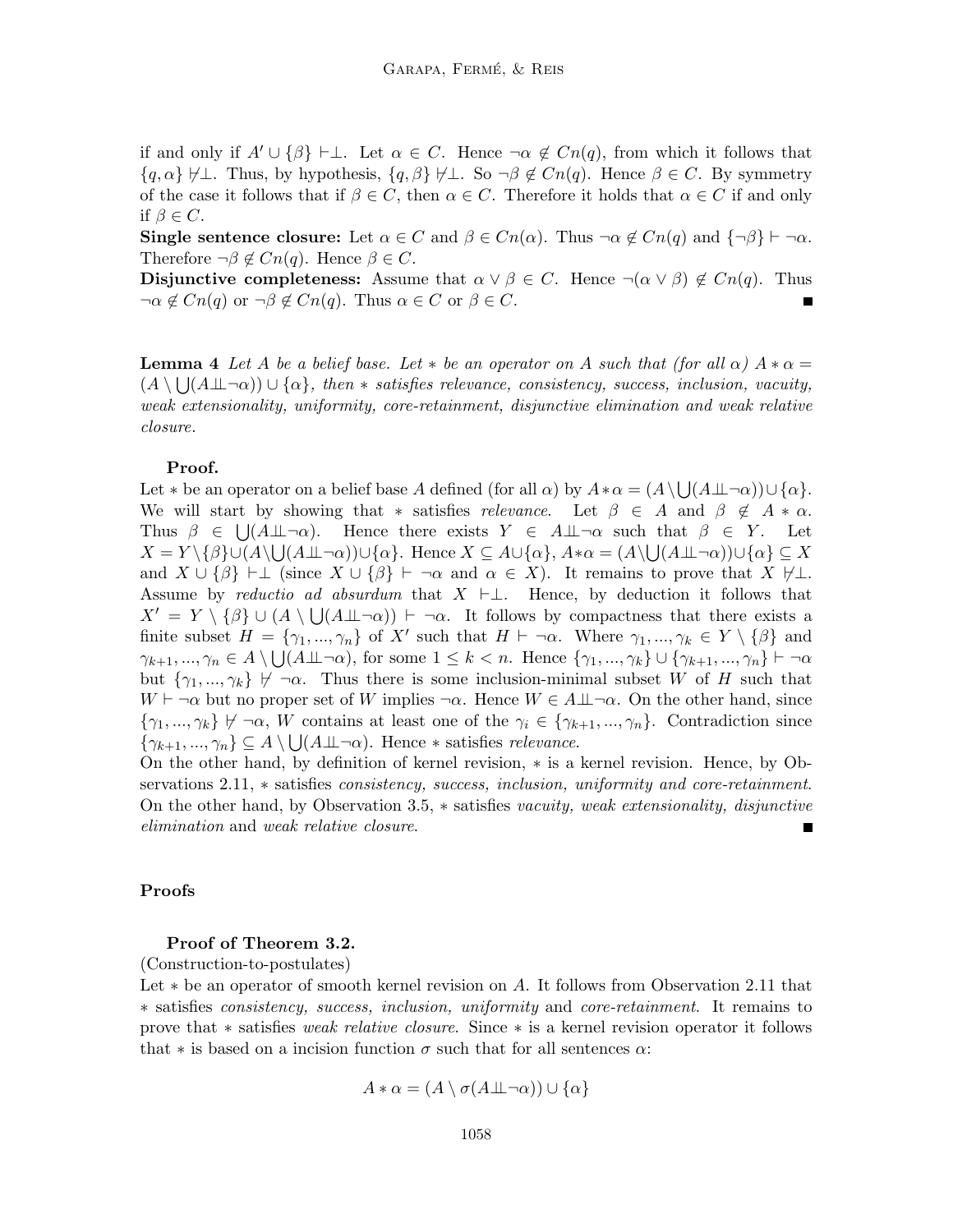On the other hand,  $\sigma$  is smooth. Hence it holds for all subsets A' of A that if  $A' \vdash \beta$  and  $\beta \in \sigma(A \perp\!\!\!\perp \alpha)$  then  $A' \cap \sigma(A \perp\!\!\!\perp \alpha) \neq \emptyset$ .

Assume that  $\beta \notin A * \alpha$ . By \* success it follows that  $\beta \neq \alpha$ . We intend to prove that  $\beta \notin A \cap C_n(A \cap A * \alpha)$ . It follows trivially if  $\beta \notin A$ . Consider now that  $\beta \in A$ . Hence, by definition of \*,  $\beta \in \sigma(A \perp \perp \neg \alpha)$ . Assume by reductio ad absurdum that  $\beta \in A \cap Cn(A \cap A * \alpha)$ . Then  $((A \setminus \sigma(A \perp \perp \neg \alpha)) \cup {\alpha} \cap A \vdash \beta$ . Thus  $((A \setminus \sigma(A \perp \perp \neg \alpha)) \cup (A \cap {\alpha}) ) \vdash \beta$ . We will consider two cases:

Case 1)  $\alpha \notin A$ . Hence  $A \setminus \sigma(A \perp \perp \neg \alpha) \vdash \beta$ . Let  $X = A \setminus \sigma(A \perp \perp \neg \alpha)$ . Hence  $X \subseteq A$ ,  $X \vdash \beta$ ,  $\beta \in \sigma(A \perp \perp \neg \alpha)$  and  $X \cap \sigma(A \perp \perp \neg \alpha) = \emptyset$ . Which contradicts the fact that  $\sigma$  is smooth.

Case 2)  $\alpha \in A$ . Hence, by deduction,  $A \setminus \sigma(A \perp \perp \neg \alpha) \vdash \alpha \rightarrow \beta$ . Suppose that  $\alpha \in \sigma(A \perp \perp \neg \alpha)$ . Hence there exists  $Y \subseteq A \perp \perp \neg \alpha$  such that  $\alpha \in Y$ . Let  $Y' = Y \setminus {\alpha}$ . Thus  $Y' \not\vdash \neg \alpha$  but  $Y' \cup \{\alpha\} \vdash \neg \alpha$ . Hence by deduction,  $Y' \vdash \alpha \to \neg \alpha$ . Contradiction, since  $\vdash \neg \alpha \leftrightarrow (\alpha \to \neg \alpha)$ . Thus  $\alpha \notin \sigma(A \perp \perp \neg \alpha)$ , from which it follows that  $\alpha \in A \setminus \sigma(A \perp \perp \neg \alpha)$  and consequently that  $A \setminus \sigma(A \perp \perp \neg \alpha) \vdash \beta$ . The rest of the proof for this case follows as in the previous one. (Postulates-to-construction)

Let ∗ be an operator that satisfies all the postulates listed in the observation. Let  $\sigma(A \perp \perp \neg \alpha) = A \setminus (A \cap (A * \alpha))$ . This is the same construction that is used in the proof of Observation 2.11 that was presented by Wassermann (2000, Proof of Theorem 5.2.14). Hence  $\sigma$  is an incision function for A and  $A * \alpha = (A \setminus \sigma(A \perp \perp \neg \alpha)) \cup {\alpha}$ . It remains to show that  $\sigma$  is smooth. Let A' be a subset of A such that  $A' \vdash \beta$  and  $\beta \in \sigma(A \perp \perp \neg \alpha)$ . We intend to prove that  $A' \cap \sigma(A \perp \perp \neg \alpha) \neq \emptyset$ .

Assume by reductio ad absurdum that  $A \cap A * \alpha \vdash \beta$ . From  $\beta \in \sigma(A \perp \neg \alpha)$  it follows that  $\beta \in A$ . Thus by \* relative closure it follows that  $\beta \in A * \alpha$ . Contradiction, since  $\beta \in \sigma(A \perp \perp \neg \alpha) = A \setminus (A \cap (A * \alpha))$ . Therefore  $A \cap A * \alpha \nvdash \beta$ . From  $A' \vdash \beta$  it follows that  $A' \nsubseteq A \cap A * \alpha$ . Hence there is some sentence  $\delta \in A' \setminus (A \cap A * \alpha)$ . Thus  $\delta \in \sigma(A \perp \perp \neg \alpha)$ . Therefore  $\delta \in A' \cap \sigma(A \perp \perp \neg \alpha)$ , from which it follows that  $A' \cap \sigma(A \perp \perp \neg \alpha) \neq \emptyset$ .

### Proof of Theorem 3.4.

(Construction-to-postulates)

Let  $A*\alpha = (Cn(A)*\alpha) \cap (A\cup\{\alpha\})$  and  $\star$  be a basic AGM revision for  $Cn(A)$ . Hence  $\star$  satisfies success, inclusion, vacuity, consistency, extensionality and closure. We will now prove that ∗ satisfies consistency, success, inclusion, vacuity, weak extensionality and disjunctive elimination.

**Success:** Follows trivially by  $*$  definition and  $*$  success.

Inclusion: Follows trivially by ∗ definition.

**Vacuity:** Let  $A \not\vdash \neg \alpha$  and  $\beta \in A \cup {\alpha}$ . If  $\beta = \alpha$ , then  $\beta \in A * \alpha$  by definition of  $*$ and  $\star$  success. Assume now that  $\beta \neq \alpha$ . Then  $\beta \in A$ . Hence, by  $\star$  vacuity  $C_n(C_n(A) \cup$  $\{\alpha\}\subseteq Cn(A)\star\alpha$ . On the other hand,<sup>21</sup>  $Cn(Cn(A)\cup\{\alpha\})=Cn(A\cup\{\alpha\})$  therefore  $A \cup {\alpha} = Cn(A \cup {\alpha}) \cap (A \cup {\alpha}) \subseteq (Cn(A) \star \alpha) \cap (A \cup {\alpha}) = A \star \alpha.$ 

Weak extensionality: Let  $\vdash \alpha \leftrightarrow \beta$ . Then  $A \cap A * \alpha = A \cap ((Cn(A) * \alpha) \cap (A \cup \{\alpha\})) =$  $A\cap (Cn(A)\star\alpha)$ . Thus, by  $\star$  extensionality,  $A\cap A\ast\alpha = A\cap (Cn(A)\star\beta)$ . Hence, by definition of \*, it follows that  $A \cap A * \alpha = A \cap A * \beta$ .

<sup>21.</sup>  $Cn(A \cup B) = Cn(A \cup Cn(B))$  (Hansson, 1999b).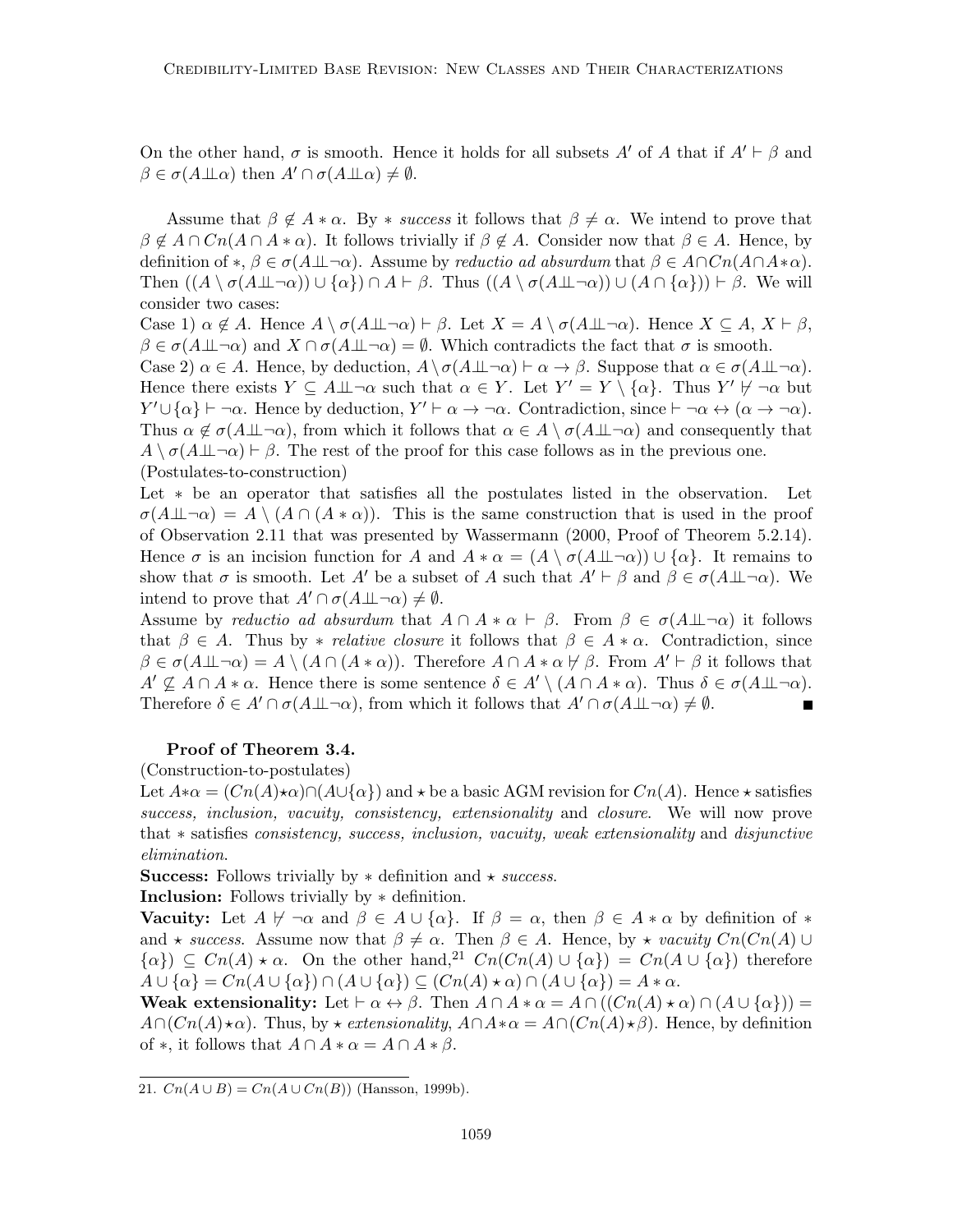Disjunctive elimination: Let  $\beta \in A$  and  $\beta \notin A * \alpha$ . Then, by definition of \*,  $\beta \notin A$  $(Cn(A)\star\alpha)\cap(A\cup\{\alpha\})$ . Hence  $\beta \notin Cn(A)\star\alpha$ . On the other hand, by  $\star$  success,  $\alpha \in Cn(A)\star\alpha$ . Thus, by  $\star$  closure,  $Cn(A) \star \alpha \not\vdash \neg \alpha \vee \beta$ . Therefore, by definition of  $*$  it follows that  $A * \alpha \nvdash \neg \alpha \vee \beta$ .

**Consistency:** Let  $\alpha \not\vdash \bot$ . By  $\star$  consistency it follows that  $Cn(A)\star \alpha \not\vdash \bot$ . Hence  $A\ast \alpha \not\vdash \bot$ . (Postulates-to-construction)

Let  $*$  be an operator on A that satisfies *consistency, success, inclusion, vacuity, weak* extensionality and disjunctive elimination. Let  $\star$  be an operator on  $C_n(A)$  defined, for all  $\alpha \in \mathcal{L}$ , as follows:

$$
Cn(A) \star \alpha = Cn(A \ast \alpha)
$$

We must prove that:

a)  $\star$  satisfies success, consistency, extensionality, inclusion, vacuity and closure; b)  $A * \alpha = (Cn(A) * \alpha) \cap (A \cup \{\alpha\}).$ 

Proof of a) Closure follows trivially from  $\star$  definition. Success, consistency and inclusion follow trivially from  $\star$  definition and  $\ast$  success, consistency and inclusion respectively.

**Vacuity:** Let  $\neg \alpha \notin C_n(A)$ . By \* vacuity it follows that  $A \cup {\alpha} \subseteq A * \alpha$ . Thus  $Cn(Cn(A) \cup {\alpha}) = Cn(A \cup {\alpha}) \subseteq Cn(A * \alpha) = Cn(A) * \alpha.$ 

Extensionality: Let  $\vdash \alpha \leftrightarrow \beta$ . It follows, by  $*$  weak extensionality, that  $A \cap A * \alpha = A \cap A * \beta$ . We will prove by double inclusion that  $Cn(A) \star \alpha = Cn(A) \star \beta$ .

We will start by proving that  $A * \alpha = (A \cap A * \alpha) \cup \{\alpha\}.$ 

 $(A \cap A * \alpha) \cup \{\alpha\} = (A \cup \{\alpha\}) \cap (A * \alpha \cup \{\alpha\}) = A * \alpha$  (the last equality follows from \* success and *inclusion*).

Let  $\delta \in C_n(A) \star \alpha$ . Then  $A \ast \alpha \vdash \delta$ . Thus  $(A \cap A \ast \alpha) \cup \{\alpha\} \vdash \delta$ . Therefore, by deduction  $(A \cap A * \alpha) \vdash \alpha \to \delta$ . It follows, from  $\vdash \alpha \leftrightarrow \beta$  and \* weak extensionality, that  $(A \cap A * \beta) \vdash \beta \rightarrow \delta$ . Hence  $(A \cap A * \beta) \cup {\beta} \vdash \delta$ . Therefore  $A * \beta \vdash \delta$ . Hence  $\delta \in C_n(A) \star \beta$ . Thus  $C_n(A) \star \alpha \subseteq C_n(A) \star \beta$ . By symmetry of the case it holds that  $Cn(A) \star \beta \subseteq Cn(A) \star \alpha$ . Therefore  $Cn(A) \star \alpha = Cn(A) \star \beta$ .

Proof of b) That  $A * \alpha \subseteq (Cn(A) * \alpha) \cap (A \cup {\alpha}$ , follows from  $*$  definition and  $*$ inclusion. Let  $\delta \in (C_n(A) \star \alpha) \cap (A \cup {\alpha})$ . If  $\delta = \alpha$ , then it follows from  $*$  success that  $\delta \in A * \alpha$ . Assume now that  $\delta \neq \alpha$ . Hence  $\delta \in A$  and  $A * \alpha \vdash \delta$ . From the latter it follows that  $A * \alpha \vdash \neg \alpha \vee \delta$ . Hence, by *disjunctive elimination*, it follows that  $\delta \in A$ \* $\alpha$ . Thus  $(Cn(A)\star \alpha)\cap (A\cup\{\alpha\})\subseteq A*\alpha$ . Therefore  $(Cn(A)\star \alpha)\cap (A\cup\{\alpha\})=A*\alpha$ .

#### Proof of Observation 3.5.

- (a) Trivial
- (b) Let  $\beta \in A \cap Cn(A\otimes \alpha \cap A)$  and assume by reductio ad absurdum that  $\beta \notin A\otimes \alpha$ . Then, by disjunctive elimination,  $A\otimes \alpha \nvdash \neg \alpha \vee \beta$ . On the other hand, from  $\beta \in Cn(A\otimes \alpha \cap A)$ it follows by monotony of Cn that  $A \otimes \alpha \vdash \beta$  then  $A \otimes \alpha \vdash \neg \alpha \vee \beta$ . Contradiction. Therefore,  $\beta \in A \circledast \alpha$ . Hence  $A \cap Cn(A \circledast \alpha \cap A) \subseteq A \circledast \alpha$ .
- (c) Let A be a belief base and  $\otimes$  be an operator on A that satisfies *relative success* and relevance. Let  $\beta \in A$  and  $\beta \notin A \circledast \alpha$ . It follows by relative success that  $\alpha \in A \circledast \alpha$ . On the other hand, by relevance, there exists some A' such that  $A \otimes \alpha \subseteq A' \subseteq$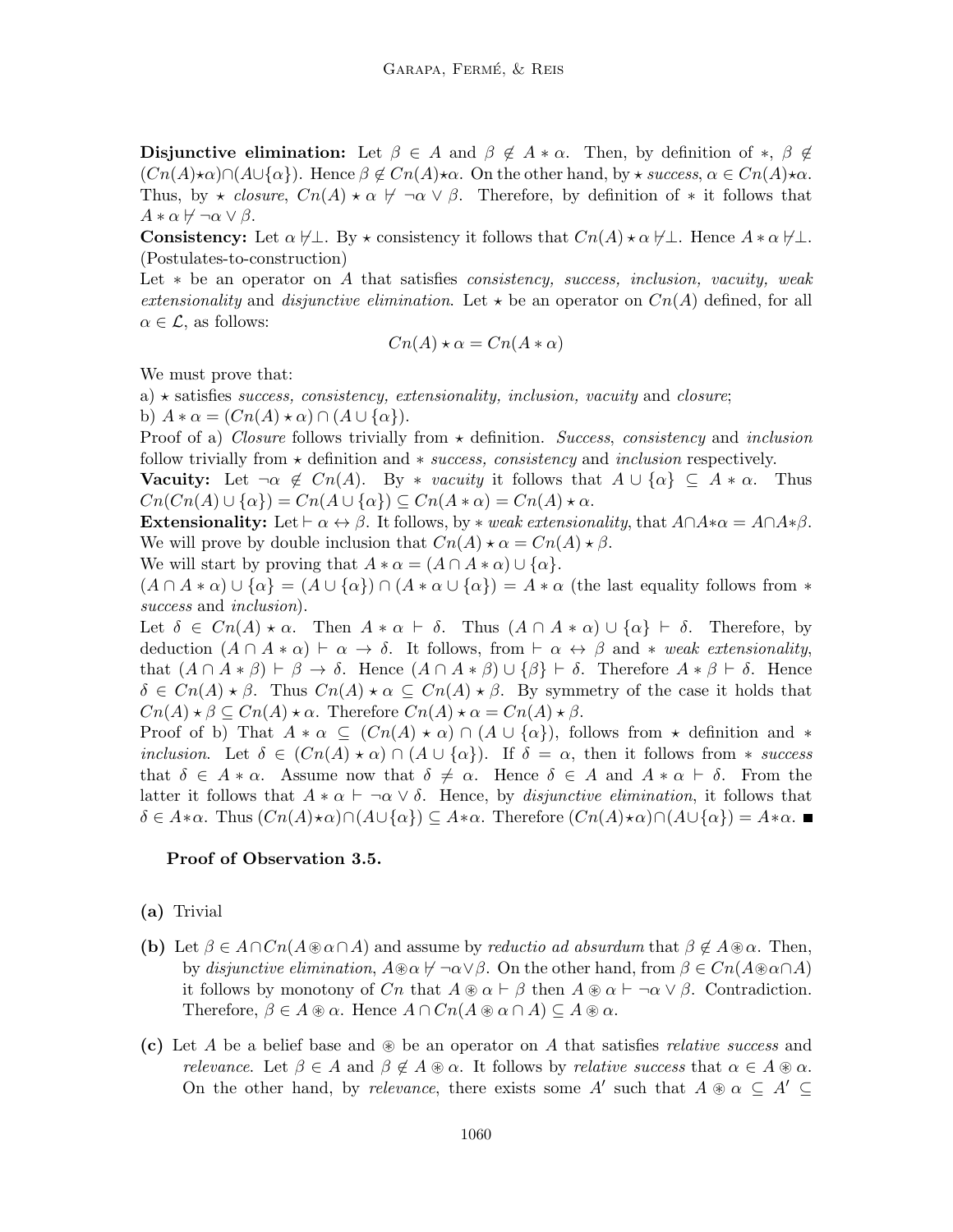$A \cup {\alpha}, A' \not\vdash \perp \text{ but } A' \cup {\beta} \vdash \perp$ . Since  $\alpha \in A \otimes \alpha$  it holds that  $\alpha \in A'$ . Let  $B = A' \setminus \{ \alpha \}.$  Hence  $B \subseteq A$ . On the other hand, since A'  $\nvdash \bot$  it follows that  $B \cup \{\alpha\} \not\vdash \bot$ . Thus  $B \not\vdash \neg \alpha$ . From  $A' \cup \{\beta\} \vdash \bot$  it follows that  $(B \cup \{\alpha\}) \cup \{\beta\} \vdash \bot$ . Hence, by deduction  $B \cup {\{\beta\}} \vdash \neg \alpha$ .

To prove that  $\circledast$  satisfies *disjunctive elimination* let  $\beta \in A$  and  $\beta \notin A \circledast \alpha$ . By success it follows that  $\alpha \in A \otimes \alpha$ . Assume by reductio ad absurdum that  $A \otimes \alpha \vdash \neg \alpha \vee \beta$ . Thus  $A \otimes \alpha \vdash \beta$ . On the other hand, by *relevance*, there is some set A' such that  $A \otimes \alpha \subseteq A' \subseteq A \cup {\alpha}$  and  $A' \not\vdash \perp$  but  $A' \cup {\beta} \vdash \perp$ . Contradiction, since  $A' \vdash \beta$ . Therefore,  $A \otimes \alpha \not\vdash \neg \alpha \vee \beta$ .

(d) Let  $A \not\vdash \neg \alpha$ . Assume by reductio ad absurdum that  $A \cup {\alpha} \not\subseteq A \otimes \alpha$ . By success it follows that  $\alpha \in A \otimes \alpha$ . Hence, there exists some  $\beta$  such that  $\beta \in A$  and  $\beta \notin A \otimes \alpha$ . Thus, by core-retainment, there exists  $A' \subseteq A$  such that  $A' \nvdash \neg \alpha$  and  $A' \cup {\beta} \vdash \neg \alpha$ . Contradiction, since  $A' \cup {\{\beta\}} \subseteq A$ . Therefore,  $A \cup {\{\alpha\}} \subseteq A \circledast \alpha$ .

# Proof of Observation 4.3.

Let A be a belief base and  $\otimes$  be a credibility-limited base revision induced by a revision operator  $*$  on A and a set  $C \subseteq \mathcal{L}$  that satisfies closure under double negation.

Assume first that C satisfies strong expansive credibility. We will show that C satisfies expansive credibility and that C and  $*$  are related through condition  $(C - *)$ .

Expansive credibility: Let  $\neg \alpha \notin C$ . By strong expansive credibility it holds that  $A \cap A \circledast \beta \vdash \alpha$ . Thus  $A \vdash \alpha$ .

**Condition (C** - \*): Let  $\alpha \notin C$  and  $\beta \in C$ . Then  $A \circledast \beta = A * \beta$ . On the other hand, by strong expansive credibility, it holds that  $A \cap A \otimes \beta \vdash \neg \alpha$ . Thus  $A \cap A * \beta \vdash \neg \alpha$ .

Assume now that C satisfies expansive credibility and that C and  $*$  are related through condition  $(C - *)$ . Let  $\alpha \notin C$ . We will consider two cases:

Case 1)  $\beta \in C$ . Hence, by condition  $(C - *)$ ,  $A \cap A * \beta \vdash \neg \alpha$ . Thus  $A \cap A * \beta \vdash \neg \alpha$ .

Case 2)  $\beta \notin C$ . It holds that  $A \otimes \beta \cap A = A$ . On the other hand, from  $\alpha \notin C$ , it follows by closure under double negation that  $\neg \neg \alpha \notin C$ . Thus, by expansive credibility, it follows that  $A \vdash \neg \alpha$ . Therefore  $A \cap A \circledast \beta \vdash \neg \alpha$ .

#### Proof of Observation 4.4.

Assume first that it holds that  $C_n(\emptyset) \subseteq C$ . Hence  $(\neg \alpha \vee \alpha) \in C$ . Therefore, by disjunctive *completeness* it follows that  $\neg \alpha \in C$  or  $\alpha \in C$ .

Assume now that C satisfies negation completeness. Let  $\alpha \in \mathcal{L}$  be such that  $\vdash \alpha$ . Hence  $\neg \alpha \vdash \bot$ . Therefore, by element consistency,  $\neg \alpha \notin C$ , from which it follows by negation completeness that  $\alpha \in C$ .

#### Proof of Observation 4.5.

- (a) Let  $\vdash \alpha \leftrightarrow \beta$ . If  $\alpha \in C$ , then by single sentence closure  $\beta \in C$ . By symmetry of the case it follows that is  $\beta \in C$ , then  $\alpha \in C$ . Thus  $\alpha \in C$  if and only if  $\beta \in C$ .
- (b) Let  $\vdash \alpha \leftrightarrow \beta$ . It follows trivially by uniform credibility, that  $\alpha \in C$  if and only if  $\beta \in C$ .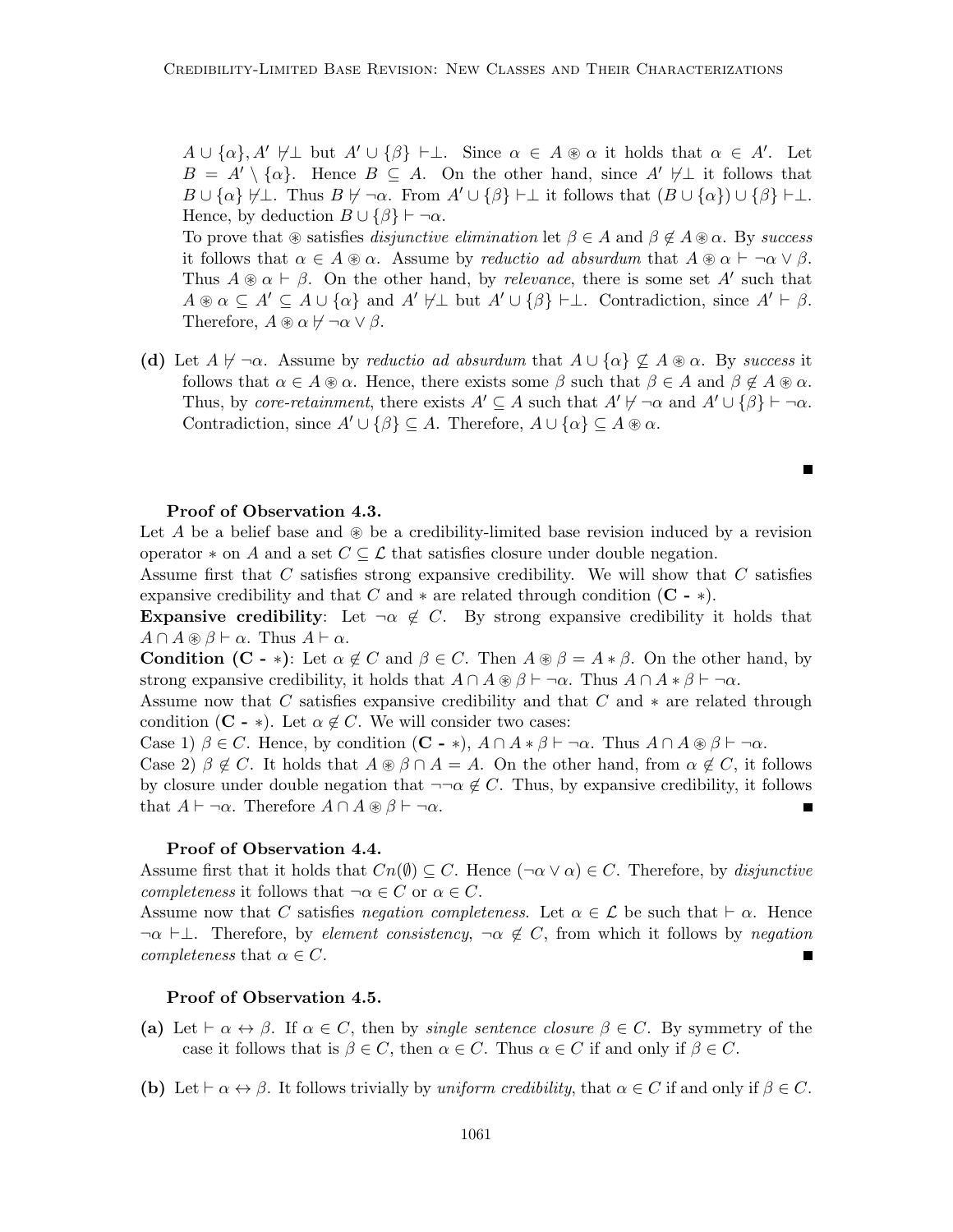- (c) Let  $A \not\vdash \bot$  and  $\neg \alpha \not\in C$ . Then by expansive credibility it follows that  $A \vdash \alpha$ . Therefore by credibility lower bounding  $\alpha \in C$ .
- (d) Let  $\alpha \in C_n(\emptyset)$ . Then  $\neg \alpha \vdash \bot$ . From which it follows by *element consistency* that  $\neg \alpha \notin C$ . Therefore, by negation completeness,  $\alpha \in C$ .

(e) Trivial.

### Proof of Observation 4.6.

Let A be a belief base and  $\otimes$  be an operator on A that satisfies relevance and relative success.

To prove that  $\circledast$  satisfies *disjunctive elimination*, let  $\beta \in A$  and  $\beta \notin A \circledast \alpha$ . It follows by *relative success* that  $\alpha \in A \otimes \alpha$ . Assume by *reductio ad absurdum* that  $A \otimes \alpha \vdash \neg \alpha \vee \beta$ . Hence  $A \otimes \alpha \vdash \beta$ . On the other hand, by *relevance*, there exists some A' such that  $A\otimes \alpha \subseteq A' \subseteq A\cup \{\alpha\}, A'\not\vdash \bot$  but  $A'\cup \{\beta\} \vdash \bot$ . Contradiction, since every set that contains  $A \otimes \alpha$  implies  $\beta$ .

To prove that  $\otimes$  satisfies *core-retainment*, let  $\beta \in A$  and  $\beta \notin A \otimes \alpha$ . It follows by *relative* success that  $\alpha \in A \otimes \alpha$ . On the other hand, by *relevance*, there exists some A' such that  $A \otimes \alpha \subseteq A' \subseteq A \cup \{\alpha\}, A' \not\vdash \bot$  but  $A' \cup \{\beta\} \vdash \bot$ . Since  $\alpha \in A \otimes \alpha$  it holds that  $\alpha \in A'$ . Let  $B = A' \setminus {\alpha}$ . Hence  $B \subseteq A$ . On the other hand, since  $A' \neq \bot$  it follows that  $B \cup {\alpha} \neq \bot$ . Thus  $B \not\vdash \neg \alpha$ . From  $A' \cup \{\beta\} \vdash \bot$  it follows that  $(B \cup \{\alpha\}) \cup \{\beta\} \vdash \bot$ . Hence, by deduction  $B \cup {\{\beta\}} \vdash \neg \alpha.$ 

Proof of Observation 4.7.

Assume that  $A \not\vdash \perp$ .

Disjunctive distribution Let  $\alpha \notin A \otimes \alpha$  and  $\beta \notin A \otimes \beta$ . By relative success it follows that  $A \otimes \alpha = A$  and  $A \otimes \beta = A$ . If  $A \not\vdash \neg \alpha$ , then by vacuity  $A \cup {\alpha} \subseteq A \otimes \alpha$ , from which it follows that  $\alpha \in A \otimes \alpha$ . Contradiction. Hence  $A \vdash \neg \alpha$ . By symmetry of the case it follows that  $A \vdash \neg \beta$ . Thus  $A \cap A \otimes \alpha \vdash \neg \alpha$  and  $A \cap A \otimes \beta \vdash \neg \beta$ . Hence, by persistence,  $A \cap A \otimes (\alpha \vee \beta) \vdash \neg \alpha$  and  $A \cap A \otimes (\alpha \vee \beta) \vdash \neg \beta$ . Therefore  $A \cap A \otimes (\alpha \vee \beta) \vdash \neg \alpha \wedge \neg \beta$ . Thus  $A \cap A \otimes (\alpha \vee \beta) \vdash \neg(\alpha \vee \beta)$ . Hence by monotony  $A \otimes (\alpha \vee \beta) \vdash \neg(\alpha \vee \beta)$ . It follows, by consistency preservation, that  $\alpha \vee \beta \notin A \circledast (\alpha \vee \beta)$ .

**Strict improvement** Let  $\alpha \in A \otimes \alpha$  and  $\vdash \alpha \rightarrow \beta$ . By relative success it follows that  $\beta \in A \otimes \beta$  or  $A \otimes \beta = A$ . In the first case we are done. Consider now that  $A \otimes \beta = A$ . Assume by reductio ad absurdum that  $A \vdash \neg \beta$ . Hence  $A \cap A \otimes \beta \vdash \neg \beta$ . Thus, by persistence,  $A \cap A \otimes \alpha \vdash \neg \beta$ . Hence  $A \otimes \alpha \vdash \neg \beta$ . On the other hand, from  $\alpha \in A \otimes \alpha$  and  $\vdash \alpha \rightarrow \beta$ , it follows that  $A \otimes \alpha \vdash \beta$ . Therefore,  $A \otimes \alpha \vdash \bot$ , which contradicts consistency preservation. Hence  $A \not\vdash \neg \beta$ . *Vacuity* holds, therefore  $\beta \in A \otimes \beta$ .

**Regularity** Let  $A \otimes \alpha \vdash \beta$ . By relative success it follows that  $\beta \in A \otimes \beta$  or  $A \otimes \beta = A$ . In the first case we are done. Consider now that  $A \otimes \beta = A$ . Assume by reductio ad absurdum that  $A \vdash \neg \beta$ . Hence  $A \cap A \otimes \beta \vdash \neg \beta$ . Thus, by persistence,  $A \cap A \otimes \alpha \vdash \neg \beta$ . Hence  $A \otimes \alpha \vdash \neg \beta$ . This contradicts consistency preservation. Hence  $A \not\vdash \neg \beta$ . Vacuity holds, therefore  $\beta \in A \circledast \beta$ .

#### Proof of Observation 4.8.

Let A be a belief base,  $C \subseteq \mathcal{L}$ , and  $\circledast$  be a credibility-limited base revision induced by a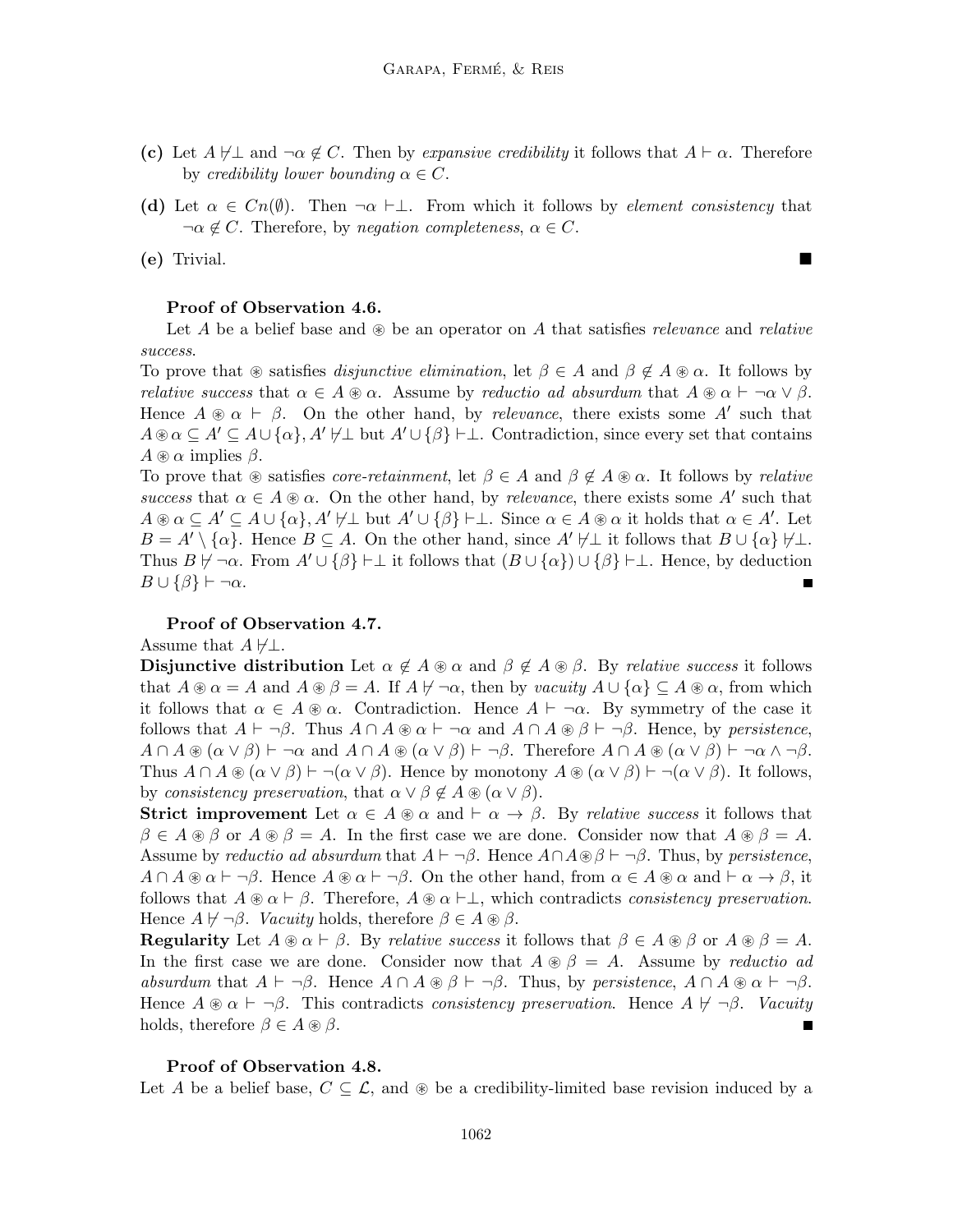revision operator  $*$  and  $C$ . Thus,

$$
A \circledast \alpha = \begin{cases} A * \alpha & \text{if } \alpha \in C \\ A & \text{otherwise} \end{cases}
$$

where, by Definition 2.3,  $*$  is an operator on A that satisfies success, consistency and inclusion.

(a) That  $\circledast$  satisfies *inclusion* and *relative success* follows trivially by its definition and  $*$ inclusion and ∗ success, respectively.

Let  $*$  be an operator on A that satisfies *relevance*. Let  $\beta \in A$  and  $\beta \notin A \otimes \alpha$ . Hence  $A\otimes \alpha = A*\alpha$ , and it follows trivially from  $*$  relevance that  $\otimes$  satisfies relevance.

Let  $*$  be an operator on A that satisfies *core-retainment*. Let  $\beta \in A$  and  $\beta \notin A \otimes \alpha$ . Hence  $A \otimes \alpha = A * \alpha$ , and it follows trivially from \* *core-retainment* that  $\otimes$  satisfies core-retainment.

Let  $*$  be an operator on A that satisfies *disjunctive elimination*. Let  $\beta \in A$  and  $\beta \notin A\otimes\alpha$ . Hence  $A\otimes\alpha = A*\alpha$ , and it follows trivially from \* disjunctive elimination that  $\circledast$  satisfies *disjunctive elimination*.

Let  $*$  be an operator on A that satisfies weak relative closure. If  $\alpha \in C$ , then  $A \otimes \alpha =$  $A * \alpha$ . Thus, by \* weak relative closure it follows that  $A \cap Cn(A \cap A \otimes \alpha) \subseteq A \otimes \alpha$ . If  $\alpha \notin C$ , then  $A \circledast \alpha = A$ . Thus  $A \cap Cn(A \cap A \circledast \alpha) = A = A \circledast \alpha$ .

- (b) Let C be a set that satisfies *element consistency* and  $\alpha \in \mathcal{L}$ . We will show that  $\otimes$ satisfies consistency preservation. Let  $A \not\vdash \bot$ . It follows trivially if  $\alpha \notin C$ . Assume now that  $\alpha \in C$ . Then  $A \otimes \alpha = A * \alpha$ . On the other hand, by *element consistency*,  $\alpha \not\vdash \bot$ . Hence, by  $*$  consistency  $A \otimes \alpha \not\vdash \bot$ .
- (c) Let C be a set that satisfies uniform credibility and  $*$  a revision operator that satisfies uniformity. Let it be the case that for all subsets  $A' \subseteq A$ ,  $A' \cup {\alpha} \vdash \bot$  if and only if  $A' \cup {\beta} \vdash \perp$ . By uniform credibility  $\alpha \in C$  if and only if  $\beta \in C$ . If  $\alpha \in C$ , then  $\beta \in C$ . The rest follows from \* uniformity. If  $\alpha \notin C$ , then  $\beta \notin C$ . Thus  $A \cap A \circledast \alpha = A = A \cap A \circledast \beta$ .
- (d) We start by noticing that, according to Observation 4.5, if C satisfies single sentence *closure*, then it also satisfies *credibility of logical equivalents*. Let  $C$  be a set that satisfies credibility of logical equivalents and ∗ a revision operator that satisfies weak extensionality. We intend to prove that  $\otimes$  satisfies weak extensionality. Let  $\vdash \alpha \leftrightarrow \beta$ . By credibility of logical equivalents  $\alpha \in C$  if and only if  $\beta \in C$ . If  $\alpha \in C$ , then  $\beta \in C$ . The rest follows from \* weak extensionality. If  $\alpha \notin C$ , then  $\beta \notin C$ , from which it follows that  $A \circledast \alpha = A \circledast \beta = A$ . Thus  $A \cap A \circledast \alpha = A \cap A \circledast \beta$ .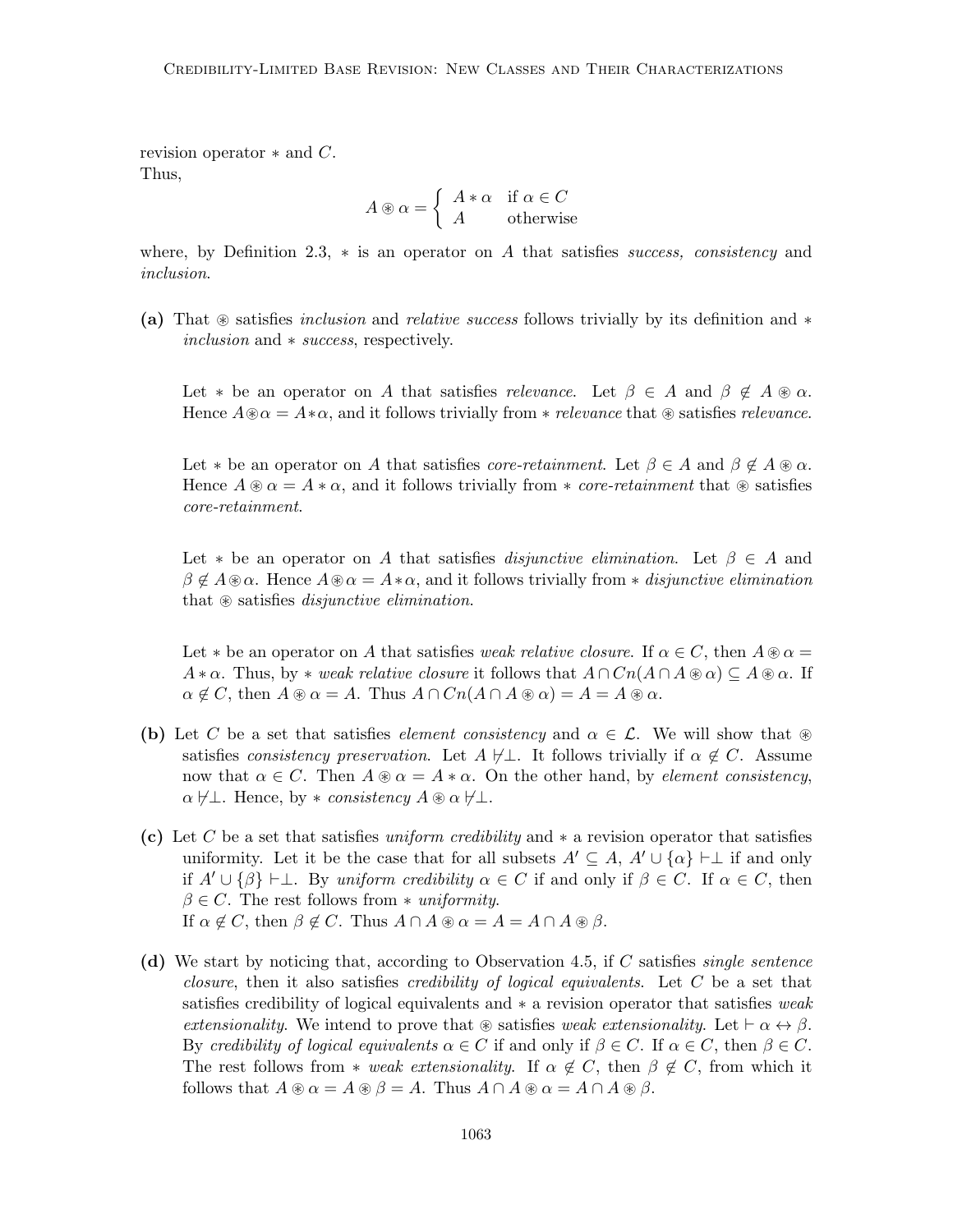- (e) We start by noticing that, according to Observation 4.5, if C satisfies either credibility of logical equivalents or uniform credibility or single sentence closure, then it also satisfies *closure under double negation.* Let  $C$  be a set that satisfies expansive credibility and *closure under double negation* and  $*$  a revision operator that satisfies *vacuity*. We intend to prove that  $\circledast$  satisfies vacuity. Consider that  $A \not\vdash \neg \alpha$ . By expansive credibility  $\neg\neg\alpha \in C$ . Thus by closure under double negation  $\alpha \in C$ . Hence  $A \otimes \alpha =$  $A * \alpha$ . Therefore, it follows by \* vacuity that  $A \cup {\alpha} \subseteq A \otimes \alpha$ .
- (f) Let A  $\sharp\perp$  and let C be a set that satisfies expansive credibility and single sentence closure. We intend to prove that  $\otimes$  satisfies strict improvement. Let  $\alpha \in A \otimes \alpha$  and  $\vdash \alpha \to \beta$ . Suppose that  $\alpha \notin C$ . By single sentence closure  $\neg\neg \alpha \notin C$ . Thus by expansive credibility  $A \vdash \neg \alpha$ . On the other hand, by definition of  $\circledast$ , it follows that  $A \otimes \alpha = A$ . Hence  $A \vdash \perp$ . Contradiction. Hence  $\alpha \in C$ . Thus by single sentence closure  $\beta \in C$ . Therefore  $A \otimes \beta = A * \beta$ , from which it follows by \* success that  $\beta \in A \circledast \beta$ .
- (g) Let  $A \not\vdash \perp$ . We start by noticing that, according to Observation 4.5, if C satisfies either credibility of logical equivalents or uniform credibility or single sentence closure, then it also satisfies *closure under double negation*. Let  $C$  be a set that satisfies *expansive* credibility, closure under double negation and disjunctive completeness. We intend to prove that  $\circledast$  satisfies *disjunctive distribution*. Let  $\alpha \notin A \circledast \alpha$  and  $\beta \notin A \circledast \beta$ . Thus, by  $*$  success, it follows that  $\alpha \notin C$  and  $\beta \notin C$ . By closure under double negation it follows that  $\neg\neg \alpha \notin C$  and  $\neg\neg \beta \notin C$ , from which it follows, by expansive credibility that  $A \vdash \neg(\alpha \vee \beta)$ . On the other hand, by disjunctive completeness  $\alpha \vee \beta \notin C$ . Therefore  $A \otimes (\alpha \vee \beta) = A$ , thus  $\alpha \vee \beta \notin A \otimes (\alpha \vee \beta)$  (since  $A \not\vdash \bot$ ).
- (h) Let C and  $*$  satisfy condition (C  $*$ ) and assume C satisfies *element consistency*.

Let  $A \cap A \otimes \beta \vdash \neg \beta$  and  $\alpha \in \mathcal{L}$ . It holds that  $A \vdash \neg \beta$  and  $A \otimes \beta \vdash \neg \beta$ . If  $\beta \in C$ , then by element consistency  $\beta \neq \bot$ . On the other hand,  $A \otimes \beta = A * \beta$ , from which it follows, by \* success, that  $A * \beta \vdash \bot$  (since it holds that  $A \otimes \beta \vdash \neg \beta$ ). This contradicts  $∗$  consistency. Hence  $β \notin C$ . If  $α \in C$ , then  $A ∅ α = A ∗ α$ . On the other hand, by condition (C - \*), it follows that  $A \cap A * \alpha \vdash \neg \beta$ . Therefore  $A \cap A \otimes \alpha \vdash \neg \beta$ . If  $\alpha \notin C$ , then  $A \circledast \alpha = A$ . Hence  $A \cap A \circledast \alpha \vdash \neg \beta$ .

Assume that ∗ is a revision operator that satisfies weak extensionality. We intend to prove that  $\otimes$  satisfies weak extensionality. Let  $\vdash \alpha \leftrightarrow \beta$ . Assume that  $\alpha \notin C$ . If  $\beta \in C$ , then by element consistency  $\beta \not\vdash \bot$ . On the other hand,  $A \otimes \beta = A * \beta$ , from which it follows, by \* success and consistency, that  $A \otimes \beta \not\vdash \neg \beta$ . From  $\alpha \notin C$ it follows, by condition  $(C - *)$ , that  $A \cap A \otimes \beta \vdash \neg \alpha$ . Therefore  $A \otimes \beta \vdash \neg \alpha$  from which it follows that  $A \otimes \beta \vdash \neg \beta$ . Contradiction. Hence  $\beta \notin C$ . By symmetry of the case it also follows that if  $\beta \notin \mathbb{C}$ , then  $\alpha \notin \mathbb{C}$ . Therefore  $\alpha \in \mathbb{C}$  if and only if  $\beta \in \mathbb{C}$ . Let  $\alpha \in C$ . Then  $\beta \in C$ . Hence  $A \otimes \alpha = A * \alpha$  and  $A \otimes \beta = A * \beta$ . From which it follows, by  $*$  weak extensionality, that  $A \cap A \otimes \alpha = A \cap A \otimes \beta$ .

Let  $\alpha \notin C$ . Then  $\beta \notin C$ . Hence  $A \circledast \alpha = A \circledast \beta = A$ . Therefore  $A \cap A \circledast \alpha = A \cap A \circledast \beta = A.$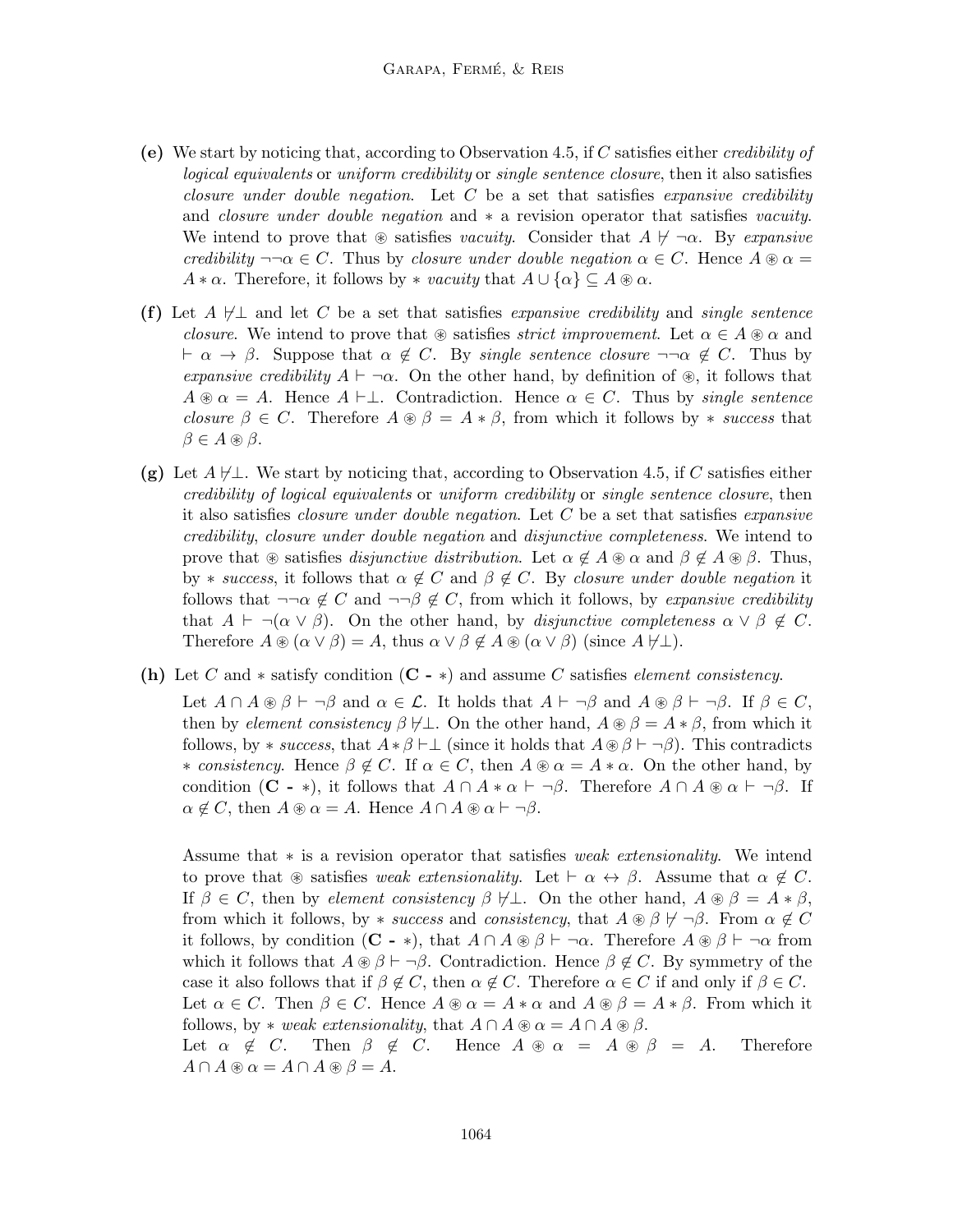Assume that ∗ is a revision operator that satisfies uniformity. We intend to prove that  $\circledast$  satisfies uniformity. Let it be the case that for all subsets  $A' \subseteq A$ ,  $A' \cup \{\alpha\} \vdash \perp$ if and only if  $A' \cup {\beta} \vdash \bot$ . If  $\alpha \in C$  and  $\beta \in C$ , then  $A \otimes \alpha = A * \alpha$  and  $A \otimes \beta = A * \beta$ . By  $*$  uniformity  $A \cap A * \alpha = A \cap A * \beta$ . Hence  $A \cap A \otimes \alpha = A \cap A \otimes \beta$ . If  $\alpha \notin C$  and  $\beta \notin C$ , then  $A \otimes \alpha = A \otimes \beta = A$ . Hence  $A \cap A \otimes \alpha = A \cap A \otimes \beta$ . Assume now by *reductio ad absurdum*, without loss of generality, that  $\alpha \in C$  and  $\beta \notin \mathbb{C}$ . Hence by condition (C - \*) it follows that  $A \cap A * \alpha \vdash \neg \beta$ . On the other hand, from  $\alpha \in C$ , it follows that  $A \otimes \alpha = A * \alpha$  and, by *element consistency*, that  $\alpha \not\vdash \bot$ . Hence, by  $*$  consistency  $A \otimes \alpha \not\vdash \bot$ . By  $*$  success it follows that  $A \otimes \alpha \not\vdash \neg \alpha$ . Thus  $A \cap A \otimes \alpha \nvdash \neg \alpha$ . By hypothesis it follows that  $A \cap A \otimes \alpha \nvdash \neg \beta$ . Contradiction.

(i) Let C and  $*$  satisfy condition (C -  $*$ ) and assume C satisfies *expansive credibility*. Let  $*$  be a revision operator that satisfies vacuity. Consider that  $A \not\vdash \neg \alpha$ . It follows by expansive credibility that  $\neg \neg \alpha \in C$ . Assume by reductio ad absurdum that  $\alpha \notin C$ . Hence by condition (C - \*) it follows that  $A \cap A * \neg \neg \alpha \vdash \neg \alpha$ . From which it follows that  $A \vdash \neg \alpha$ . Contradiction. Hence  $\alpha \in C$ . Therefore  $A \otimes \alpha = A * \alpha$ . Thus, by  $*$ *vacuity* it follows that  $A \cup {\alpha} \subseteq A \circledast \alpha$ .

### Proof of Theorem 4.9.

Let A be a consistent belief base and  $\otimes$  be an operator of credibility-limited revision induced by a revision operator  $*$  for A and a set  $C \subseteq \mathcal{L}$  that satisfies expansive credibility and closure under double negation. We will prove by double inclusion that  $C = \{\alpha : \alpha \in A \otimes \alpha\}.$ Let  $\alpha \in C$ . Then  $A \otimes \alpha = A * \alpha$ , from which it follows by  $*$  success that  $\alpha \in A \otimes \alpha$ . Therefore  $C \subseteq {\alpha : \alpha \in A \circledast \alpha}.$ 

Let  $\alpha \in A \otimes \alpha$ . If  $A \otimes \alpha \neq A$ , then by definition of  $\otimes$  it follows that  $\alpha \in C$ . Assume now that  $A \otimes \alpha = A$ . Thus  $A \not\vdash \neg \alpha$  (since  $A \not\vdash \bot$ ). By expansive credibility it follows that  $\neg\neg\alpha \in C$ . Therefore  $\alpha \in C$  (since C satisfies *closure under double negation*). Hence  $\{\alpha : \alpha \in A \circledast \alpha\} \subseteq C.$ 

#### Proof of Observation 4.10.

Let  $\circledast$  be an operator on A that satisfies *consistency preservation*. We will show that C satisfies *element consistency*. Let  $\alpha \in C$ . Then  $\alpha \in A \otimes \alpha$ . On the other hand from  $A \not\vdash \bot$ it follows by  $\otimes$  consistency preservation that  $A \otimes \alpha \not\vdash \bot$ . Hence  $\alpha \not\vdash \bot$ .

Let  $\circledast$  be an operator on A that satisfies *strict improvement*. We will show that C satisfies single sentence closure. Let  $\alpha \in C$  and  $\beta \in C_n(\alpha)$ . Hence  $\alpha \in A \otimes \alpha$  and  $\vdash \alpha \to \beta$ . Thus, by strict improvement,  $\beta \in A \otimes \beta$ . Therefore  $\beta \in C$ .

Let  $\circledast$  be an operator on A that satisfies *disjunctive distribution*. We will show that C satisfies disjunctive completeness. Let  $\alpha \vee \beta \in C$ . Hence  $\alpha \vee \beta \in A \otimes (\alpha \vee \beta)$ . Thus, by disjunctive distribution,  $\alpha \in A \otimes \alpha$  or  $\beta \in A \otimes \beta$ . From which it follows that  $\alpha \in C$  or  $\beta \in C$ .

Let  $\circledast$  be an operator on A that satisfies vacuity. We will show that C satisfies expansive credibility and credibility lower bounding.

**Expansive credibility:** Let  $A \not\vdash \alpha$ . Then  $A \not\vdash \neg \neg \alpha$ . By  $\circledast$  vacuity it follows that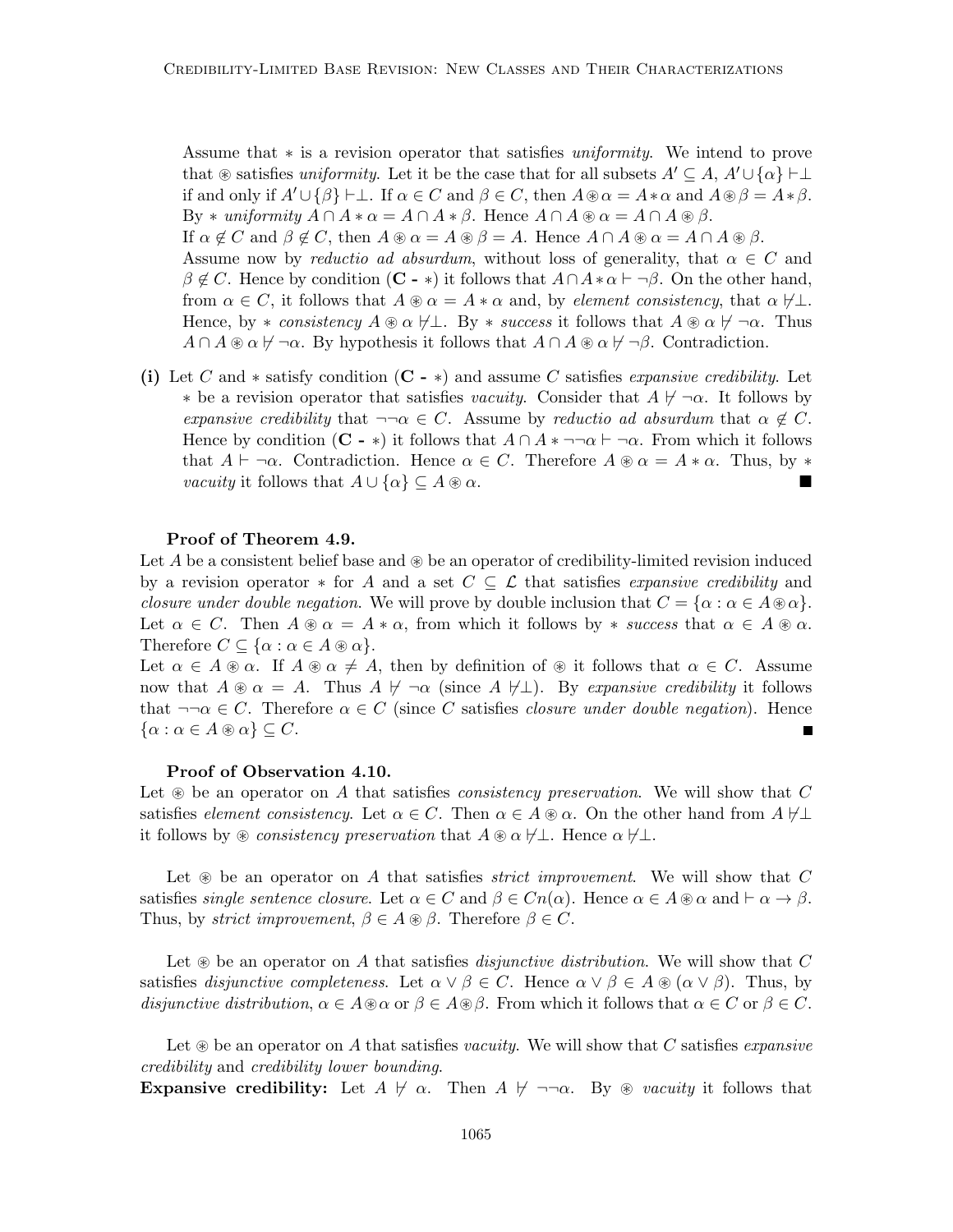$\neg \alpha \in A \circledast \neg \alpha$ . Therefore  $\neg \alpha \in C$ .

**Credibility lower bounding:** Let  $A \vdash \alpha$ . It follows that  $A \not\vdash \neg \alpha$ , since  $A \not\vdash \bot$ . Thus, by  $\otimes$  vacuity,  $\alpha \in A \otimes \alpha$ . Hence  $\alpha \in C$ .

Let  $\circledast$  be an operator on A that satisfies *consistency preservation, persistence, relative* success and vacuity. By Observation 4.7 it follows that  $\circledast$  also satisfies *disjunctive* distribution, strict improvement and regularity. Thus as shown above  $C$  satisfies single sentence closure and disjunctive completeness. Since C satisfies single sentence closure then it also satisfies *credibility of logical equivalents*. We will now show that  $C$  also satisfies revision credibility.

**Revision credibility** Let  $\alpha \in C$  and  $\beta \in C_n(A \otimes \alpha)$ . Hence, by  $\otimes$  *regularity*, it follows that  $\beta \in A \otimes \beta$ . Hence  $\beta \in C$ , by definition of C. We will now show that C satisfies uniform credibility.

**Uniform credibility** Assume that it holds for all subsets A' of A that  $A' \cup \{\alpha\} \vdash \perp$  if and only if  $A' \cup \{\beta\} \vdash \perp$ . We intend to prove that  $\alpha \in C$  holds if and only if  $\beta \in C$  holds. Consider that  $\beta \notin C$ . Hence  $\beta \notin A \otimes \beta$ . By  $\otimes$  relative success and vacuity it follows, respectively, that  $A \otimes \beta = A$  and  $A \vdash \neg \beta$ . Hence  $A \cap A \otimes \beta \vdash \neg \beta$ . By persistence it follows that  $A \cap A \otimes \alpha \vdash \neg \beta$ . From which it follows by hypothesis that  $A \cap A \otimes \alpha \vdash \neg \alpha$ . Hence  $A \otimes \alpha \vdash \neg \alpha$ . By consistency preservation it follows that  $\alpha \notin A \otimes \alpha$ . Thus  $\alpha \notin C$ . By symmetry of the case it follows that if  $\alpha \notin C$ , then  $\beta \notin C$ .

Let  $\circledast$  be an operator on A that satisfies *relative success, uniformity, vacuity* and *consistency preservation.* We will show that  $C$  satisfies uniform credibility. Assume that it holds for all subsets A' of A that  $A' \cup {\alpha} \vdash \bot$  if and only if  $A' \cup {\beta} \vdash \bot$ . Hence, by  $\mathscr{B}$  uniformity,  $A \cap A \otimes \alpha = A \cap A \otimes \beta$ . Let  $\alpha \notin C$ . Thus  $\alpha \notin A \otimes \alpha$ . Therefore by  $\otimes$ vacuity  $A \vdash \neg \alpha$  and by  $\circledast$  relative success  $A \circledast \alpha = A$ . Thus  $A = A \cap A \circledast \beta$ . Therefore  $A \cap A \otimes \beta \vdash \neg \alpha$ . From which it follows, by hypothesis, that  $A \cap A \otimes \beta \vdash \neg \beta$ . Thus  $A \otimes \beta \vdash \neg \beta$ . By  $\otimes$  consistency preservation it follows that  $\beta \notin A \otimes \beta$ . Hence  $\beta \notin C$ . By symmetry of the case it follows from  $\beta \notin C$  that  $\alpha \notin C$ . Therefore  $\alpha \in C$  if and only if  $\beta \in C$ .

Let  $\circledast$  be an operator on A that satisfies *relative success, vacuity, consistency preser*vation and weak extensionality.<sup>22</sup> We will show that C satisfies credibility of logical equivalents. Let  $\vdash \alpha \leftrightarrow \beta$ . Suppose that  $\alpha \notin C$ . Hence  $\alpha \notin A \circledast \alpha$ . Thus by relative success  $A \otimes \alpha = A$ . Assume by reductio ad absurdum that  $\beta \in C$ . Thus  $\beta \in A \otimes \beta$ . Thus, by  $\circledast$  consistency preservation,  $A \circledast \beta \not\vdash \neg \beta$ . By weak extensionality it follows that  $A \cap A \otimes \alpha = A \cap A \otimes \beta$ . Thus  $A \cap A \otimes \alpha \nvdash \neg \beta$ , from which it follows that  $A \cap A \otimes \alpha \nvdash \neg \alpha$ . Therefore,  $A \not\vdash \neg \alpha$ . From which it follows by vacuity that  $\alpha \in A \otimes \alpha$ . Contradiction. Hence if  $\alpha \notin C$ , then  $\beta \notin C$ . By symmetry of the case it follows that  $\beta \notin C$ , then  $\alpha \notin C$ . Therefore  $\alpha \in C$  if and only if  $\beta \in C$ .

Ξ

<sup>22.</sup> Note that according to Observation 3.5 if  $\circledast$  satisfies uniformity, then it also satisfies weak extensionality.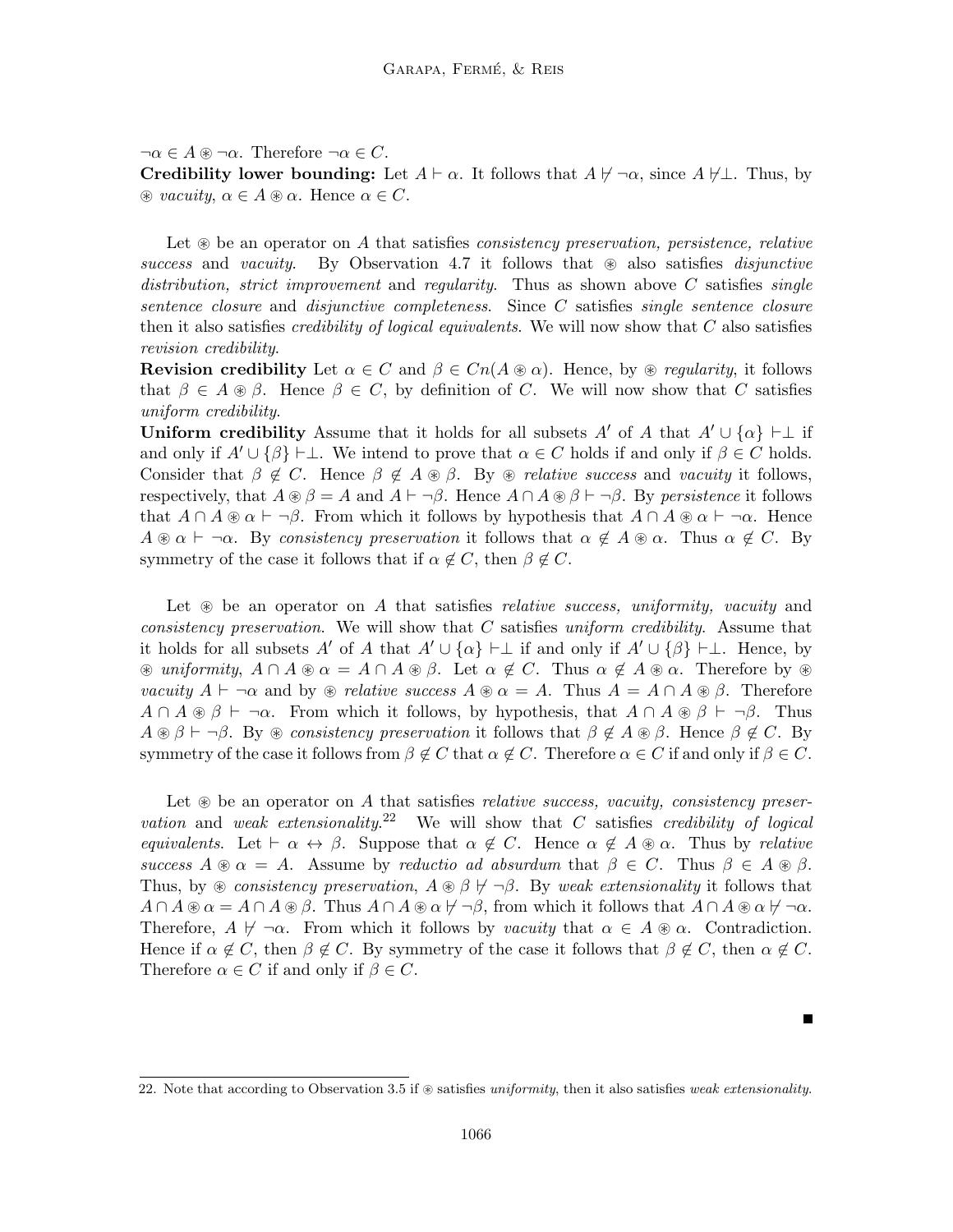#### Proof of Observation 4.11.

Let A be a consistent belief base,  $\circledast$  be an operator on A and  $C = {\alpha : \alpha \in A \circledast \alpha}$ . Let  $*$ be the operator on A defined by:

$$
A * \alpha = \begin{cases} A \circledast \alpha & \text{if } \alpha \in C \\ (A \setminus \bigcup (A \perp \perp \neg \alpha)) \cup \{ \alpha \} & \text{otherwise} \end{cases}.
$$

In what follows we show that this operator satisfies statements  $(a)$ ,  $(b)$  and  $(c)$ .

(a) We start by showing that the following equality holds:

$$
A \circledast \alpha = \begin{cases} A * \alpha & \text{if } \alpha \in C \\ A & \text{otherwise} \end{cases}
$$

If  $\alpha \in C$ , then by definition of \*,  $A \otimes \alpha = A * \alpha$ . Assume now that  $\alpha \notin C$ . Hence  $\alpha \notin A \otimes \alpha$ , from which it follows, by  $\otimes$  relative success, that  $A \otimes \alpha = A$ .

It remains to show that ∗ is a revision operator. According to Definition 2.3 we must to show that ∗ satisfies success, inclusion and consistency.

That ∗ satisfies success follows trivially by ∗ definition.

That  $*$  satisfies *inclusion* follows trivially by  $*$  definition and  $*$  *inclusion*.

Let  $\alpha \not\vdash \bot$ . If  $\alpha \in C$ , then  $A * \alpha = A \otimes \alpha$ . Thus, by  $\otimes$  consistency preservation, it follows that  $A * \alpha \neq \perp$ . Assume now that  $\alpha \notin C$ . Thus, by Lemma 4, it follows that  $A * \alpha \neq \perp$ .

(b) Assume  $\circledast$  satisfies vacuity. We will prove that  $*$  satisfies vacuity. If  $\alpha \in C$ , then  $A * \alpha = A \otimes \alpha$  and the rest of the proof for this case follows by  $\otimes$  vacuity. If  $\alpha \notin C$ , then  $A * \alpha = (A \setminus \bigcup (A \perp \perp \neg \alpha) ) \cup \{\alpha\}.$  The rest of the proof follows trivially by Lemma 4.

Assume  $\circledast$  satisfies *relevance*. We will prove that  $*$  satisfies *relevance*. If  $\alpha \in C$ , then  $A * \alpha = A \otimes \alpha$  and the rest of the proof for this case follows by  $\otimes$  relevance. Let  $\alpha \notin C$ . Hence  $A * \alpha = (A \setminus \bigcup (A \perp \perp \neg \alpha)) \cup \{\alpha\}$ . The rest of the proof follows trivially by Lemma 4.

Assume  $\circledast$  satisfies *core-retainment*. We will prove that  $\ast$  satisfies *core-retainment*. If  $\alpha \in C$ , then  $A * \alpha = A \otimes \alpha$  and the rest of the proof for this case follows by  $\otimes$ core-retainment. Let  $\alpha \notin C$ . Hence  $A * \alpha = (A \setminus \bigcup (A \perp \neg \alpha)) \cup \{\alpha\}$ . The rest of the proof follows trivially by Lemma 4.

Assume  $\circledast$  satisfies *disjunctive elimination*. We will prove that  $*$  satisfies *disjunctive* elimination. If  $\alpha \in C$ , then  $A * \alpha = A * \alpha$  and the rest of the proof for this case follows by  $\circledast$  disjunctive elimination. Let  $\alpha \notin C$ . Hence  $A * \alpha = (A \setminus \bigcup (A \perp \perp \neg \alpha)) \cup \{\alpha\}$ . The rest of the proof follows trivially by Lemma 4.

Assume  $\circledast$  satisfies uniformity, relative success, vacuity and consistency preservation. We will prove that \* satisfies uniformity. Assume that it holds for all subsets  $A' \subseteq$  $A, A' \cup {\alpha} \vdash \bot$  if and only if  $A' \cup {\beta} \vdash \bot$ . Let  $\beta \notin C$ . Hence  $\beta \notin A \otimes \beta$ . Thus, by  $\circledast$  relative success it follows that  $A \circledast \beta = A$  and by vacuity that  $A \vdash \neg \beta$ . Hence  $A \cap A \otimes \beta \vdash \neg \beta$ . Therefore, by hypothesis  $A \cap A \otimes \beta \vdash \neg \alpha$ . Thus by  $\otimes$  uniformity  $A \cap A \otimes \alpha \vdash \neg \alpha$ . From which it follows that  $A \otimes \alpha \vdash \neg \alpha$ . Hence, by  $\otimes$  consistency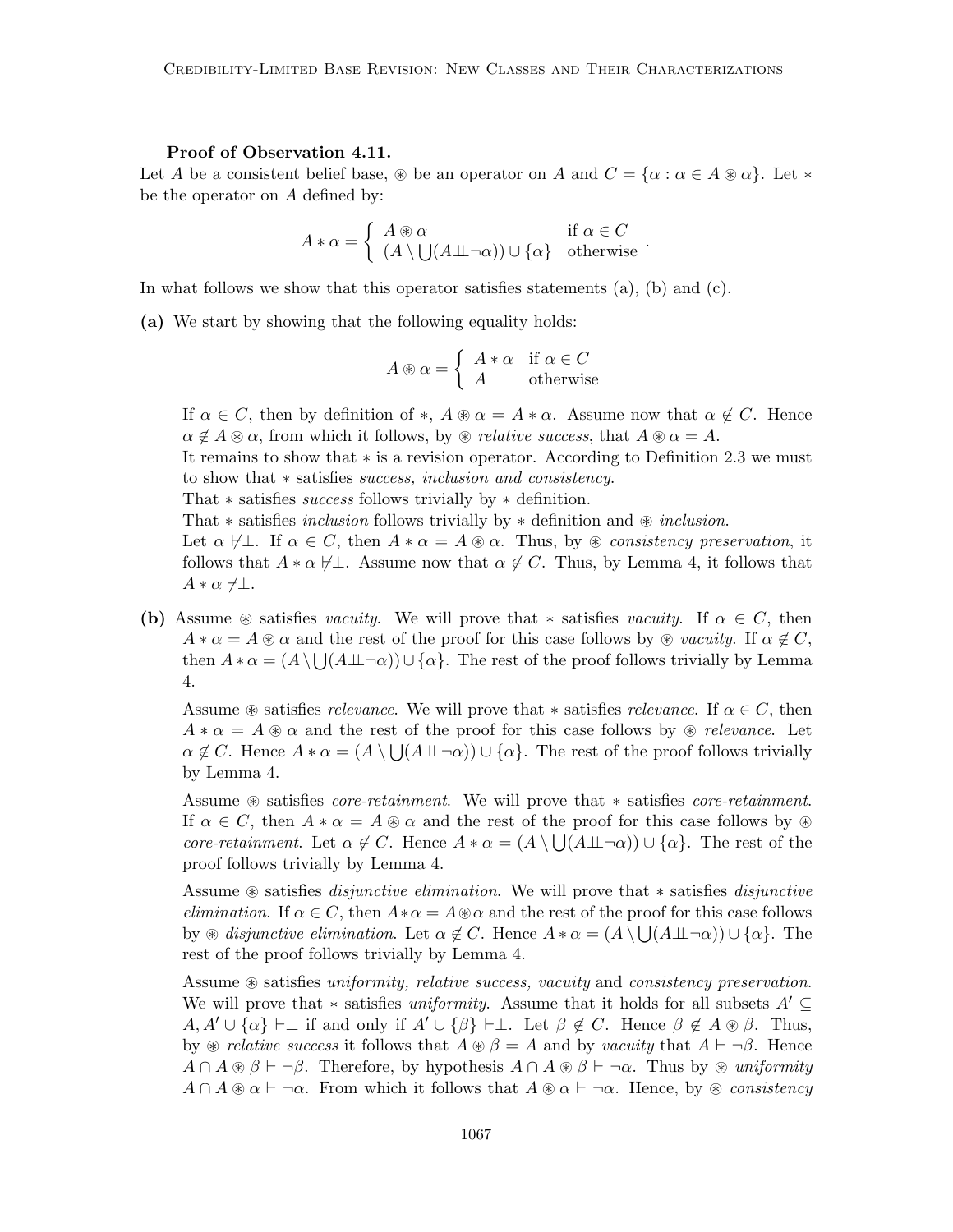preservation, it follows that  $\alpha \notin C$ . By symmetry of the case it follows that if  $\alpha \notin C$ , then  $\beta \notin C$ . Therefore  $\alpha \in C$  if and only if  $\beta \in C$ .

Let  $\alpha \in C$ , then  $\beta \in C$ . Hence  $A * \alpha = A \otimes \alpha$  and  $A * \beta = A \otimes \beta$ . Thus by  $\otimes$ uniformity  $A \cap A * \alpha = A \cap A * \beta$ .

Let  $\alpha \notin C$ , then  $\beta \notin C$ . Then  $A * \alpha = (A \setminus \bigcup (A \perp \perp \neg \alpha)) \cup {\alpha}$  and  $A * \beta = (A \setminus \square)$  $\bigcup (A \perp \!\!\!\perp \neg \beta)$ )  $\cup$  { $\beta$ }. From which it follows by Lemma 4 that  $A \cap A * \alpha = A \cap A * \beta$ .

Assume  $\circledast$  satisfies weak extensionality, relative success, vacuity and consistency preservation. We will prove that  $*$  satisfies weak extensionality. Let  $\alpha$  and  $\beta$  be such that  $\vdash \alpha \leftrightarrow \beta$ . Let  $\beta \notin C$ . Hence, by  $\circledast$  relative success it follows that  $A \circledast \beta = A$ and by vacuity that  $A \vdash \neg \beta$ . Hence  $A \cap A \otimes \beta \vdash \neg \beta$ . Therefore, by hypothesis  $A \cap A \otimes \beta \vdash \neg \alpha$ . Thus by  $\otimes$  weak extensionality  $A \cap A \otimes \alpha \vdash \neg \alpha$ . From which it follows that  $A\otimes \alpha \vdash \neg \alpha$ . Hence, by  $\otimes$  consistency preservation, it follows that  $\alpha \notin C$ . By symmetry of the case it follows that if  $\alpha \notin \mathbb{C}$ , then  $\beta \notin \mathbb{C}$ . Therefore  $\alpha \in \mathbb{C}$  if and only if  $\beta \in C$ .

Let  $\alpha \in C$ , then  $\beta \in C$ . Hence  $A * \alpha = A \otimes \alpha$  and  $A * \beta = A \otimes \beta$ . Thus by  $\otimes$  weak extensionality  $A \cap A * \alpha = A \cap A * \beta$ .

Let 
$$
\alpha \notin C
$$
, then  $\beta \notin C$ . Then  $A * \alpha = (A \setminus \bigcup (A \perp \neg \alpha)) \cup \{\alpha\}$  and  $A * \beta = (A \setminus \bigcup (A \perp \neg \beta)) \cup \{\beta\}$ . From which it follows by Lemma 4 that  $A \cap A * \alpha = A \cap A * \beta$ .

Assume  $\circledast$  satisfies weak relative closure. We will prove that  $*$  satisfies weak relative *closure.* If  $\alpha \in C$ , then  $A * \alpha = A \otimes \alpha$  and the rest of the proof for this case follows by  $\circledast$  weak relative closure. Let  $\alpha \notin C$ . Hence  $A * \alpha = (A \setminus \bigcup (A \perp \perp \neg \alpha)) \cup \{\alpha\}$ . The rest of the proof follows trivially by Lemma 4.

(c) Consider that  $\circledast$  satisfies *persistence*, *relative success* and *vacuity*. We intend to prove that C and  $*$  satisfy condition  $(C - *)$ .

Let  $\alpha \notin C$  and  $\beta \in C$ . Then, by *relative success*,  $A \otimes \alpha = A$ . By definition of  $*$  it follows that  $A * \beta = A \circledast \beta$ .

If  $A \not\vdash \neg \alpha$ , then by  $\otimes$  vacuity it follows that  $\alpha \in A \otimes \alpha$ . From which it follows that  $\alpha \in C$ . Contradiction.

Hence  $A \vdash \neg \alpha$ . Therefore  $A \cap A \otimes \alpha \vdash \neg \alpha$ . Hence, by  $\otimes$  persistence,  $A \cap A \otimes \beta \vdash \neg \alpha$ . Thus  $A \cap A * \beta \vdash \neg \alpha$ .

#### Proof of Theorem 5.2.

Let A be a consistent belief base.

 $((a) \rightarrow (b))$  Let  $\circledast$  be an operator on A that satisfies relative success, consistency preservation and *inclusion*. Let  $C$  be the set defined by:

$$
C = \{\alpha : \alpha \in A \circledast \alpha\}
$$

According to Observation 4.10, C satisfies element consistency. On the other hand, it follows from Observation 4.11 (a) that there exists an operator  $*$  such that  $*$  is the credibility-limited base revision induced by ∗ and C.

 $((b) \rightarrow (a))$  Let  $\circledast$  be the operator of credibility-limited base revision induced by a revision operator  $*$  and a set  $C \subseteq \mathcal{L}$  that satisfies *element consistency*. Hence by Observation 4.8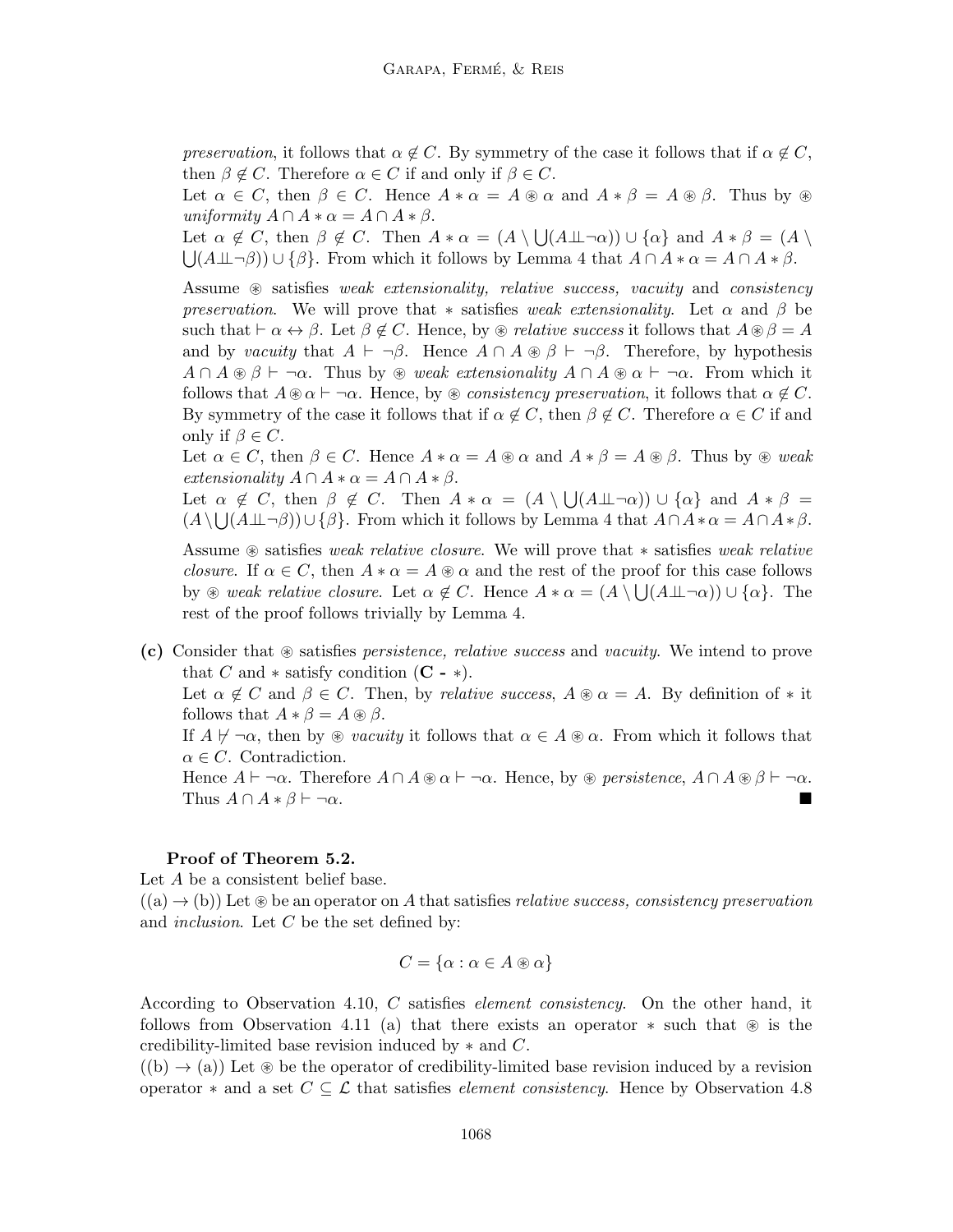(a) and (b),  $\circledast$  satisfies *relative success, consistency preservation* and *inclusion*.

#### Proofs of Theorems 5.4, 5.7, 5.9.

(Right-to-left)

Let A be a consistent belief base and  $\otimes$  be an operator that satisfies *relative success*. consistency preservation, inclusion, vacuity and uniformity. Let  $C$  be the set defined by:

$$
C = \{\alpha : \alpha \in A \circledast \alpha\}
$$

It follows from Observation 4.10 that  $C$  satisfies *element consistency, expansive credibility* and uniform credibility.

Furthermore, from Observation 4.10, it follows that:

- If  $\circledast$  satisfies *strict improvement*, then C satisfies *single sentence closure*;

- If  $\circledast$  satisfies *disjunctive distribution*, then C satisfies *disjunctive completeness*;

From Observation 4.11 (a) it follows that there exists a revision operator  $*$  such that  $*$  is the credibility-limited base revision induced by  $*$  and C. Furthermore from Observation 4.11 (c) it follows that if  $\otimes$  satisfies *persistence*, then C and  $*$  satisfy condition (C -  $*$ ).

# For Theorem 5.4

From Observation 4.11 and Observation 2.7 it follows that ∗ is a partial meet revision.

# For Theorem 5.7

From Observation 4.11 and Observation 2.11 it follows that ∗ is a kernel revision.

For Theorem 5.9

From Observation 4.11 and Observation 3.2 it follows that ∗ is a smooth kernel revision. (Left-to-right)

Let A be a consistent belief base,  $*$  be an operator on A and  $C \subseteq \mathcal{L}$ . Let  $\circledast$  be such that:

$$
A \circledast \alpha = \begin{cases} A * \alpha & \text{if } \alpha \in C \\ A & \text{otherwise} \end{cases}
$$

From Observation 4.8 it follows that if ∗ satisfies success, consistency, inclusion, vacuity and uniformity, then:

-  $\circledast$  satisfies *inclusion* and *relative success*.

- If C satisfies element consistency, then  $\otimes$  satisfies consistency preservation.

- If C satisfies uniform credibility, then  $\otimes$  satisfies uniformity.

- If C satisfies expansive credibility and uniform credibility, then  $\circledast$  satisfies vacuity.

- If C satisfies expansive credibility and single sentence closure, then  $\otimes$  satisfies strict improvement.

- If C satisfies expansive credibility, uniform credibility and disjunctive completeness, then ~ satisfies disjunctive distribution.

- If C satisfies expansive credibility and C and  $*$  satisfy condition (C -  $*$ ), then  $*$  satisfies vacuity.

- If C satisfies element consistency and C and  $*$  satisfy condition (C -  $*$ ), then  $*$  satisfies persistence and uniformity.

#### For Theorem 5.4

If ∗ is a partial meet revision operator on A, then from Observation 2.7 ∗ satisfies success, consistency, inclusion, relevance and uniformity. From Observation 3.5 it follows that ∗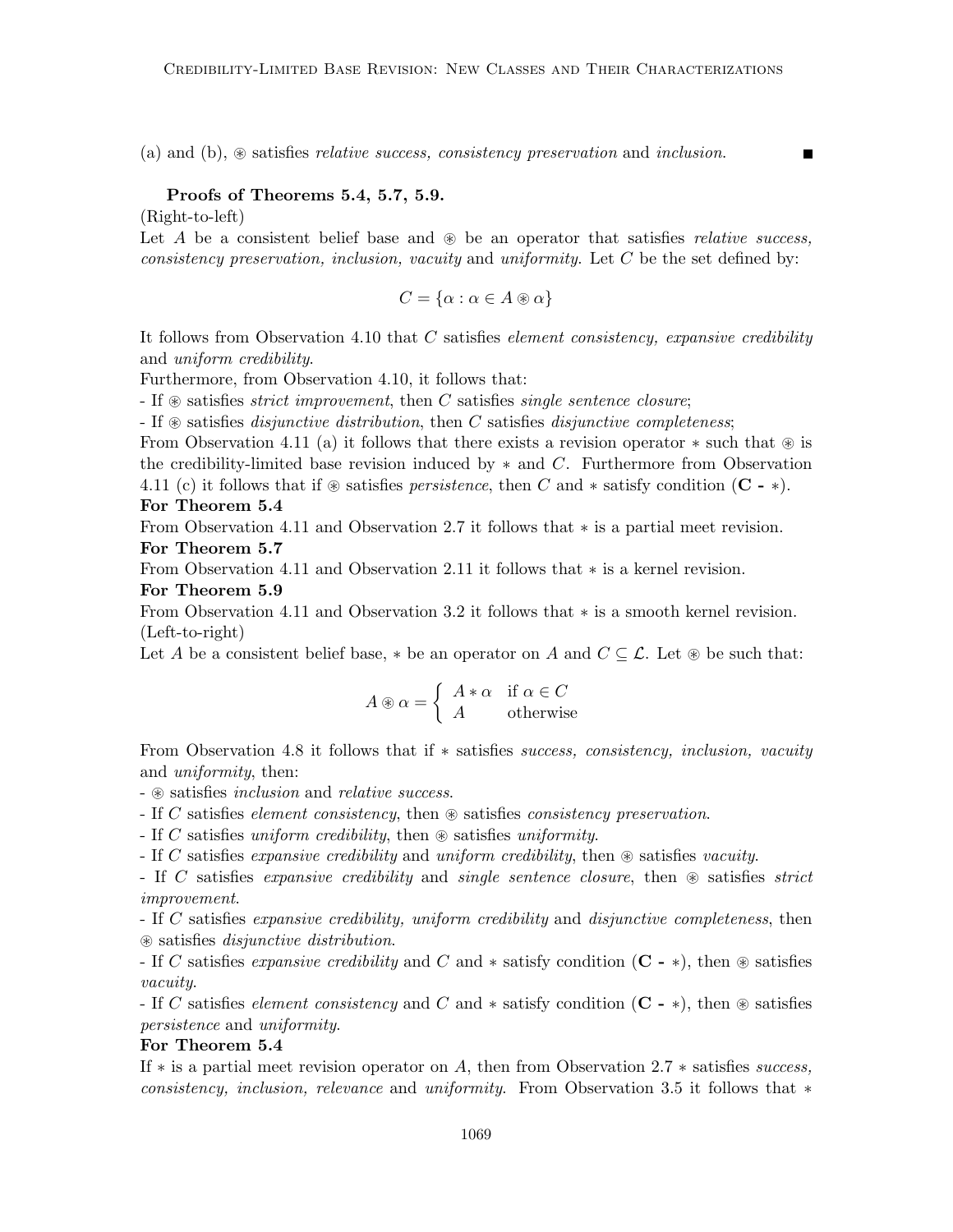satisfies vacuity. From Observation 4.8 (a) it holds also that  $\circledast$  satisfies relevance.

# For Theorem 5.7

If ∗ is a kernel revision operator on A, then from Observation 2.11 ∗ satisfies success, consistency, inclusion, core-retainment and uniformity. From Observation 3.5 it follows that  $*$  satisfies vacuity. From Observation 4.8 (a) it holds also that  $*$  satisfies *core-retainment*. For Theorem 5.9

If ∗ is a smooth kernel revision operator on A, then ∗ is a kernel revision operator and ∗ satisfies weak relative closure (Observation 3.2). From Observation 3.5 it follows that ∗ satisfies vacuity. From Observation 4.8 (a) it holds also that  $\otimes$  satisfies *core-retainment* and weak relative closure.

# Proof of Theorem 5.11.

(Right-to-left)

Let A be a consistent belief base and  $\otimes$  be an operator that satisfies *relative success, con*sistency preservation, inclusion, vacuity, weak extensionality and disjunctive elimination. Let  $C$  be the set defined by:

$$
C = \{ \alpha : \alpha \in A \circledast \alpha \}
$$

It follows from Observation 4.10 that C satisfies *element consistency, expansive credibility* and credibility of logical equivalents.

Furthermore, from Observation 4.10, it follows that:

- If  $\circledast$  satisfies *strict improvement*, then C satisfies *single sentence closure*;

- If  $\circledast$  satisfies *disjunctive distribution*, then C satisfies *disjunctive completeness*;

From Observations 3.4 and 4.11 it follows that there exists a basic AGM-generated base revision  $*$  such that  $*$  is the credibility-limited base revision induced by  $*$  and C. Furthermore from Observation 4.11 (c) it follows that if  $\otimes$  satisfies *persistence*, then C and  $*$  satisfy condition  $(C - *)$ .

(Left-to-right)

Let A be a consistent belief base,  $C \subseteq \mathcal{L}$  and  $*$  be a basic AGM-generated revision operator on  $A$ . Let  $\circledast$  be such that:

$$
A \circledast \alpha = \begin{cases} A * \alpha & \text{if } \alpha \in C \\ A & \text{otherwise} \end{cases}
$$

From Observation 3.4  $*$  satisfies success, consistency, inclusion, vacuity, weak extensionality and *disjunctive elimination*. Hence from Observation 4.8 (a) it follows that  $\otimes$ satisfies *relative success, inclusion* and *disjunctive elimination*. Furthermore, it follows from Observation 4.8 that:

- If C satisfies *element consistency*, then  $\otimes$  satisfies *consistency preservation*.

- If C satisfies credibility of logical equivalents, then  $\otimes$  satisfies weak extensionality.

- If C satisfies expansive credibility and credibility of logical equivalents, then  $\otimes$  satisfies vacuity.

- If  $C$  satisfies expansive credibility and single sentence closure, then  $\otimes$  satisfies strict improvement.

- If C satisfies *single sentence closure*, then  $\otimes$  satisfies *weak extensionality*.

- If C satisfies expansive credibility and single sentence closure, then  $\otimes$  satisfies vacuity.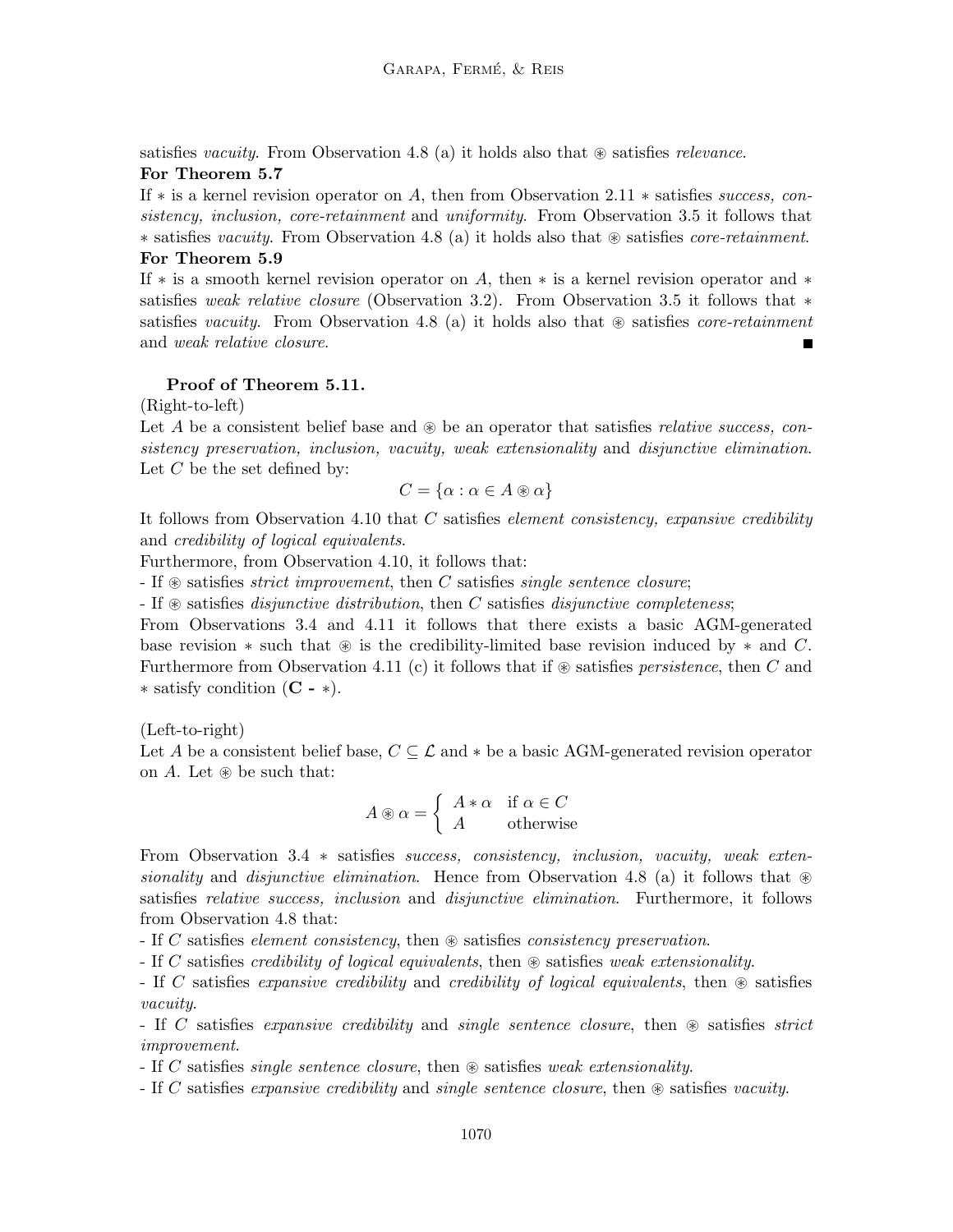- If C satisfies expansive credibility, credibility of logical equivalents and disjunctive  $completeness$ , then  $\circledast$  satisfies *disjunctive distribution*.

- If C satisfies expansive credibility, single sentence closure and disjunctive completeness, then  $\circledast$  satisfies *disjunctive distribution*.

- If C satisfies expansive credibility and C and  $*$  satisfy condition (C -  $*$ ), then  $*$  satisfies vacuity.

- If C satisfies *element consistency* and C and  $*$  satisfy condition (**C** -  $*$ ), then  $*$  satisfies persistence and weak extensionality.

# Proof of Observation 6.1.

Proof that P-CLPMR  $\subset$  SI+DD-CLPMR, SI+DD-CLPMR  $\subset$  DD-CLPMR, SI+DD-CLPMR  $\subset$  SI-CLPMR, DD-CLPMR  $\nsubseteq$  SI-CLPMR, SI-CLPMR  $\nsubseteq$  DD-CLPMR, DD- $CLPMR \subset CLPMR$  and  $SLCLPMR \subset CLPMR$ :

It follows from Example 5.5 that:

- (i) CLPMR  $\subseteq$  DD-CLPMR, SI-CLPMR  $\subseteq$  DD-CLPMR and SI-CLPMR  $\subseteq$  SI+DD-CLPMR;
- (ii) CLPMR  $\&$  SI-CLPMR, DD-CLPMR  $\&$  SI-CLPMR and DD-CLPMR  $\&$  SI+DD-CLPMR;
- (iii) SI+DD-CLPMR  $\nsubseteq$  P-CLPMR.

On the other hand it follows from Theorem 5.4 that  $SI+DD-CLPMR \subseteq DD-CLPMR$ ,  $SI+DD-CLPMR \subseteq SL-CLPMR$ , DD-CLPMR  $\subseteq CLPMR$  and  $SL-CLPMR \subseteq CLPMR$ . Furthermore, combining Theorem 5.4 and Observation 4.7 we can conclude that P-CLPMR  $\subseteq$  SI+DD-CLPMR.

Proof that P-CLKR ⊂ SI+DD-CLKR, SI+DD-CLKR ⊂ DD-CLKR, SI+DD-CLKR  $\subset$  SI-CLKR, DD-CLKR  $\nsubseteq$  SI-CLKR, SI-CLKR  $\nsubseteq$  DD-CLKR, DD-CLKR  $\subset$  CLKR and  $SL-CLKR \subset CLKR$ :

That P-CLKR  $\subseteq$  SI+DD-CLKR follows trivially from Theorem 5.7 and Observation 4.7. That  $SI+DD-CLKR \subseteq DD-CLKR, SI+DD-CLKR \subseteq SL-CLKR, DD-CLKR \subseteq CLKR$  and  $SI-CLKR \subseteq CLKR$  follow trivially from Theorem 5.7.

To prove that SI+DD-CLKR  $\nsubseteq$  P-CLKR, DD-CLKR  $\nsubseteq$  SI+DD-CLKR, SI-CLKR  $\nsubseteq$  $SI+DD-CLKR$ , SI-CLKR  $\nsubseteq$  DD-CLKR, DD-CLKR  $\nsubseteq$  SI-CLKR, CLKR  $\nsubseteq$  DD-CLKR and CLKR  $\varphi$  SI-CLKR it is enough to consider the credibility-limited revisions presented in Example 5.5, attending to Definition 5.6, Theorem 5.7 and to the fact that every partial meet revision is a kernel revision (Observation 3.6).

Proof that P-CLSKR ⊂ SI+DD-CLSKR, SI+DD-CLSKR ⊂ DD-CLSKR, SI+DD-CLSKR ⊂ SI-CLSKR, DD-CLSKR ⊈ SI-CLSKR, SI-CLSKR ⊈ DD-CLSKR, DD-CLSKR ⊂ CLSKR and SI-CLSKR ⊂ CLSKR:

That P-CLSKR  $\subseteq$  SI+DD-CLSKR follows trivially from Theorem 5.9 and Observation 4.7. That SI+DD-CLSKR ⊆ DD-CLSKR, SI+DD-CLSKR ⊆ SI-CLSKR, DD-CLSKR ⊆ CLSKR and SI-CLSKR  $\subseteq$  CLSKR follow trivially from Theorem 5.9.

To prove that SI+DD-CLSKR  $\nsubseteq$  P-CLSKR, DD-CLSKR  $\nsubseteq$  SI+DD-CLSKR, SI-CLSKR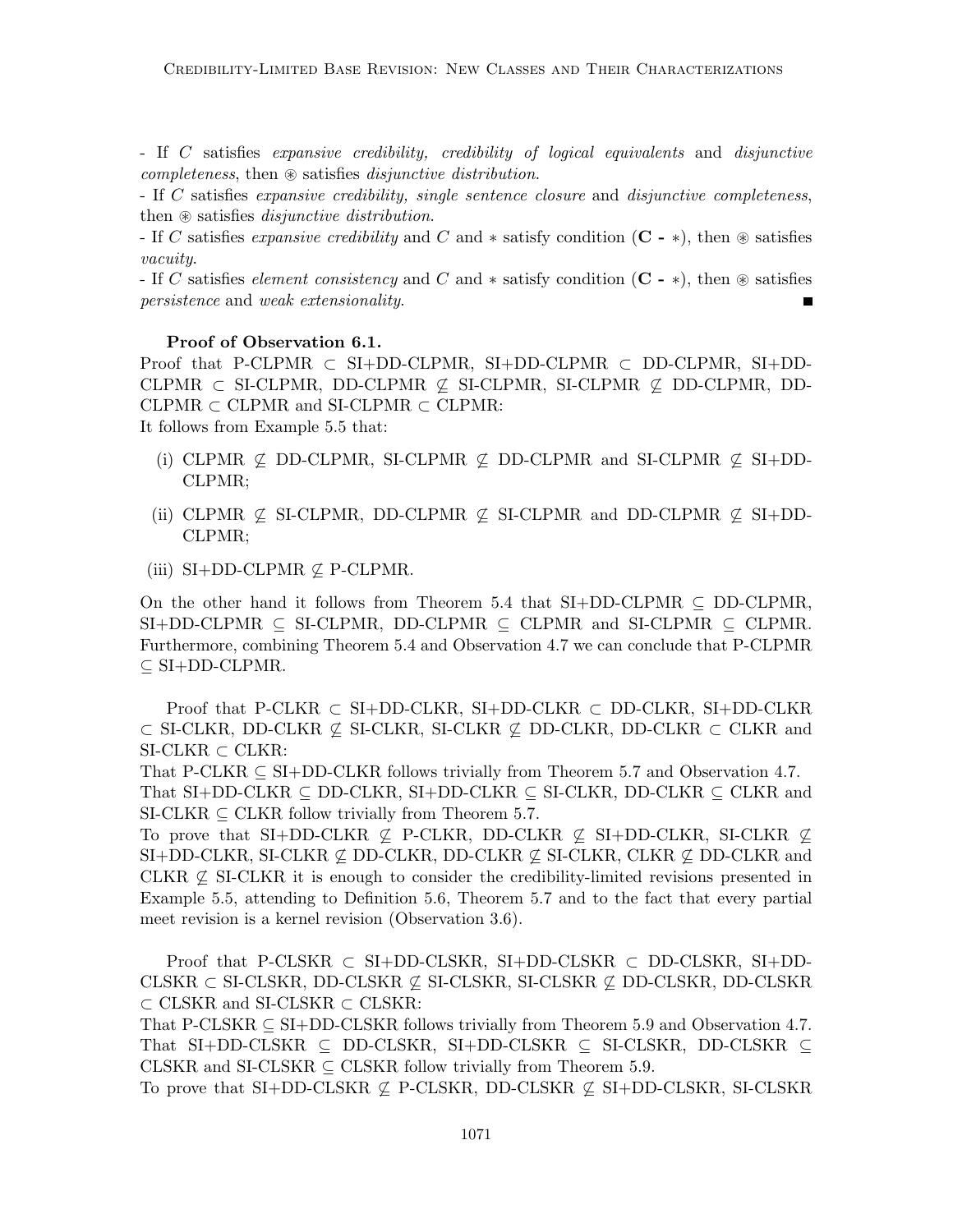$\nsubseteq$  SI+DD-CLSKR, SI-CLSKR  $\nsubseteq$  DD-CLSKR, DD-CLSKR  $\nsubseteq$  SI-CLSKR, CLSKR  $\nsubseteq$ DD-CLSKR and CLSKR  $\&$  SI-CLSKR it is enough to consider the credibility-limited revisions presented in Example 5.5, attending to Definition 5.8, Theorem 5.9 and to the fact that every partial meet revision is a smooth kernel revision (Observation 3.6).

Proof that P-CLbAGMR ⊂ SI+DD-CLbAGMR, SI+DD-CLbAGMR ⊂ DD-CLbAGMR, SI+DD-CLbAGMR  $\subset$  SI-CLbAGMR, DD-CLbAGMR  $\nsubseteq$  SI-CLbAGMR, SI-CLbAGMR ⊄ DD-CLbAGMR, DD-CLbAGMR ⊂ CLbAGMR and SI-CLbAGMR ⊂ CLbAGMR:

That P-CLbAGMR  $\subseteq$  SI+DD-CLbAGMR follows trivially from Theorem 5.11 and Observation 4.7.

That SI+DD-CLbAGMR ⊆ DD-CLbAGMR, SI+DD-CLbAGMR ⊆ SI-CLbAGMR,  $DD-CLbAGMR \subseteq CLbAGMR$  and  $SL-CLbAGMR \subseteq CLbAGMR$  follow trivially from Theorem 5.11.

To prove that SI+DD-CLbAGMR  $\nsubseteq$  P-CLbAGMR, DD-CLbAGMR  $\nsubseteq$  SI+DD-CLbAGMR, SI-CLbAGMR ⊈ SI+DD-CLbAGMR, SI-CLbAGMR ⊈ DD-CLbAGMR, DD-CLbAGMR  $\nsubseteq$  SI-CLbAGMR, CLbAGMR  $\nsubseteq$  DD-CLbAGMR and CLbAGMR  $\nsubseteq$  SI-CLbAGMR it is enough to consider the credibility-limited revisions presented in Example 5.5, attending to Definition 5.10, Theorem 5.11 and to the fact that every partial meet revision is a basic AGM-generated base revision (Observation 3.6).  $\blacksquare$ 

# Proof of Observation 6.3.

It follows trivially from Observation 3.6 that  $CLPMR \subseteq CLSKR \subseteq CLKR$ , SI-CLPMR ⊆ SI-CLSKR ⊆ SI-CLKR, DD-CLPMR ⊆ DD-CLSKR ⊆ DD-CLKR, SI+DD-CLPMR ⊆  $SI+DD-CLSKR \subseteq SI+DD-CLKR$  and  $P-CLPMR \subseteq P-CLSKR \subseteq P-CLKR$ .

That CLSKR  $\nsubseteq$  CLPMR, SI-CLSKR  $\nsubseteq$  SI-CLPMR, DD-CLSKR  $\nsubseteq$  DD-CLPMR,  $SI+DD-CLSKR \nsubseteq SI+DD-CLPMR$  and P-CLSKR  $\nsubseteq$  P-CLPMR, follows from Observation 6.1 and Example 6.2 (a) (see Footnote 20).

That CLKR  $\nsubseteq$  CLSKR, SI-CLKR  $\nsubseteq$  SI-CLSKR, DD-CLKR  $\nsubseteq$  DD-CLSKR, SI+DD-CLKR  $\&$  SI+DD-CLSKR and P-CLKR  $\&$  P-CLSKR, follows from Observation 6.1 and Example 6.2 (b) (see Footnote 20).

П

# Proof of Observation 6.5.

It follows trivially from Observation 3.6 that CLPMR  $\subseteq$  CLbAGMR, SI-CLPMR  $\subseteq$ SI-CLbAGMR, DD-CLPMR ⊆ DD-CLbAGMR, SI+DD-CLPMR ⊆ SI+DD-CLbAGMR and P-CLPMR  $\subseteq$  P-CLbAGMR.

On the other hand, according to Example 6.4, P-CLbAGMR  $\varphi$  CLPMR and from this, having in mind Observation 6.1, it follows that CLbAGMR  $\mathcal{Z}$  CLPMR, SI-CLbAGMR  $\mathcal{Z}$ SI-CLPMR, DD-CLbAGMR  $\nsubseteq$  DD-CLPMR, SI+DD-CLbAGMR  $\nsubseteq$  SI+DD-CLPMR and  $P\text{-CLbAGMR} \nsubseteq P\text{-CLPMR}.$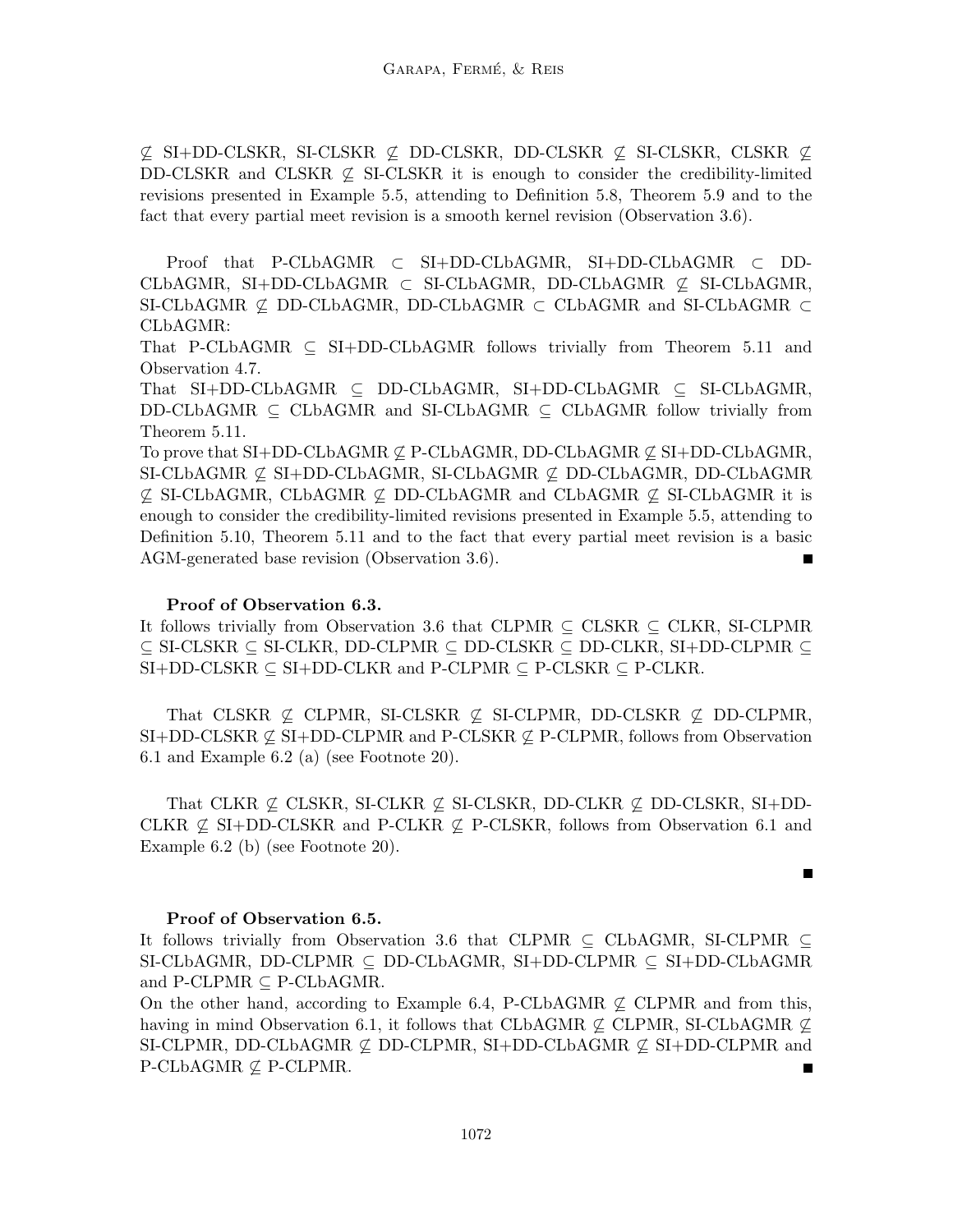### Proof of Observation 6.7.

According to Examples 6.4 and 6.6 it holds, respectively, that P-CLbAGMR  $\varphi$  CLKR and that P-CLSKR  $\mathcal{L}$  CLbAGMR. Therefore it follows from Observations 6.1 and 6.3 that all the statements of Observation 6.7 hold.

# References

- Alchourrón, C., Gärdenfors, P., & Makinson, D. (1985). On the logic of theory change: Partial meet contraction and revision functions. Journal of Symbolic Logic, 50, 510– 530.
- Alchourrón, C., & Makinson, D. (1981). Hierarchies of regulations and their logic. In Hilpinen, R. (Ed.), New Studies in Deontic Logic: Norms, Actions, and the Foundations of Ethics, pp. 125–148.
- Alchourrón, C.,  $\&$  Makinson, D. (1985). On the logic of theory change: Safe contraction. Studia Logica, 44, 405–422.
- Booth, R., Fermé, E., Konieczny, S., & Pino Pérez, R. (2012). Credibility-limited revision operators in propositional logic. In 13th International Conference on the Principles of Knowledge Representation and Reasoning, KR 2012, pp. 116–125.
- Booth, R., & Hunter, A. (2018). Trust as a precursor to belief revision. Journal of Artificial Intelligence Research, 61, 699–722.
- Dalal, M. (1988). Investigations into a theory of knowledge base revision: Preliminary report. In Seventh National Conference on Artificial Intelligence, (AAAI-88), pp. 475–479, St. Paul.
- Dragoni, A. F., Giorgini, P., & Baffetti, M. (1997). Distributed belief revision vs. belief revision in a multi-agent environment: First results of a simulation experiment. In European Workshop on Modelling Autonomous Agents in a Multi-Agent World, pp. 45–62. Springer.
- Falappa, M. A., Kern-Isberner, G., Reis, M. D. L., & Simari, G. R. (2012). Prioritized and non-prioritized multiple change on belief bases. Journal of Philosophical Logic,  $41(1)$ , 77–113.
- Fermé, E. (1992). Actualización de bases de conocimiento usando teorías de cambio de creencia. In 3rd Ibero-American Conference on Artificial Intelligence 1992, pp. 419– 436.
- Fermé, E., Garapa, M., & Reis, M. D. L. (2017). On ensconcement and contraction. *Journal* of Logic and Computation,  $27(7)$ ,  $2011-2042$ .
- Fermé, E., & Hansson, S. O. (1999). Selective revision. *Studia Logica*, 63:3, 331–342.
- Fermé, E., & Hansson, S. O. (2001). Shielded contraction. In H.Rott, & Williams, M.-A. (Eds.), Frontiers in Belief Revision, Applied Logic Series, pp. 85–107. Kluwer Academic Publishers.
- Fermé, E., & Hansson, S. O. (2011). AGM 25 years: Twenty-five years of research in belief change. Journal of Philosophical Logic, 40, 295–331.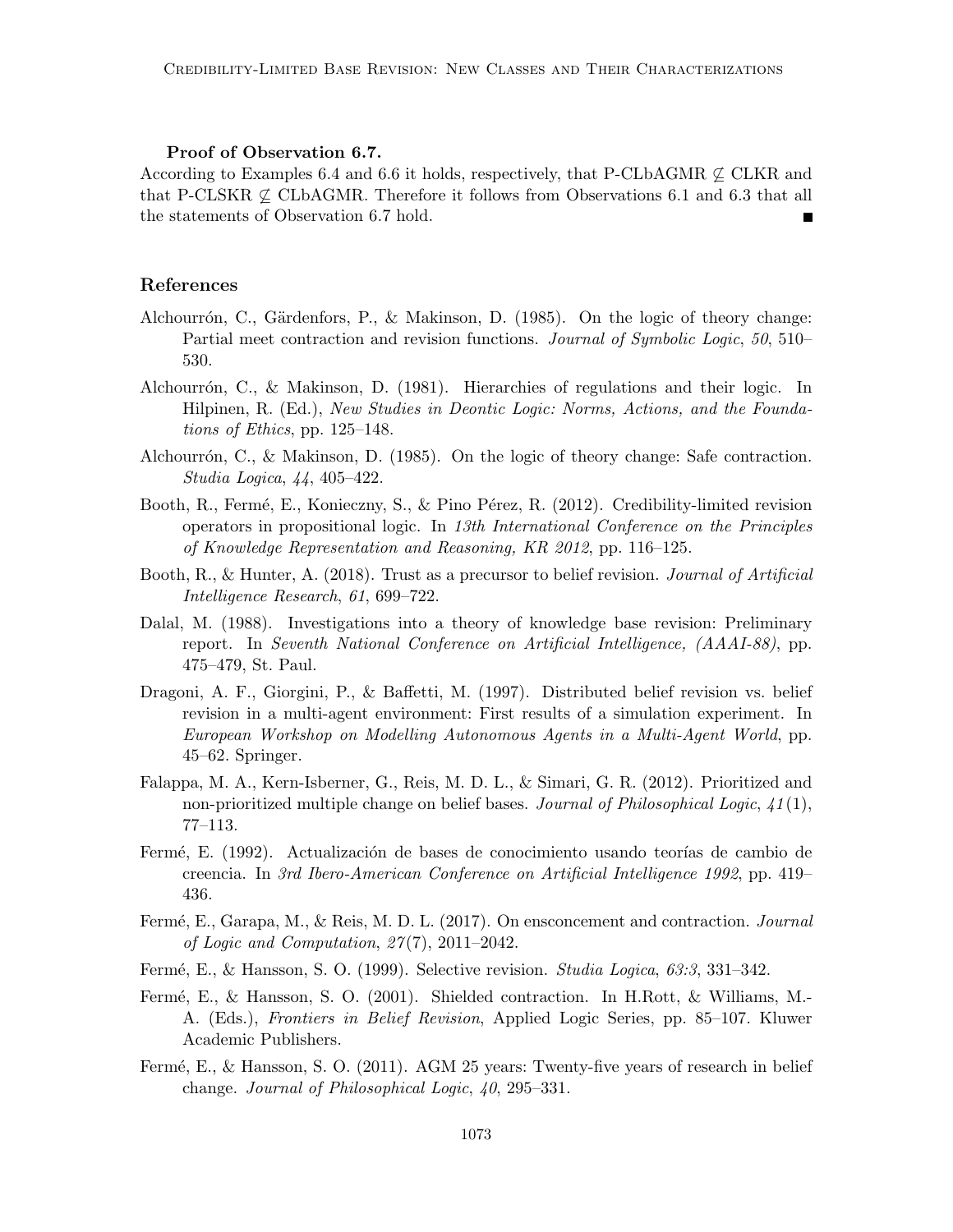- Fermé, E., & Hansson, S. O. (2018.). *Belief Change: Introduction and Overview*. Springer Briefs in Computer Science Series. Springer.
- Fermé, E., Krevneris, M., & Reis, M. (2008). An axiomatic characterization of ensconcement-based contraction. Journal of Logic and Computation, 18(5), 739–753.
- Fermé, E., Mikalef, J., & Taboada, J. (2003). Credibility-limited functions for belief bases. Journal of Logic and Computation, 13:1, 99–110.
- Fuhrmann, A. (1988). Relevant Logic, Modal Logic and Theory Change. Ph.D. thesis, Department of Philosophy and Automated Reasoning Project, Institute of Advanced Studies, Australian National University, Camberra.
- Fuhrmann, A. (1991). Theory contraction through base contraction. Journal of Philosophical Logic, 20, 175–203.
- Garapa, M. (2017). Advances on belief base dynamics. Ph.D. thesis, Universidade da Madeira.
- Garapa, M., Fermé, E., & Reis, M. (2018a). Studies in credibility-limited base revision. In Proceedings of the Sixteenth International Conference on Principles of Knowledge Representation and Reasoning (KR 2018), pp. 240–247.
- Garapa, M., Fermé, E., & Reis, M. D. (2018b). Shielded base contraction. Artificial Intelligence, 259,  $186 - 216$ .
- Gärdenfors, P. (1982). Rules for rational changes of belief. In Pauli, T. (Ed.), *Philosophical* Essays dedicated to Lennart  $\dot{A}$ qvist on his fiftieth birthday, No. 34 in Philosophical Studies, pp. 88–101.
- Gärdenfors, P. (1988). Knowledge in Flux: Modeling the Dynamics of Epistemic States. The MIT Press, Cambridge.
- Gärdenfors, P., & Rott, H. (1995). Belief revision. In Gabbay, D. M., Hogger, C. J., & Robinson, J. A. (Eds.), Handbook of Logic in Artificial Intelligence and Logic Programming  $(Vol. 4)$ , pp. 35–132. Oxford University Press, Oxford, UK.
- Hansson, S. O. (1989). New operators for theory change. Theoria, 55, 114–132.
- Hansson, S. O. (1991a). *Belief Base Dynamics*. Ph.D. thesis, Uppsala University.
- Hansson, S. O. (1991b). Belief contraction without recovery. *Studia Logica*, 50, 251–260.
- Hansson, S. O. (1992a). A dyadic representation of belief. In Gärdenfors, P. (Ed.), Belief Revision, No. 29 in Cambridge Tracts in Theoretical Computer Science, pp. 89–121. Cambridge University Press.
- Hansson, S. O. (1992b). In defense of base contraction. Synthese, 91, 239–245.
- Hansson, S. O. (1993). Reversing the Levi identity. *Journal of Philosophycal Logic*, 22, 637–669.
- Hansson, S. O. (1994a). Kernel contraction. Journal of Symbolic Logic, 59, 845–859.
- Hansson, S. O. (1994b). Taking belief bases seriously. In Prawitz, & Westerståhl (Eds.), Logic and Philosophy of Science in Uppsala, pp. 13–28. Kluwer Academic Publishers, Dordrecht.